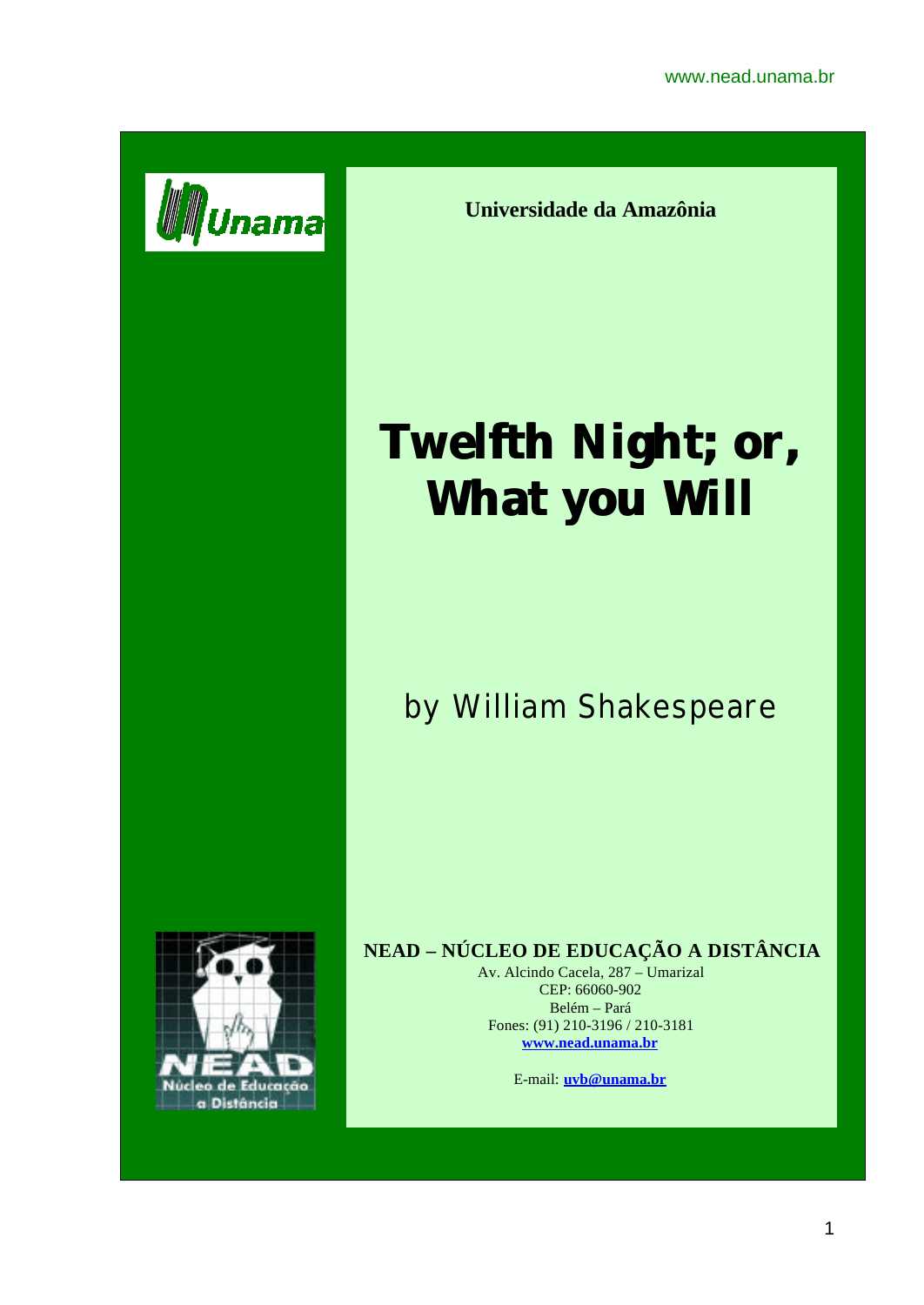#### **TWELFTH NIGHT; OR, WHAT YOU WILL**

by William Shakespeare **1602**

Dramatis Personae

 Orsino, Duke of Illyria Sebastian, brother of Viola Antonio, a sea captain, friend of Sebastian A Sea Captain, friend of Viola Valentine, gentleman attending on the Duke Curio, gentleman attending on the Duke Sir Toby Belch, uncle of Olivia Sir Andrew Aguecheek Malvolio, steward to Olivia Fabian, servant to Olivia Feste, a clown, servant to Olivia

 Olivia, a rich countess Viola, sister of Sebastian Maria, Olivia's waiting woman

Lords, Priests, Sailors, Officers, Musicians, and Attendants

SCENE: A city in Illyria; and the sea-coast near it

ACT I. SCENE I. The Duke's palace

(Enter Orsino, Duke of Illyria, Curio, and other Lords; Musicians attending)

**Duke**.— If music be the food of love, play on, give me excess of it, that, surfeiting, the appetite may sicken and so die. That strain again! It had a dying fall; o, it came o'er my ear like the sweet sound that breathes upon a bank of violets, Stealing and giving odour! Enough, no more; 'Tis not so sweet now as it was before. O spirit of love, how quick and fresh art thou! That, notwithstanding thy capacity receiveth as the sea, nought enters there, of what validity and pitch soe'er, but falls into abatement and low price even in a minute. So full of shapes is fancy, that it alone is high fantastical.

**Curio**.— Will you go hunt, my lord?

**Duke**.— What, Curio?

**Curio**.— The hart.

**Duke**.— Why, so I do, the noblest that I have. O, when mine eyes did see Olivia first, Methought she purg'd the air of pestilence! That instant was I turn'd into a hart, and my desires, like fell and cruel hounds, E'er since pursue me.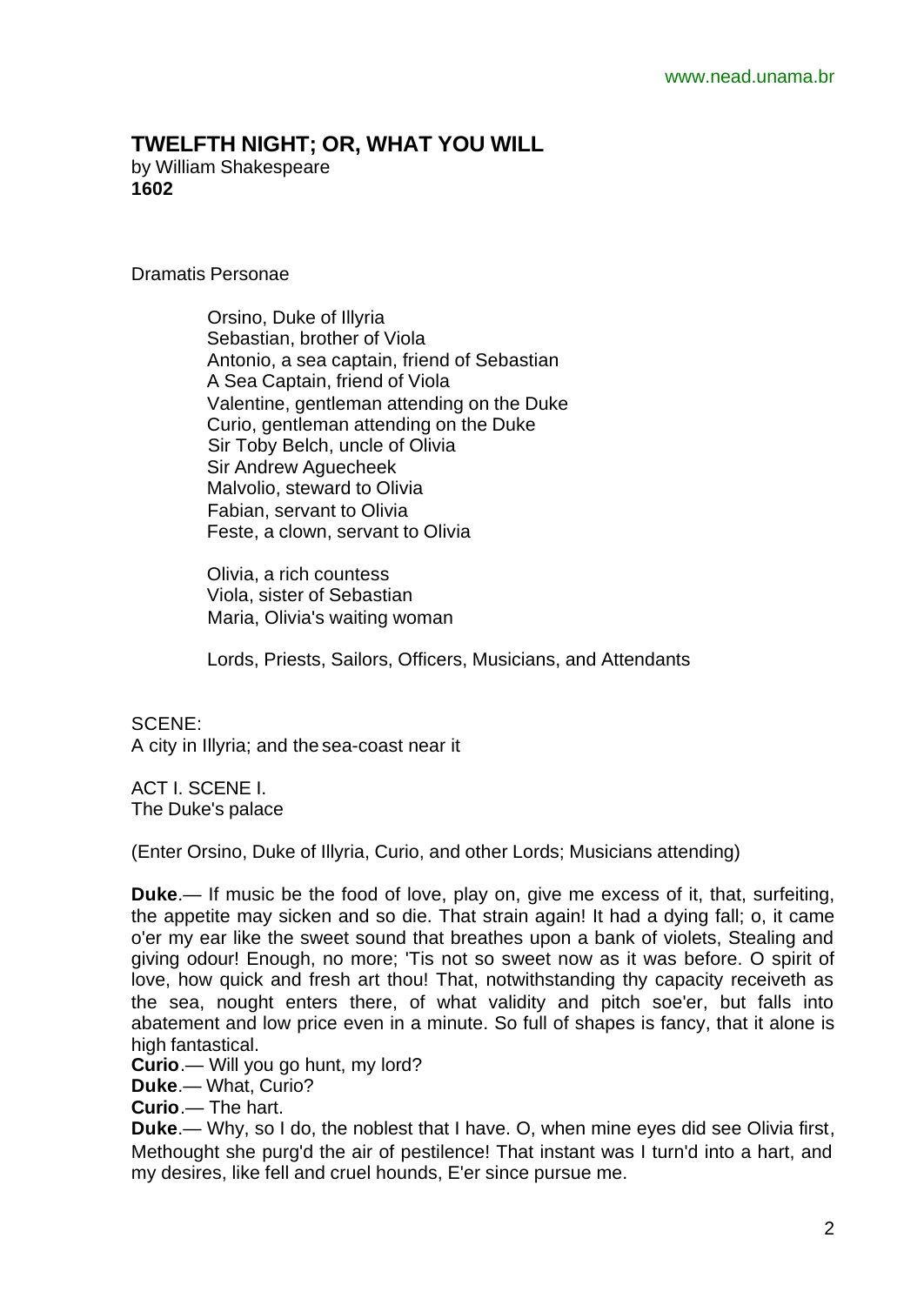(Enter Valentine)

How now! What news from her?

**Valentine**.— So please my lord, I might not be admitted, but from her handmaid do return this answer: the element itself, till seven years' heat, shall not behold her face at ample view; but like a cloistress she will veiled walk, and water once a day her chamber round with eye-offending brine; all this to season a brother's dead love, which she would keep fresh and lasting in her sad remembrance.

**Duke**.— O, she that hath a heart of that fine frame to pay this debt of love but to a brother, how will she love when the rich golden shaft Hath kill'd the flock of all affections else that live in her; when liver, brain, and heart, these sovereign thrones, are all supplied and fill'd, her sweet perfections, with one self king! Away before me to sweet beds of flow'rs: love-thoughts lie rich when canopied with bow'rs.

(Exeunt)

SCENE II. The sea-coast

(Enter Viola, a Captain, and Sailors)

**Viola**.— What country, friends, is this?

**Captain**.— This is Illyria, lady.

**Viola**.— And what should I do in Illyria? My brother he is in Elysium. Perchance he is not drown'd— what think you, sailors?

**Captain**.— It is perchance that you yourself were saved.

**Viola**.— O my poor brother! and so perchance may he be.

**Captain**.— True, madam, and, to comfort you with chance, assure yourself, after our ship did split, when you, and those poor number saved with you, Hung on our driving boat, I saw your brother, most provident in peril, bind himself. Courage and hope both teaching him the practice. To a strong mast that liv'd upon the sea; where, like Arion on the dolphin's back, I saw him hold acquaintance with the waves so long as I could see.

**Viola**.— For saying so, there's gold. Mine own escape unfoldeth to my hope, whereto thy speech serves for authority, the like of him. Know'st thou this country?

**Captain**.— Ay, madam, well; for I was bred and born not three hours' travel from this very place.

**Viola**.— Who governs here?

**Captain**.— A noble duke, in nature as in name.

**Viola**.— What is his name?

**Captain**.— Orsino.

**Viola**.— Orsino! I have heard my father name him. He was a bachelor then.

**Captain**.— And so is now, or was so very late; for but a month ago I went from hence, and then 'twas fresh in murmur as, you know, what great ones do the less will prattle of. That he did seek the love of fair Olivia.

**Viola**.— What's she?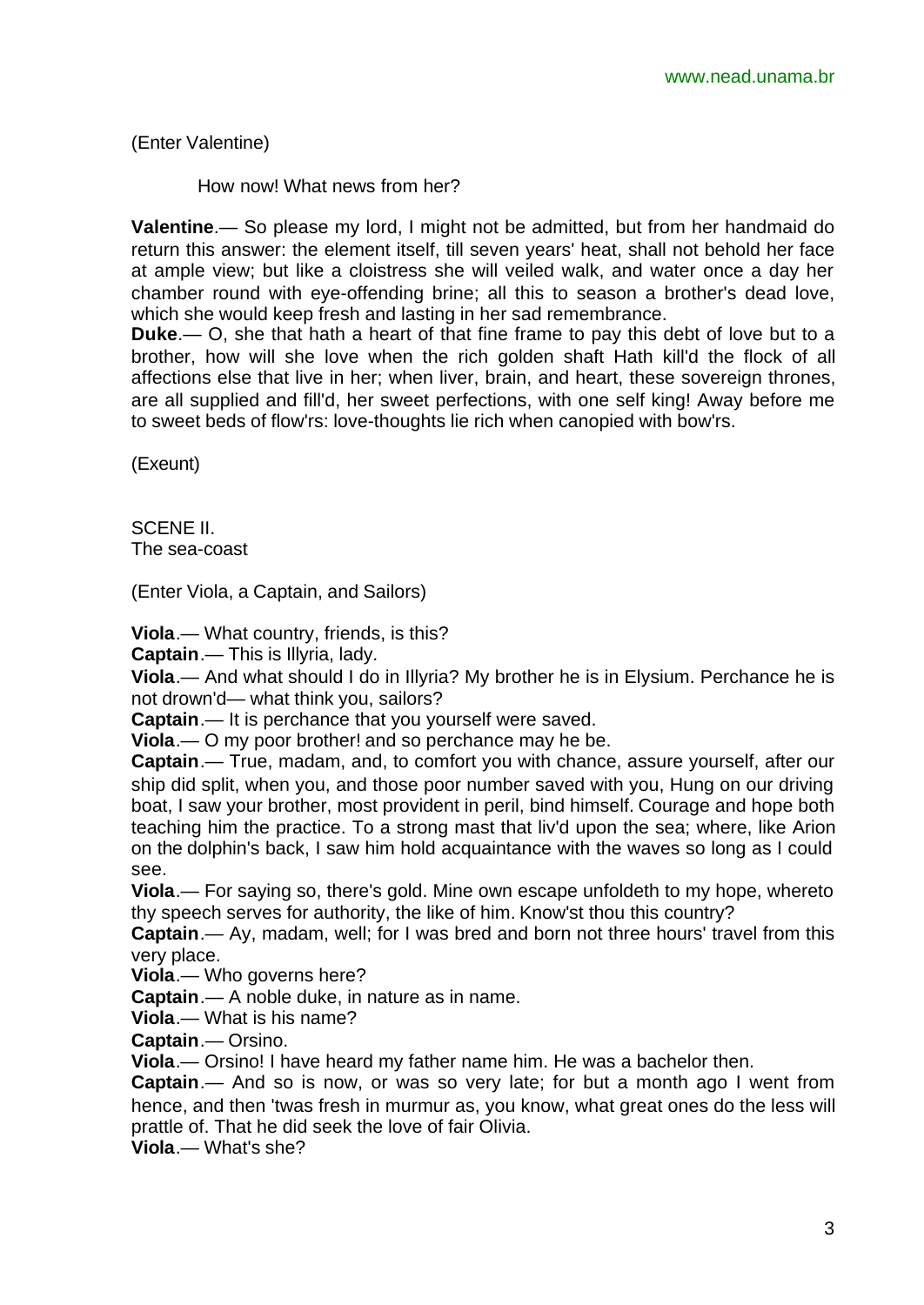**Captain** —That died some twelvemonth since, then leaving her In the protection of his son, her brother, who shortly also died; for whose dear love, they say, she hath abjur'd the company and sight of men.

**Viola**.— O that I serv'd that lady, and might not be delivered to the world, Till I had made mine own occasion mellow, what my estate is!

**Captain**.— That were hard to compass, because she will admit no kind of suit. No, not the Duke's.

**Viola**.— There is a fair behaviour in thee, Captain; and though that nature with a beauteous wall Doth oft close in pollution, yet of thee I will believe thou hast a mind that suits with this thy fair and outward character. I prithee, and I'll pay thee bounteously, conceal me what I am, and be my aid for such disguise as haply shall become the form of my intent. I'll serve this duke:thou shalt present me as an eunuch to him; It may be worth thy pains, for I can sing and speak to him in many sorts of music, that will allow me very worth his service. What else may hap to time I will commit; only shape thou silence to my wit.

**Captain**.— Be you his eunuch and your mute I'll be; when my tongue blabs, then let mine eyes not see.

**Viola**.— I thank thee. Lead me on.

(Exeunt)

SCENE III. Olivia's house

(Enter Sir Toby Belch and Maria)

**Sir Toby**.— What a plague means my niece to take the death of her brother thus? I am sure care's an enemy to life.

**Maria**.— By my troth, Sir Toby, you must come in earlier o' nights; your cousin, my lady, takes great exceptions to your ill hours.

**Sir Toby**.— Why, let her except before excepted.

**Maria**.— Ay, but you must confine yourself within the modest limits of order.

**Sir Toby.**— Confine! I'll confine myself no finer than I am. These clothes are good enough to drink in, and so be these boots too; an they be not, let them hang themselves in their own straps.

**Maria**.— That quaffing and drinking will undo you; I heard my lady talk of it yesterday, and of a foolish knight that you brought in one night here to be her wooer.

**Sir Toby**.— Who? Sir Andrew Aguecheek?

**Maria**.— Ay, he.

**Sir Toby**.— He's as tall a man as any's in Illyria.

**Maria**.— What's that to th' purpose?

**Sir Toby**.— Why, he has three thousand ducats a year.

**Maria**.— Ay, but he'll have but a year in all these ducats; he's a very fool and a prodigal.

**Sir Toby.**— Fie that you'll say so! He plays o' th' viol-de-gamboys, and speaks three or four languages word for word without book, and hath all the good gifts of nature.

**Maria**.— He hath indeed, almost natural; for, besides that he's a fool, he's a great quarreller; and but that he hath the gift of a coward to allay the gust he hath in quarrelling, 'tis thought among the prudent he would quickly have the gift of a grave.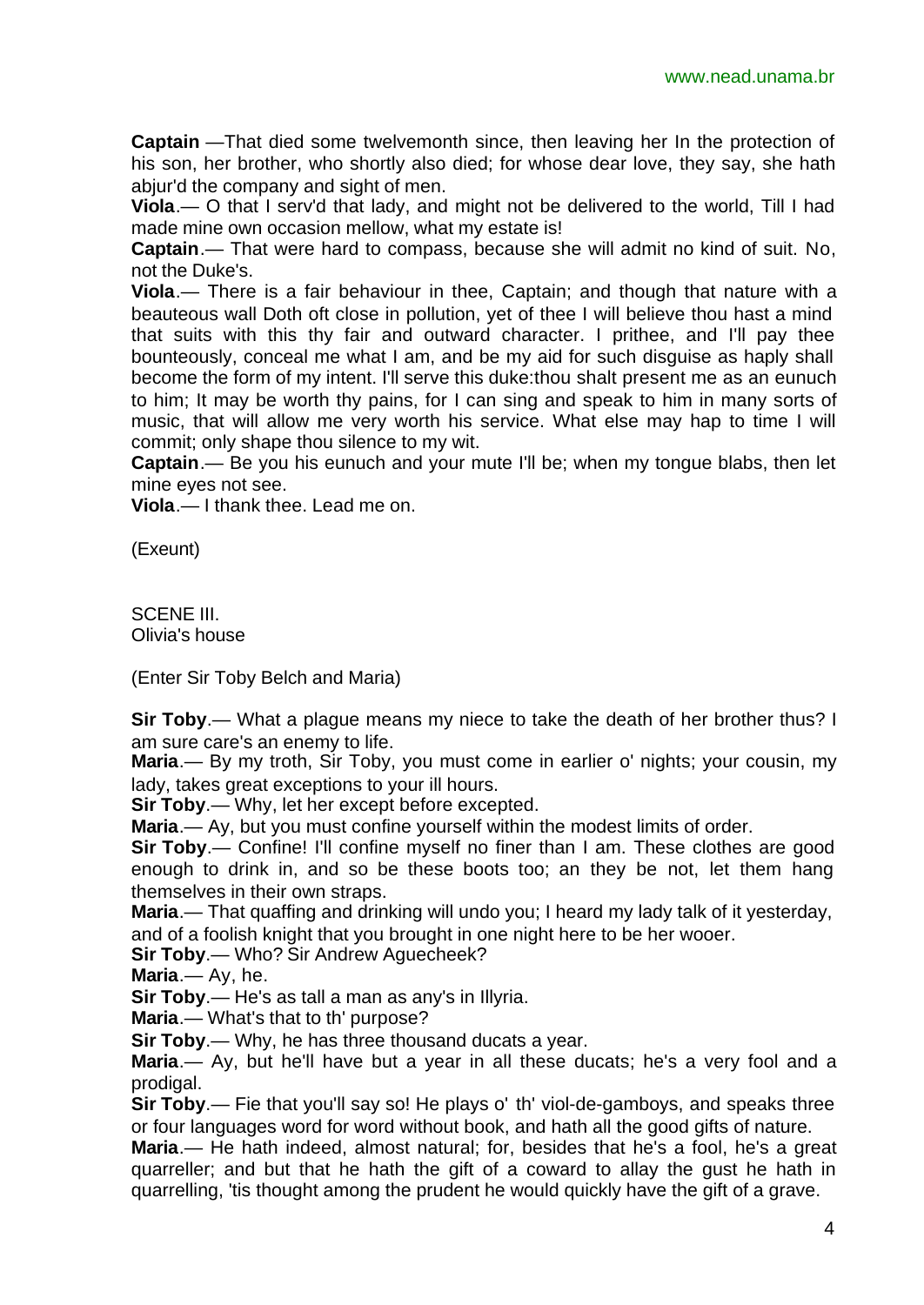**Sir Toby**.— By this hand, they are scoundrels and subtractors that say so of him. Who are they?

**Maria**.— They that add, moreover, he's drunk nightly in your company.

**Sir Toby**.— With drinking healths to my niece; I'll drink to her as long as there is a passage in my throat and drink in Illyria. He's a coward and a coystrill that will not drink to my niece till his brains turn o' th' toe like a parish-top. What, wench! Castiliano vulgo! for here comes Sir Andrew Agueface.

(Enter Sir Andrew Aguecheek)

**Aguecheek**.— Sir Toby Belch! How now, Sir Toby Belch!

**Sir Toby**.— Sweet Sir Andrew!

**Aguecheek**.— Bless you, fair shrew.

**Maria**.— And you too, sir.

**Sir Toby**.— Accost, Sir Andrew, accost.

**Aguecheek**.— What's that?

**Sir Toby**.— My niece's chambermaid.

**Aguecheek**.— Good Mistress Accost, I desire better acquaintance.

**Maria**.— My name is Mary, sir.

**Aguecheek**.— Good Mistress Mary Accost-

**Sir Toby**.— You mistake, knight. 'Accost' is front her, board her, woo her, assail her.

**Aguecheek**.— By my troth, I would not undertake her in this company. Is that the meaning of 'accost'?

**Maria**.— Fare you well, gentlemen.

**Sir Toby**.— An thou let part so, Sir Andrew, would thou mightst never draw sword again!

**Aguecheek**.— An you part so, mistress, I would I might never draw sword again. Fair lady, do you think you have fools in hand?

**Maria**.— Sir, I have not you by th' hand.

**Aguecheek**.— Marry, but you shall have; and here's my hand.

**Maria**.— Now, sir, thought is free. I pray you, bring your hand to th' buttry-bar and let it drink.

**Aguecheek**.— Wherefore, sweetheart? What's your metaphor?

**Maria**.— It's dry, sir.

**Aguecheek**.— Why, I think so; I am not such an ass but I can keep my hand dry. But what's your jest?

**Maria**.— A dry jest, sir.

**Aguecheek**.— Are you full of them?

**Maria**.— Ay, sir, I have them at my fingers' ends; marry, now I let go your hand, I am barren.

(Exit Maria)

**Sir Toby**. —O knight, thou lack'st a cup of canary! When did I see thee so put down? **Aguecheek**.— Never in your life, I think; unless you see canary put me down. Methinks sometimes I have no more wit than a Christian or an ordinary man has; but I am great eater of beef, and I believe that does harm to my wit.

**Sir Toby**.— No question.

**Aguecheek**.— An I thought that, I'd forswear it. I'll ride home to-morrow, Sir Toby. **Sir Toby**.— Pourquoi, my dear knight?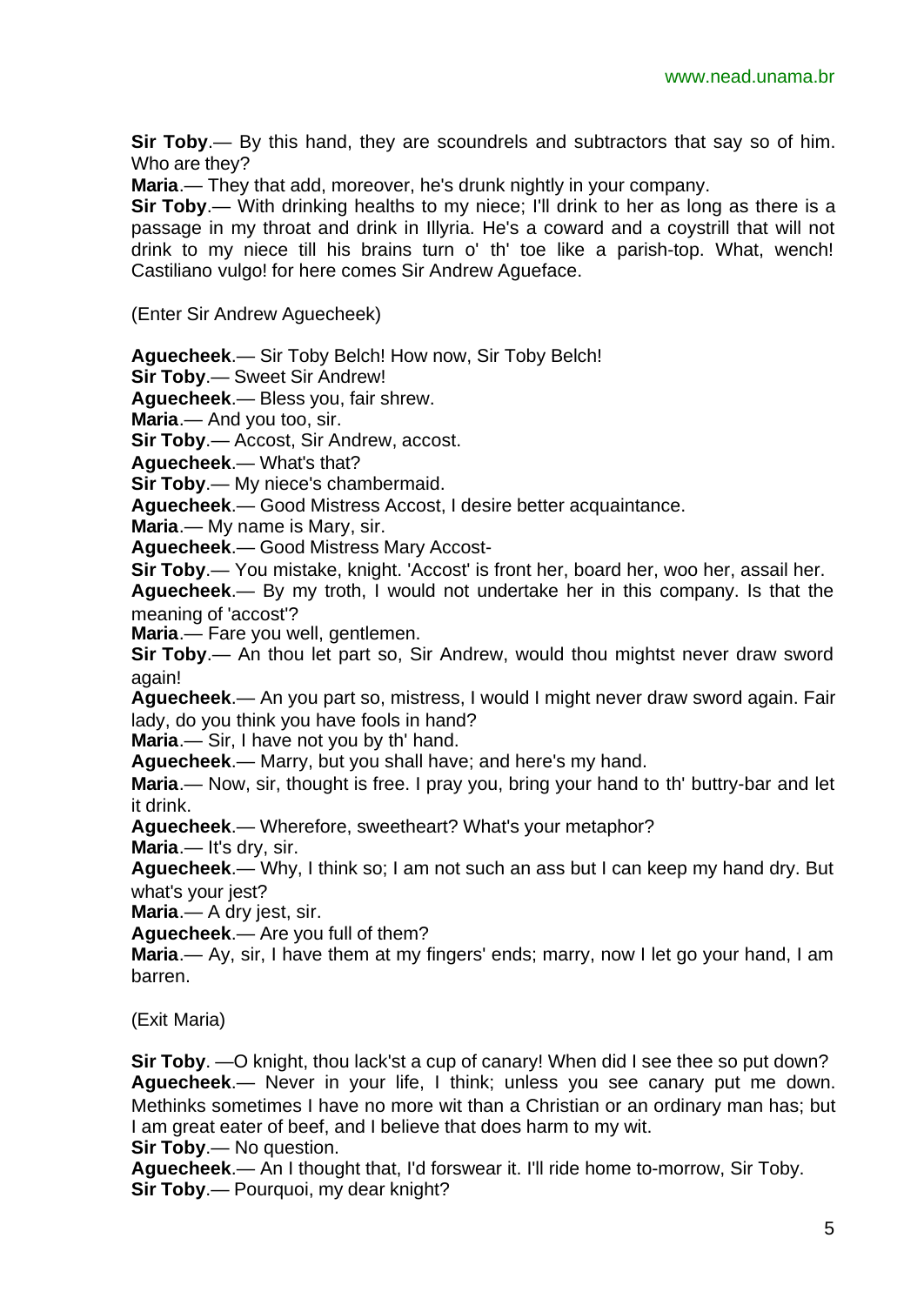**Aguecheek**.— What is 'pourquoi' do or not do? I would I had bestowed that time in the tongues that I have in fencing, dancing, and bear-baiting. Oh, had I but followed the arts!

**Sir Toby**.— Then hadst thou had an excellent head of hair.

**Aguecheek**.— Why, would that have mended my hair?

**Sir Toby**.— Past question; for thou seest it will not curl by nature.

**Aguecheek**.— But it becomes me well enough, does't not?

**Sir Toby**.— Excellent; it hangs like flax on a distaff, and I hope to see a huswife take thee between her legs and spin it off.

**Aguecheek**.— Faith, I'll home to-morrow, Sir Toby. Your niece will not be seen, or if she be, it's four to one she'll none of me; the Count himself here hard by woos her.

**Sir Toby**.— She'll none o' th' Count; she'll not match above her degree, neither in estate, years, nor wit; I have heard her swear't. Tut, there's life in't, man.

**Aguecheek**.— I'll stay a month longer. I am a fellow o' th' strangest mind i' th' world; I delight in masques and revels sometimes altogether.

**Sir Toby**.— Art thou good at these kickshawses, knight?

**Aguecheek**.— As any man in Illyria, whatsoever he be, under the degree of my betters; and yet I will not compare with an old man.

**Sir Toby**.— What is thy excellence in a galliard, knight?

**Aguecheek**.— Faith, I can cut a caper.

**Sir Toby**.— And I can cut the mutton to't.

**Aguecheek**.— And I think I have the back-trick simply as strong as any man in Illyria. **Sir Toby.**— Wherefore are these things hid? Wherefore have these gifts a curtain before 'em? Are they like to take dust, like Mistress Mall's picture? Why dost thou not go to church in a galliard and come home in a coranto? My very walk should be a jig; I would not so much as make water but in a sink-a-pace. What dost thou mean? Is it a world to hide virtues in? I did think, by the excellent constitution of thy leg, it was form'd under the star of a galliard.

**Aguecheek**.— Ay, 'tis strong, and it does indifferent well in flame-colour'd stock. Shall we set about some revels?

**Sir Toby**.— What shall we do else? Were we not born under Taurus?

**Aguecheek**.— Taurus? That's sides and heart.

**Sir Toby**.— No, sir; it is legs and thighs. Let me see the caper. Ha, higher! Ha, ha, excellent!

(Exeunt)

SCENE IV. The Duke's palace

(Enter Valentine, and Viola in man's attire)

**Valentine**.— If the Duke continue these favours towards you, Cesario, you are like to be much advanc'd; he hath known you but three days, and already you are no stranger.

**Viola**.— You either fear his humour or my negligence, that you call in question the continuance of his love. Is he inconstant, sir, in his favours? **Valentine**.— No, believe me.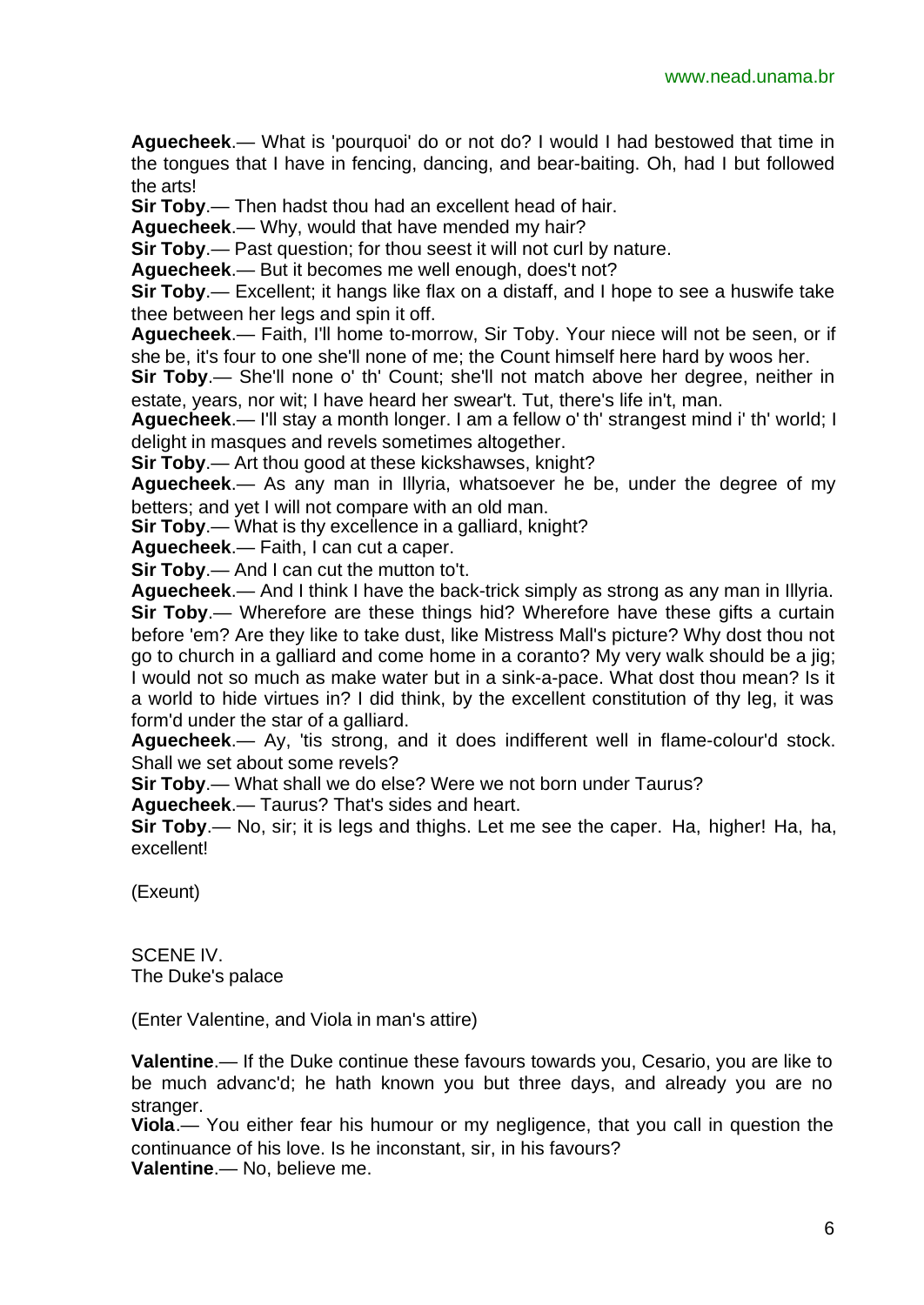(Enter Duke, Curio, and ATTENDANTS)

**Viola**.— I thank you. Here comes the Count.

**Duke**.— Who saw Cesario, ho?

**Viola**.— On your attendance, my lord, here.

**Duke**.— Stand you awhile aloof. Cesario, thou know'st no less but all; I have unclasp'd to thee the book even of my secret soul. Therefore, good youth, address thy gait unto her; be not denied access, stand at her doors, and tell them there thy fixed foot shall grow Till thou have audience.

**Viola**.— Sure, my noble lord, If she be so abandon'd to her sorrow as it is spoke, she never will admit me.

**Duke**.— Be clamorous and leap all civil bounds, Rather than make unprofited return.

**Viola**.— Say I do speak with her, my lord, what then?

**Duke**.— O, then unfold the passion of my love, surprise her with discourse of my dear faith! It shall become thee well to act my woes: she will attend it better in thy youth than in a nuncio's of more grave aspect.

**Viola**.— I think not so, my lord.

**Duke**.— Dear lad, believe it, for they shall yet belie thy happy years that say thou art a man: Diana's lip Is not more smooth and rubious; thy small pipe Is as the maiden's organ, shrill and sound, and all is semblative a woman's part. I know thy constellation is right apt for this affair. Some four or five attend him. All, if you will, for I myself am best when least in company. Prosper well in this, and thou shalt live as freely as thy lord to call his fortunes thine.

**Viola**.— I'll do my best to woo your lady. [Aside] Yet, a barful strife! Whoe'er I woo, myself would be his wife.

SCENE V. Olivia's house

(Enter Maria and Clown)

**Maria**.— Nay, either tell me where thou hast been, or I will not open my lips so wide as a bristle may enter in way of thy excuse; my lady will hang thee for thy absence. **Clown**.— Let her hang me. He that is well hang'd in this world needs to fear no

colours.

**Maria**.— Make that good.

**Clown**.— He shall see none to fear.

**Maria**.— A good lenten answer. I can tell thee where that saying was born, of 'I fear no colours.'

**Clown**.— Where, good Mistress Mary?

**Maria**.— In the wars; and that may you be bold to say in your foolery.

**Clown**.— Well, God give them wisdom that have it; and those that are fools, let them use their talents.

**Maria**.— Yet you will be hang'd for being so long absent; or to be turn'd away— is not that as good as a hanging to you?

**Clown**.— Many a good hanging prevents a bad marriage; and for turning away, let summer bear it out.

**Maria**.— You are resolute, then?

**Clown**.— Not so, neither; but I am resolv'd on two points.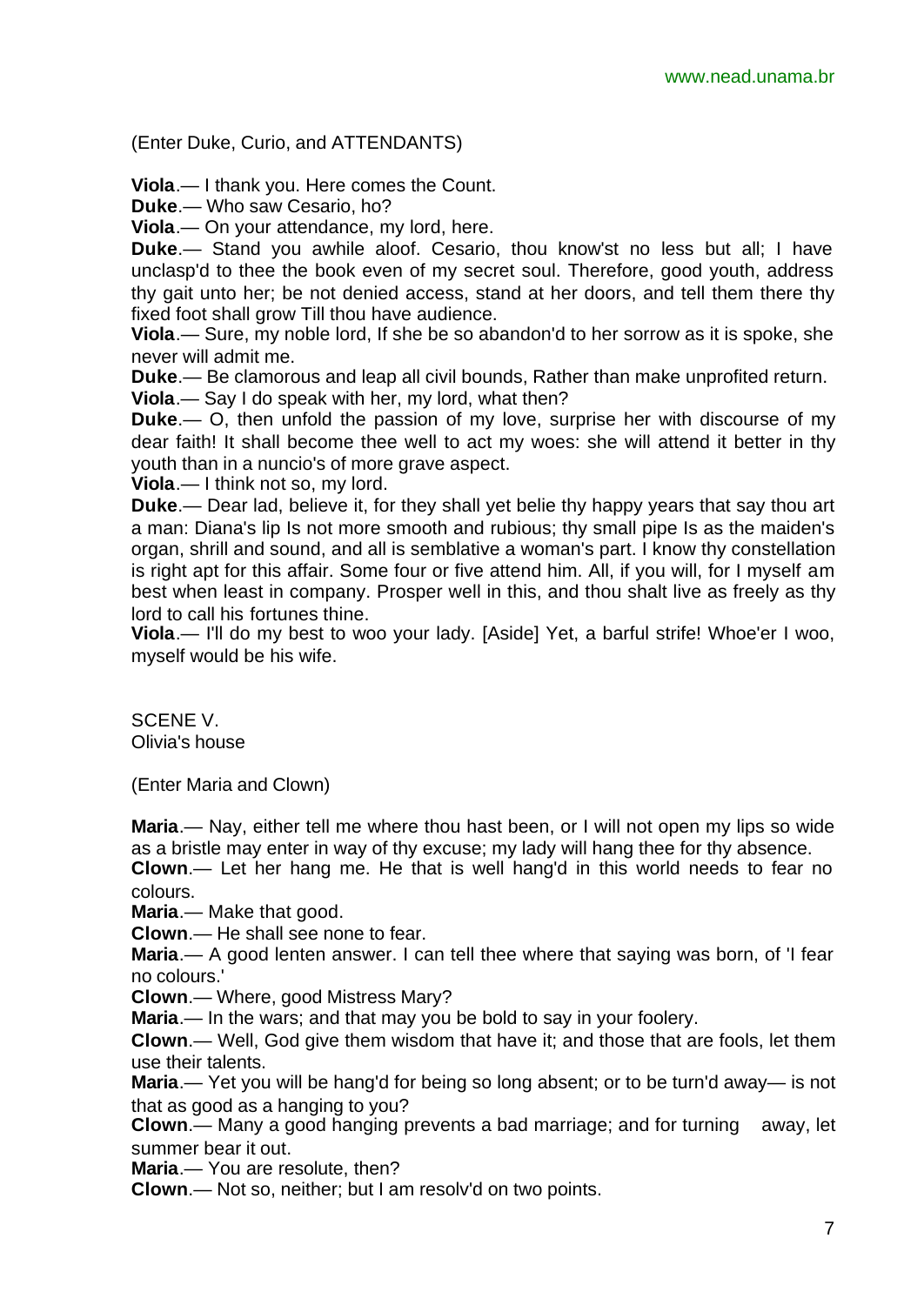**Maria**.— That if one break, the other will hold; or if both break, your gaskins fall.

**Clown**.— Apt, in good faith, very apt! Well, go thy way; if Sir Toby would leave drinking, thou wert as witty a piece of Eve's flesh as any in Illyria.

**Maria**.— Peace, you rogue, no more o' that. Here comes my lady. Make your excuse wisely, you were best.

(Exit)

(Enter Olivia and Malvolio)

**Clown**.— Wit, an't be thy will, put me into good fooling! Those wits that think they have thee do very oft prove fools; and I that am sure I lack thee may pass for a wise man. For what says Quinapalus? 'Better a witty fool than a foolish wit.' God bless thee, lady!

**Olivia**.— Take the fool away.

**Clown**.— Do you not hear, fellows? Take away the lady.

**Olivia**.— Go to, y'are a dry fool; I'll no more of you. Besides, you grow dishonest.

**Clown**.— Two faults, madonna, that drink and good counsel will amend; for give the dry fool drink, then is the fool not dry. Bid the dishonest man mend himself: if he mend, he is no longer dishonest; if he cannot, let the botcher mend him. Anything that's mended is but patch'd; virtue that transgresses is but patch'd with sin, and sin that amends is but patch'd with virtue. If that this simple syllogism will serve, so; if it will not, what remedy? As there is no true cuckold but calamity, so beauty's a flower. The lady bade take away the fool; therefore, I say again, take her away.

**Olivia**.— Sir, I bade them take away you.

**Clown**.— Misprision in the highest degree! Lady, 'Cucullus non facit monachum'; that's as much to say as I wear not motley in my brain. Good madonna, give me leave to prove you a fool.

**Olivia**.— Can you do it?

**Clown**.— Dexteriously, good madonna.

**Olivia**.— Make your proof.

**Clown**.— I must catechize you for it, madonna. Good my mouse of virtue, answer me.

**Olivia**.— Well, sir, for want of other idleness, I'll bide your proof.

**Clown**.— Good madonna, why mourn'st thou?

**Olivia**.— Good fool, for my brother's death.

**Clown**.— I think his soul is in hell, madonna.

**Olivia**.— I know his soul is in heaven, fool.

**Clown**.— The more fool, madonna, to mourn for your brother's soul being in heaven. Take away the fool, gentlemen.

**Olivia**.— What think you of this fool, Malvolio? Doth he not mend?

**Malvolio**.— Yes, and shall do, till the pangs of death shake him. Infirmity, that decays the wise, doth ever make the better fool.

**Clown**.— God send you, sir, a speedy infirmity, for the better increasing your folly! Sir Toby will be sworn that I am no fox; but he will not pass his word for twopence that you are no fool.

**Olivia**.— How say you to that, Malvolio?

**Malvolio**.— I marvel your ladyship takes delight in such a barren rascal; I saw him put down the other day with an ordinary fool that has no more brain than a stone. Look you now, he's out of his guard already; unless you laugh and minister occasion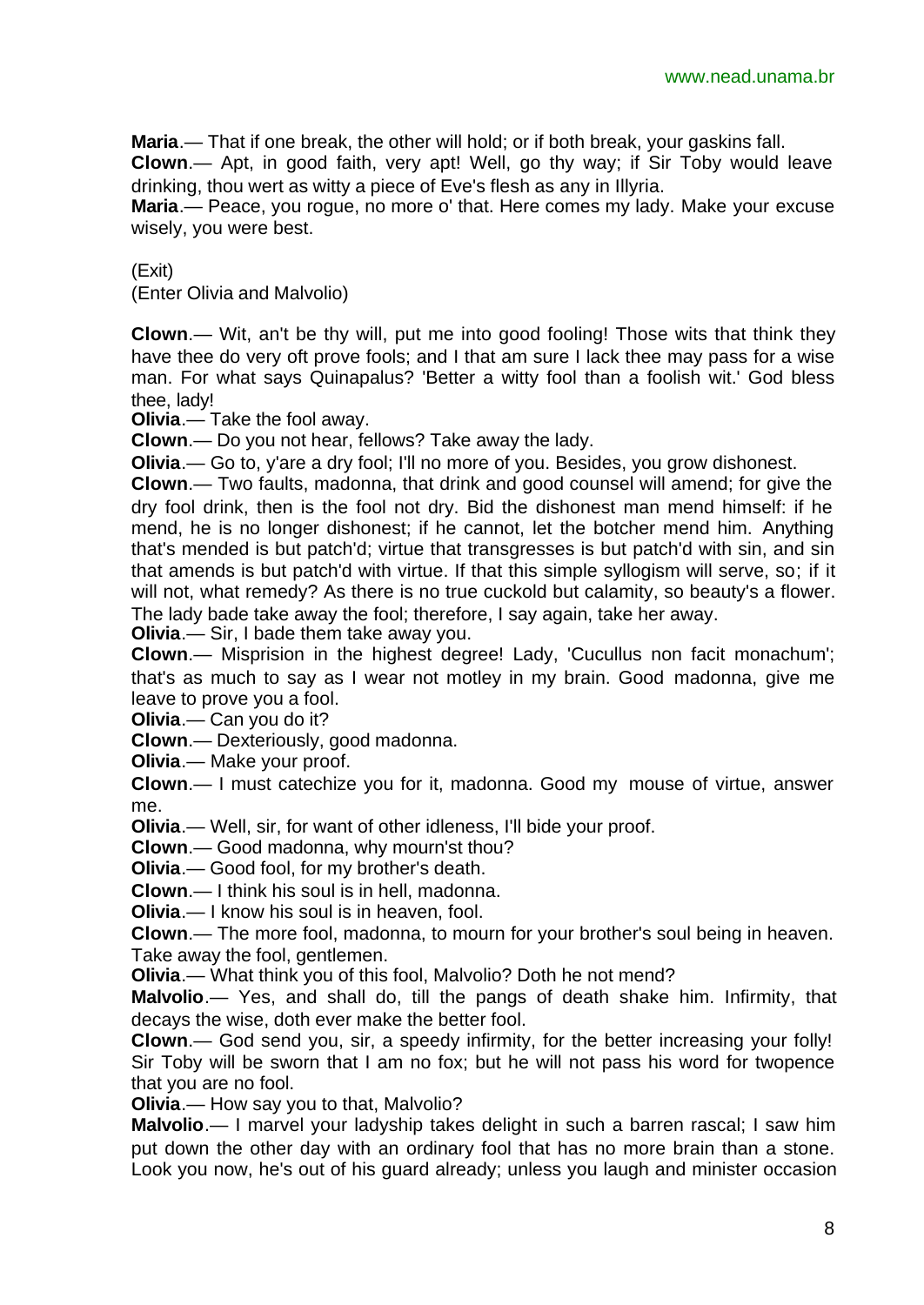to him, he is gagg'd. I protest I take these wise men that crow so at these set kind of fools no better than the fools' zanies.

**Olivia**.— O, you are sick of self-love, Malvolio, and taste with a distemper'd appetite. To be generous, guiltless, and of free disposition, is to take those things for bird-bolts that you deem cannon bullets. There is no slander in an allow'd fool, though he do nothing but rail; nor no railing in known discreet man, though he do nothing but reprove.

**Clown**.— Now Mercury endue thee with leasing, for thou speak'st well of fools!

(Re-enter Maria)

**Maria**.— Madam, there is at the gate a young gentleman much desires to speak with you.

**Olivia**.— From the Count Orsino, is it?

**Maria**.— I know not, madam; 'tis a fair young man, and well attended.

**Olivia**.— Who of my people hold him in delay?

**Maria**.— Sir Toby, madam, your kinsman.

**Olivia**.— Fetch him off, I pray you; he speaks nothing but madman. Fie on him! [Exit **Maria**] Go you, Malvolio: if it be a suit from the Count, I am sick, or not at home what you will to dismiss it. [Exit Malvolio] Now you see, sir, how your fooling grows old, and people dislike it.

**Clown**.— Thou hast spoke for us, madonna, as if thy eldest son should be a fool; whose skull Jove cram with brains! For here he comes one of thy kin has a most weak pia mater.

(Enter Sir Toby)

**Olivia**.— By mine honour, half drunk! What is he at the gate, cousin?

**Sir Toby**.— A gentleman.

**Olivia**.— A gentleman! What gentleman?

**Sir Toby**.— 'Tis a gentleman here. [Hiccups] A plague o' these pickle-herring! How now, sot!

**Clown**.— Good Sir Toby!

**Olivia**.— Cousin, cousin, how have you come so early by this lethargy?

**Sir Toby**.— Lechery! I defy lechery. There's one at the gate.

**Olivia**.— Ay, marry; what is he?

**Sir Toby**.— Let him be the devil an he will, I care not; give me faith, say I. Well, it's all one.

(Exit)

**Olivia**.— What's a drunken man like, fool?

**Clown**.— Like a drown'd man, a fool, and a madman: one draught above heat makes him a fool; the second mads him; and a third drowns him.

**Olivia**.— Go thou and seek the crowner, and let him sit o' my coz; for he's in the third degree of drink, he's drown'd; go look after him.

**Clown**.— He is but mad yet, madonna, and the fool shall look to the madman.

(Exit)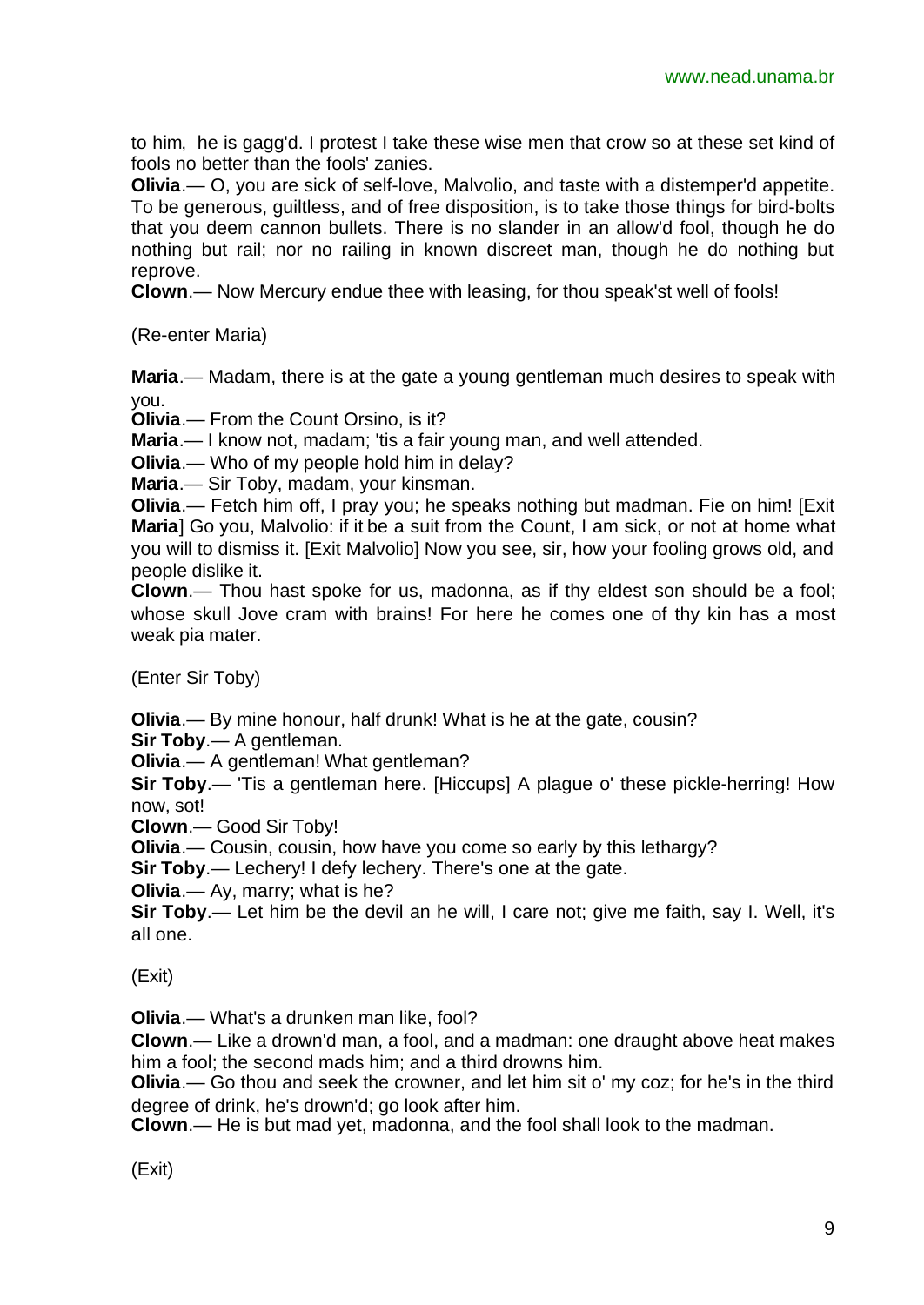(Re-enter Malvolio)

**Malvolio**.— Madam, yond young fellow swears he will speak with you. I told him you were sick; he takes on him to understand so much, and therefore comes to speak with you. I told him you were asleep; he seems to have a foreknowledge of that too, and therefore comes to speak with you. What is to be said to him, lady? He's fortified against any denial.

**Olivia**.— Tell him he shall not speak with me.

**Malvolio**.— Has been told so; and he says he'll stand at your door like a sheriff's post, and be the supporter to a bench, but he'll speak with you.

**Olivia**.— What kind o' man is he?

**Malvolio**.— Why, of mankind.

**Olivia**.— What manner of man?

**Malvolio**.— Of very ill manner; he'll speak with you, will you or no.

**Olivia**.— Of what personage and years is he?

**Malvolio**.— Not yet old enough for a man, nor young enough for a boy; as a squash is before 'tis a peascod, or a codling when 'tis almost an apple; 'tis with him in standing water, between boy and man. He is very well-favour'd, and he speaks very shrewishly; one would think his mother's milk were scarce out of him.

**Olivia**.— Let him approach. Call in my gentlewoman.

**Malvolio**.— Gentlewoman, my lady calls.

(Exit) (Re-enter Maria)

**Olivia**.— Give me my veil; come, throw it o'er my face; we'll once more hear Orsino's embassy.

(Enter Viola)

**Viola**.— The honourable lady of the house, which is she?

**Olivia**.— Speak to me; I shall answer for her. Your will?

**Viola**.— Most radiant, exquisite, and unmatchable beauty I pray you tell me if this be the lady of the house, for I never saw her. I would be loath to cast away my speech; for, besides that it is excellently well penn'd, I have taken great pains to con it. Good beauties, let me sustain no scorn; I am very comptible, even to the least sinister usage.

**Olivia**.— Whence came you, sir?

**Viola**.— I can say little more than I have studied, and that question's out of my part. Good gentle one, give me modest assurance if you be the lady of the house, that I

may proceed in my speech.

**Olivia**.— Are you a comedian?

**Viola**.— No, my profound heart; and yet, by the very fangs of malice I swear, I am not that I play. Are you the lady of the house?

**Olivia**.— If I do not usurp myself, I am.

**Viola**.— Most certain, if you are she, you do usurp yourself; for what is yours to bestow is not yours to reserve. But this is from my commission. I will on with my speech in your praise, and then show you the heart of my message.

**Olivia.**— Come to what is important in't. I forgive you the praise.

**Viola**.— Alas, I took great pains to study it, and 'tis poetical.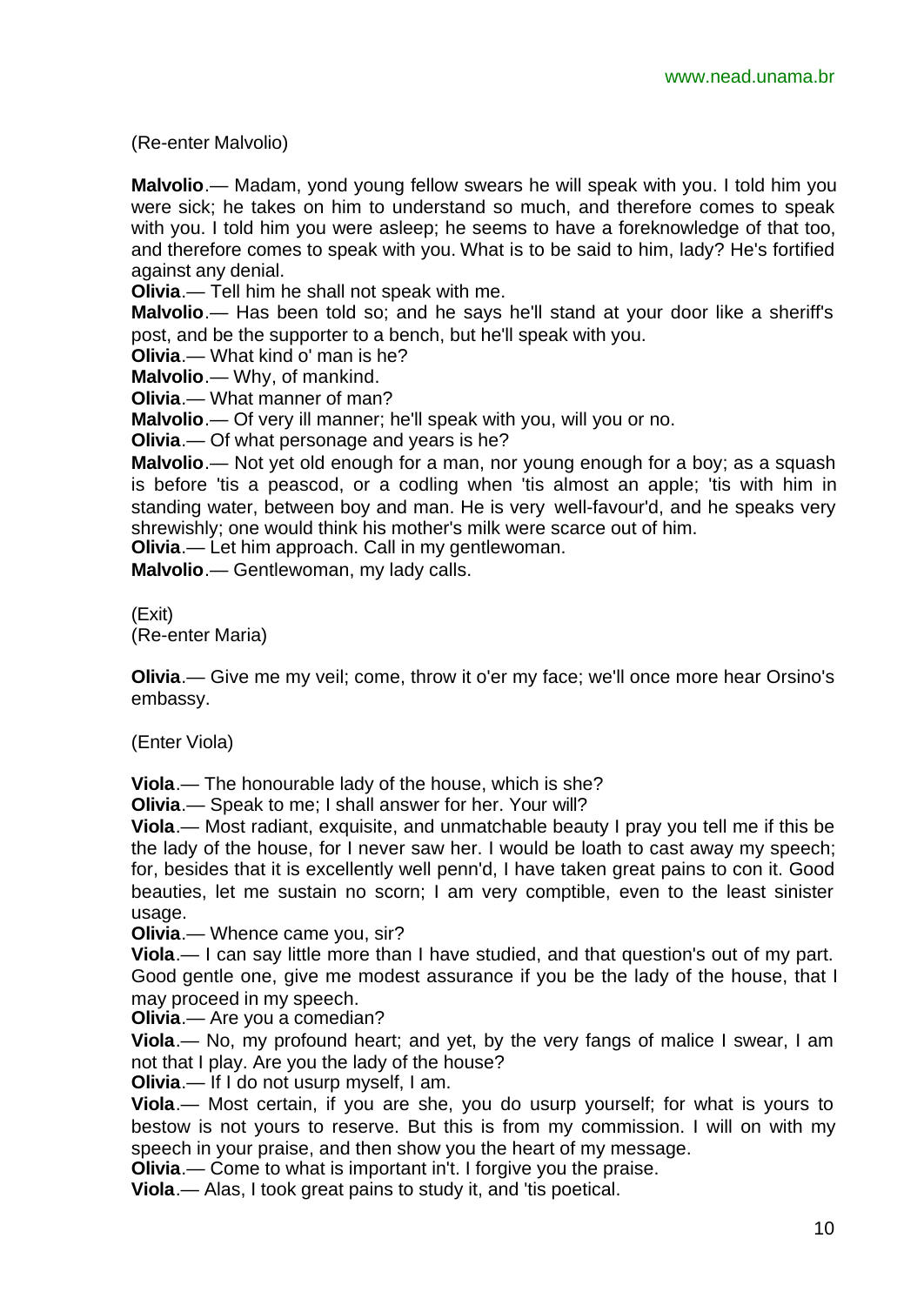**Olivia.**— It is the more like to be feigned; I pray you keep it in. I heard you were saucy at my gates, and allow'd your approach rather to wonder at you than to hear you. If you be not mad, be gone; if you have reason, be brief; 'tis not that time of moon with me to make one in so skipping dialogue.

**Maria**.— Will you hoist sail, sir? Here lies your way.

**Viola**.— No, good swabber, I am to hull here a little longer. Some mollification for your giant, sweet lady.

**Olivia**.— Tell me your mind.

**Viola**.— I am a messenger.

**Olivia**.— Sure, you have some hideous matter to deliver, when the courtesy of it is so fearful. Speak your office.

**Viola**.— It alone concerns your ear. I bring no overture of war, no taxation of homage: I hold the olive in my hand; my words are as full of peace as matter.

**Olivia**.— Yet you began rudely. What are you? What would you?

**Viola**.— The rudeness that hath appear'd in me have I learn'd from my entertainment. What I am and what I would are as secret as maidenhead to your cars, divinity; to any other's, profanation.

**Olivia**.— Give us the place alone; we will hear this divinity.

([Exeunt Maria and Attendants] Now, sir, what is your text?)

**Viola**.— Most sweet lady.

**Olivia**.— A comfortable doctrine, and much may be said of it. Where lies your text?

**Viola**.— In Orsino's bosom.

**Olivia**.— In his bosom! In what chapter of his bosom?

**Viola**.— To answer by the method: in the first of his heart.

**Olivia**.— O, I have read it; it is heresy. Have you no more to say?

**Viola**.— Good madam, let me see your face.

**Olivia**.— Have you any commission from your lord to negotiate with my face? You are now out of your text; but we will draw the curtain and show you the picture. [Unveiling] Look you, sir, such a one I was this present. Is't not well done?

**Viola**.— Excellently done, if God did all.

**Olivia**.— 'Tis in grain, sir; 'twill endure wind and weather.

**Viola**.— 'Tis beauty truly blent, whose red and white Nature's own sweet and cunning hand laid on. Lady, you are the cruell'st she alive, If you will lead these graces to the grave, and leave the world no copy.

**Olivia**.— O, sir, I will not be so hard-hearted; I will give out divers schedules of my beauty. It shall be inventoried, and every particle and utensil labell'd to my will: as item, two lips indifferent red; item, two grey eyes with lids to them; item, one neck, one chin, and so forth. Were you sent hither to praise me?

**Viola**.— I see you what you are: you are too proud; but, if you were the devil, you are fair. My lord and master loves you O, such love could be but recompens'd though you were crown'd the nonpareil of beauty!

**Olivia**.— How does he love me?

**Viola**.— With adorations, fertile tears, with groans that thunder love, with sighs of fire. **Olivia.**— Your lord does know my mind; I cannot love him. Yet I suppose him virtuous, know him noble, of great estate, of fresh and stainless youth; In voices well divulg'd, free, learn'd, and valiant, and in dimension and the shape of nature a gracious person; but yet I cannot love him. He might have took his answer long ago.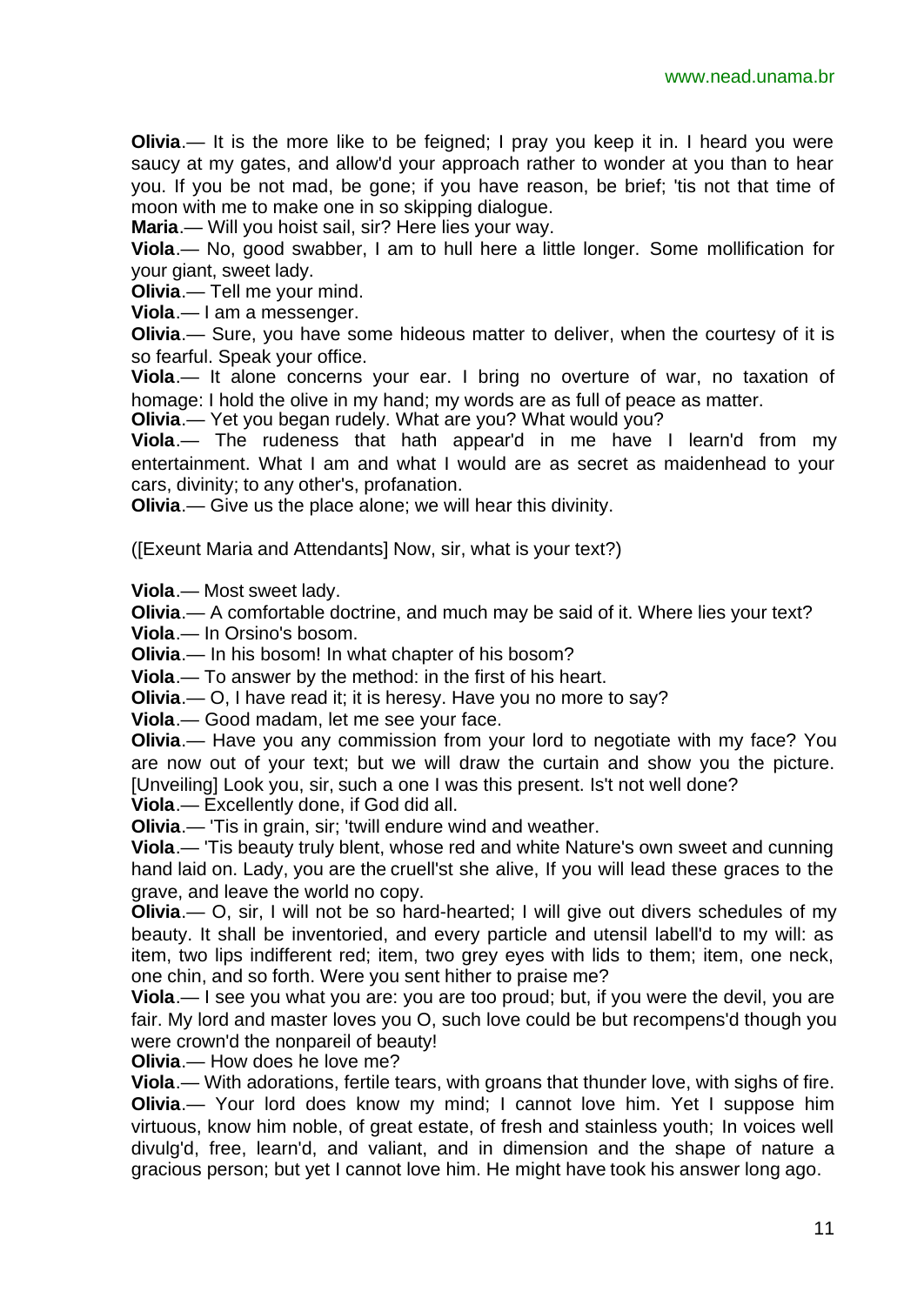**Viola**.— If I did love you in my master's flame, with such a suff'ring, such a deadly life, In your denial I would find no sense; I would not understand it.

**Olivia**.— Why, what would you?

**Viola**.— Make me a willow cabin at your gate, and call upon my soul within the house; write loyal cantons of contemned love and sing them loud even in the dead of night; Halloo your name to the reverberate hals, and make the babbling gossip of the air cry out 'Olivia!' O, you should not rest Between the elements of air and earth but you should pity me!

**Olivia**.— You might do much. What is your parentage?

**Viola**.— Above my fortunes, yet my state is well: I am a gentleman.

**Olivia**.— Get you to your lord. I cannot love him; let him send no more. Unless perchance you come to me again to tell me how he takes it. Fare you well. I thank you for your pains; spend this for me.

**Viola**.— I am no fee'd post, lady; keep your purse; my master, not myself, lacks recompense. Love make his heart of flint that you shall love; and let your fervour, like my master's, be Plac'd in contempt! Farewell, fair cruelty.

(Exit)

**Olivia**.— 'What is your parentage?' 'Above my fortunes, yet my state is well: I am a gentleman.' I'll be sworn thou art; thy tongue, thy face, thy limbs, actions, and spirit, do give thee five-fold blazon. Not too fast! Soft, soft! Unless the master were the man. How now! Even so quickly may one catch the plague? Methinks I feel this youth's perfections with an invisible and subtle stealth to creep in at mine eyes. Well, let it be. What ho, Malvolio!

(Re-enter Malvolio)

**Malvolio**.— Here, madam, at your service.

**Olivia**.— Run after that same peevish messenger, the County's man. He left this ring behind him, would I or not. Tell him I'll none of it. Desire him not to flatter with his lord, nor hold him up with hopes; I am not for him. If that the youth will come this way to-morrow, I'll give him reasons for't. Hie thee, Malvolio. **Malvolio**.— Madam, I will.

(Exit)

**Olivia**.— I do I know not what, and fear to find Mine eye too great a flatterer for my mind. Fate, show thy force: ourselves we do not owe; what is decreed must be; and be this so!

(Exit)

ACT II. SCENE I. The sea-coast

(Enter Antonio and Sebastian)

**Antonio**—. Will you stay no longer; nor will you not that I go with you?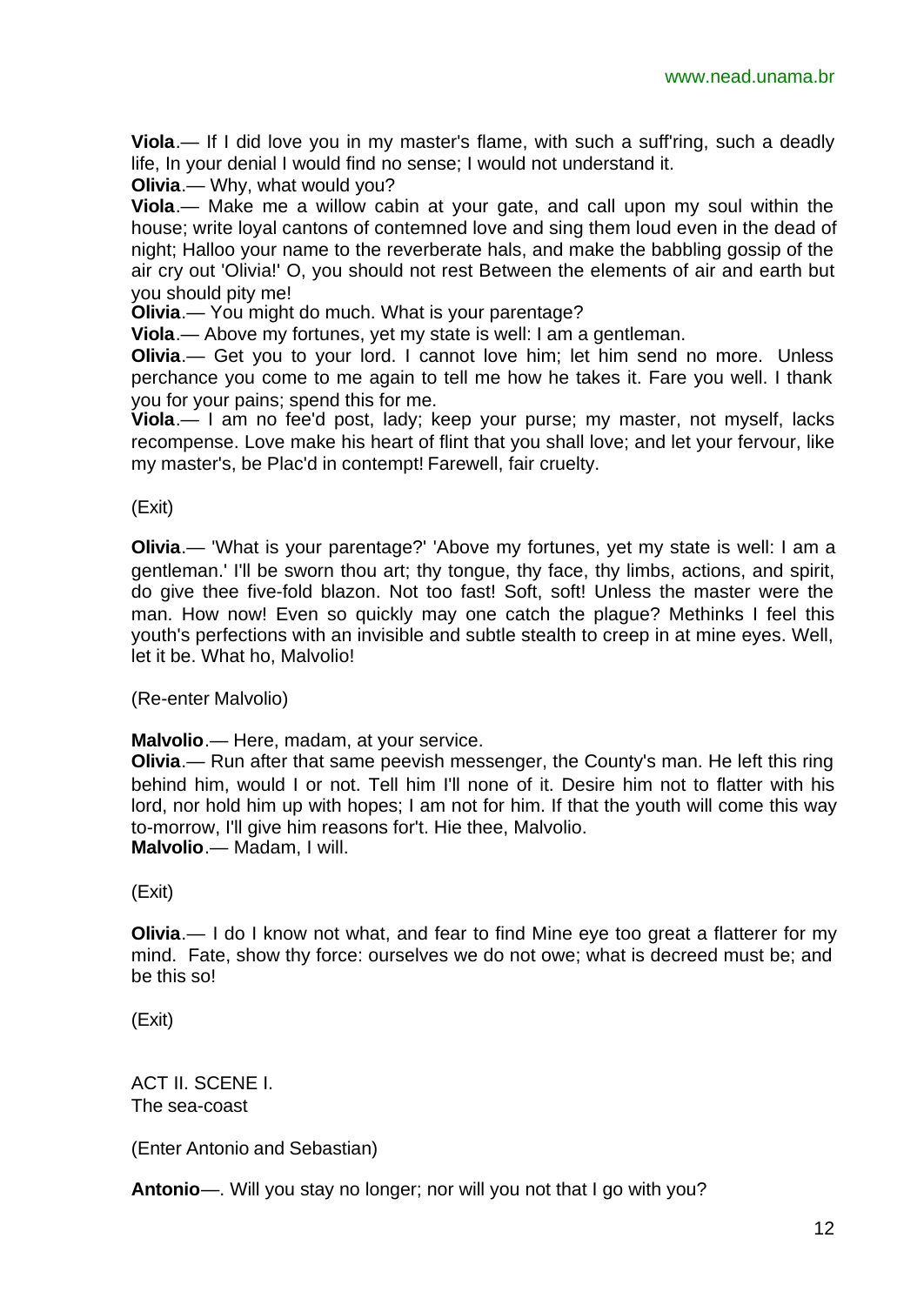**Sebastian**.— By your patience, no. My stars shine darkly over me; the malignancy of my fate might perhaps distemper yours; therefore I shall crave of you your leave that I may bear my evils alone. It were a bad recompense for your love to lay any of them on you.

**Antonio**.— Let me know of you whither you are bound.

**Sebastian.**— No, sooth, sir; my determinate voyage is mere extravagancy. But I perceive in you so excellent a touch of modesty that you will not extort from me what I am willing to keep in; therefore it charges me in manners the rather to express myself. You must know of me then, Antonio, my name is Sebastian, which I call'd Roderigo; my father was that Sebastian of Messaline whom I know you have heard of. He left behind him myself and a sister, both born in an hour; if the heavens had been pleas'd, would we had so ended! But you, sir, alter'd that; for some hour before you took me from the breach of the sea was my sister drown'd.

**Antonio**.— Alas the day!

**Sebastian**.— A lady, sir, though it was said she much resembled me, was yet of many accounted beautiful; but though I could not with such estimable wonder overfar believe that, yet thus far I will boldly publish her: she bore mind that envy could not but call fair. She is drown'd already, sir, with salt water, though I seem to drown her remembrance again with more.

**Antonio**.— Pardon me, sir, your bad entertainment.

**Sebastian**.— O good Antonio, forgive me your trouble.

**Antonio**.— If you will not murder me for my love, let me be your servant.

**Sebastian**.— If you will not undo what you have done that is, kill him whom you have recover'd-desire it not. Fare ye well at once; my bosom is full of kindness, and I am yet so near the manners of my mother that, upon the least occasion more, mine eyes will tell tales of me. I am bound to the Count Orsino's court. Farewell.

(Exit)

**Antonio**.— The gentleness of all the gods go with thee! I have many cnemies in Orsino's court, else would I very shortly see thee there. But come what may, I do adore thee so that danger shall seem sport, and I will go.

(Exit)

SCENE II. A street

(Enter Viola and Malvolio at several doors)

**Malvolio**.— Were you not ev'n now with the Countess Olivia?

**Viola**.— Even now, sir; on a moderate pace I have since arriv'd but hither.

**Malvolio**.— She returns this ring to you, sir; you might have saved me my pains, to have taken it away yourself. She adds, moreover, that you should put your lord into a desperate assurance she will none of him. And one thing more: that you be never so hardy to come again in his affairs, unless it be to report your lord's taking of this. Receive it so.

**Viola**.— She took the ring of me; I'll none of it.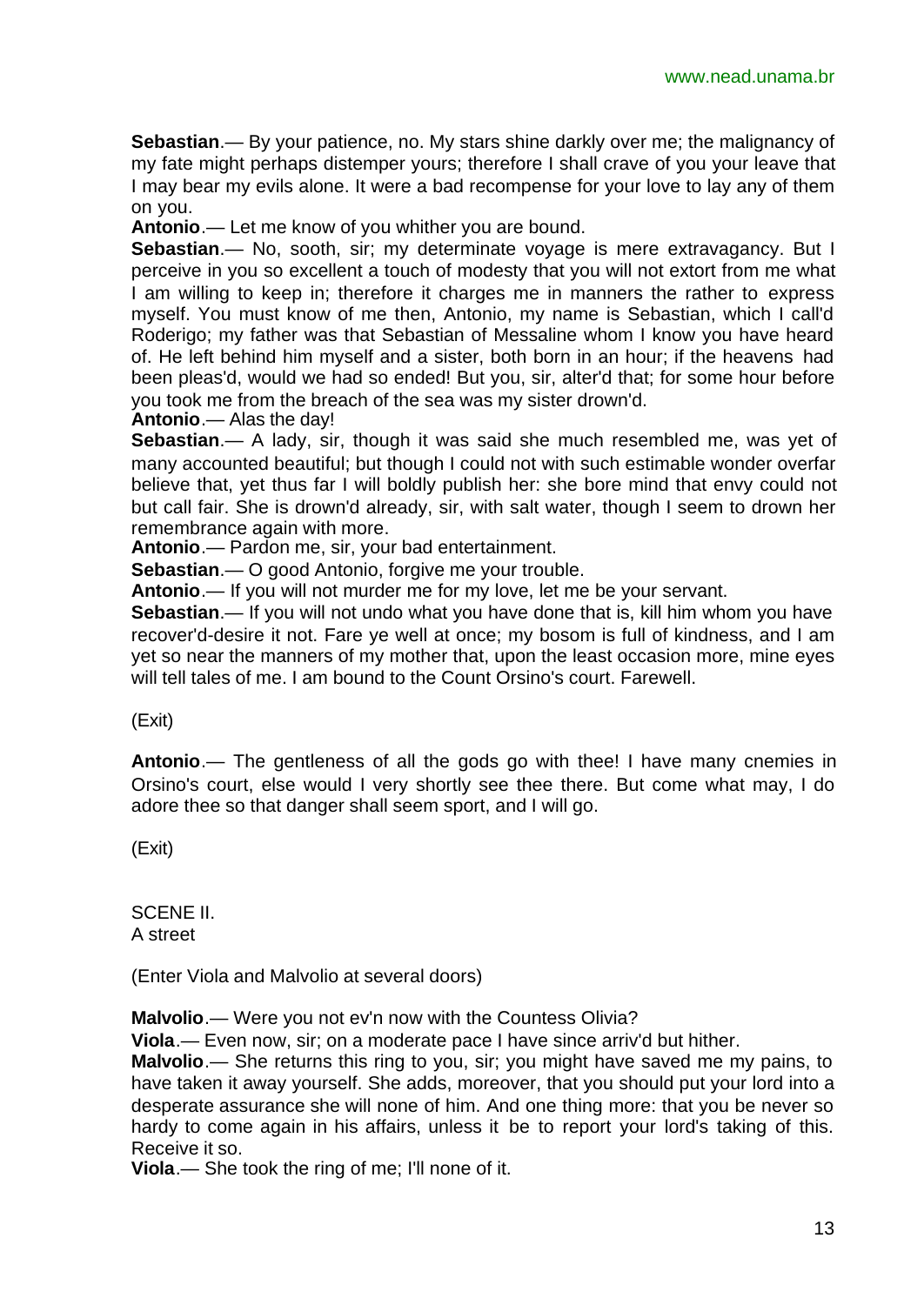**Malvolio**.— Come, sir, you peevishly threw it to her; and her will is it should be so return'd. If it be worth stooping for, there it lies in your eye; if not, be it his that finds it.

(Exit)

**Viola**.— I left no ring with her; what means this lady? Fortune forbid my outside have not charm'd her! She made good view of me; indeed, so much that methought her eyes had lost her tongue, for she did speak in starts distractedly. She loves me, sure: the cunning of her passion Invites me in this churlish messenger. None of my lord's ring! Why, he sent her none. I am the man. If it be so as 'tis. Poor lady, she were better love a dream. Disguise, I see thou art a wickedness wherein the pregnant enemy does much. How easy is it for the proper-false In women's waxen hearts to set their forms! Alas, our frailty is the cause, not we! For such as we are made of, such we be. How will this fadge? My master loves her dearly, and I, poor monster, fond as much on him; and she, mistaken, seems to dote on me. What will become of this? As I am man, my state is desperate for my master's love; as I am woman now alas the day! What thriftless sighs shall poor Olivia breathe! O Time, thou must untangle this, not I; It is too hard a knot for me t' untie!

(Exit)

SCENE III. Olivia's house

(Enter Sir Toby and Sir Andrew)

**Sir Toby**.— Approach, Sir Andrew. Not to be abed after midnight is to be up betimes; and 'diluculo surgere' thou know'st.

**Aguecheek**.— Nay, by my troth, I know not; but I know to be up late is to be up late.

**Sir Toby**.— A false conclusion! I hate it as an unfill'd can. To be up after midnight and to go to bed then is early; so that to go to bed after midnight is to go to bed betimes. Does not our lives consist of the four elements?

**Aguecheek**.— Faith, so they say; but I think it rather consists of eating and drinking. **Sir Toby**.— Th'art a scholar; let us therefore eat and drink. Marian, I say! a stoup of wine.

(Enter Clown)

**Aguecheek**.— Here comes the fool, i' faith.

**Clown**.— How now, my hearts! Did you never see the picture of 'we three'?

**Sir Toby**.— Welcome, ass. Now let's have a catch.

**Aguecheek**.— By my troth, the fool has an excellent breast. I had rather than forty shillings I had such a leg, and so sweet a breath to sing, as the fool has. In sooth, thou wast in very gracious fooling last night, when thou spok'st of Pigrogromitus, of the Vapians passing the equinoctial of Queubus; 'twas very good, i' faith. I sent thee sixpence for thy leman; hadst it?

**Clown**.— I did impeticos thy gratillity; for Malvolio's nose is no whipstock. My lady has a white hand, and the Myrmidons are no bottle-ale houses.

**Aguecheek**.— Excellent! Why, this is the best fooling, when all is done. Now, a song.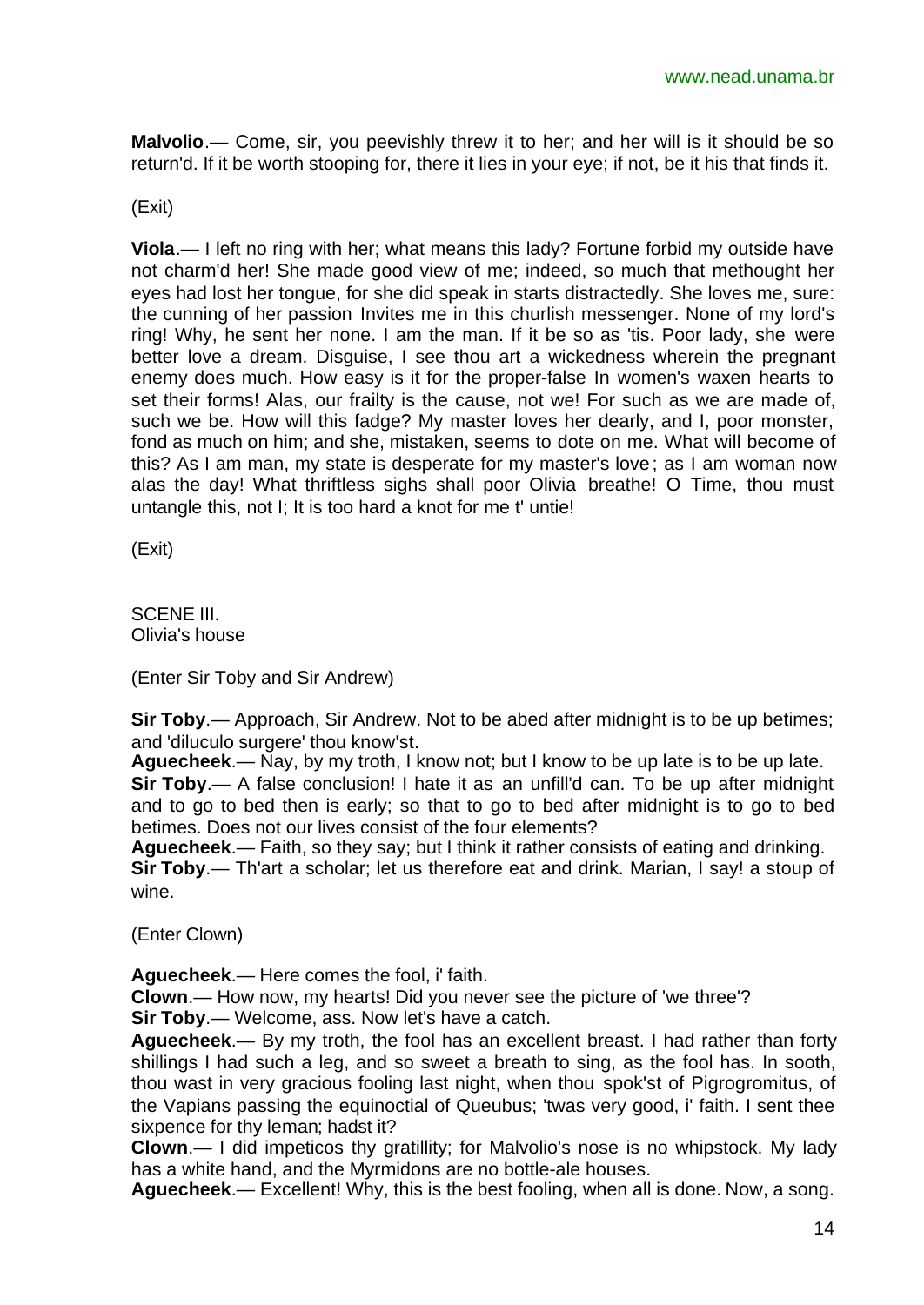**Sir Toby**.— Come on, there is sixpence for you. Let's have a song. **Aguecheek**.— There's a testril of me too; if one knight give ª **Clown**.— Would you have a love-song, or a song of good life? **Sir Toby**.— A love-song, a love-song. **Aguecheek**.— Ay, ay; I care not for good life.

Clown sings

O mistress mine, where are you roaming? O, stay and hear; your true love's coming, That can sing both high and low. Trip no further, pretty sweeting; Journeys end in lovers meeting, Every wise man's son doth know.

**Aguecheek**.— Excellent good, i' faith! **Sir Toby**.— Good, good!

Clown sings

What is love? 'Tis not hereafter: Present mirth hath present laughter; What's to come is still unsure. In delay there lies no plenty, Then come kiss me, sweet and twenty; Youth's a stuff will not endure.

**Aguecheek**.— A mellifluous voice, as I am true knight.

**Sir Toby**.— A contagious breath.

**Aguecheek**.— Very sweet and contagious, i' faith.

**Sir Toby**.— To hear by the nose, it is dulcet in contagion. But shall we make the welkin dance indeed? Shall we rouse the night-owl in a catch that will draw three souls out of one weaver? Shall we do that?

**Aguecheek**.— An you love me, let's do't. I am dog at a catch.

**Clown**.— By'r lady, sir, and some dogs will catch well.

**Aguecheek**.— Most certain. Let our catch be 'Thou knave.'

**Clown**.— 'Hold thy peace, thou knave' knight? I shall be constrain'd in't to call thee knave, knight.

**Aguecheek**.— 'Tis not the first time I have constrained one to call me knave. Begin, fool: it begins 'Hold thy peace.'

**Clown**.— I shall never begin if I hold my peace.

**Aguecheek**.— Good, i' faith! Come, begin. [Catch sung]

(Enter Maria)

**Maria**.— What a caterwauling do you keep here! If my lady have not call'd up her steward Malvolio, and bid him turn you out of doors, never trust me.

**Sir Toby**.— My lady's a Cataian, we are politicians, Malvolio's a Peg-a-Ramsey, and [Sings] Three merry men be we. Am not I consanguineous? Am I not of her blood? Tilly-vally, lady. [Sings] There dwelt a man in Babylon, Lady, lady.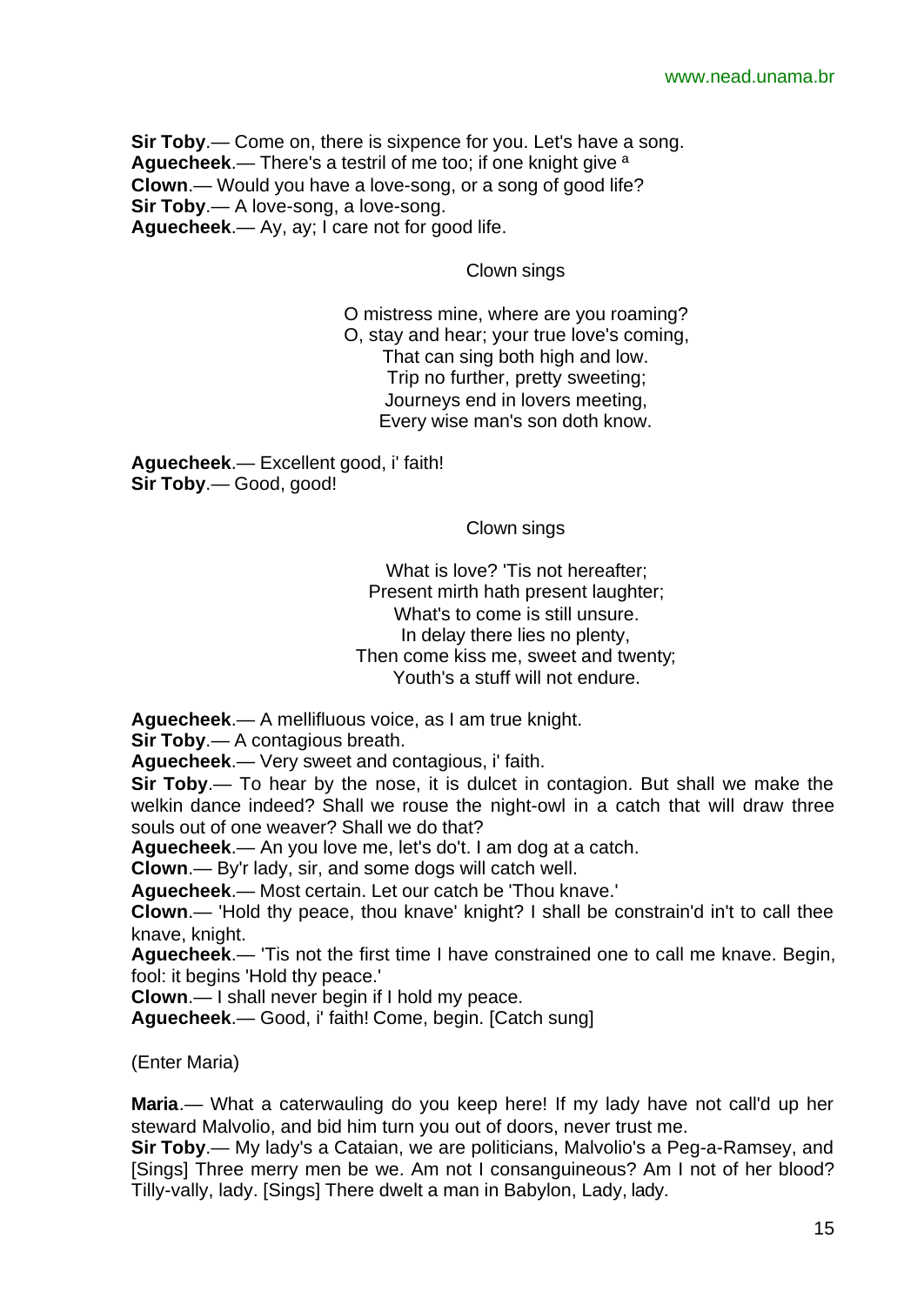**Clown**.— Beshrew me, the knight's in admirable fooling.

**Aguecheek**.— Ay, he does well enough if he be dispos'd, and so do I too; he does it with a better grace, but I do it more natural.

**Sir Toby**. [Sings] — O' the twelfth day of December-

**Maria**.— For the love o' God, peace!

(Enter Malvolio)

**Malvolio**.— My masters, are you mad? Or what are you? Have you no wit, manners, nor honesty, but to gabble like tinkers at this time of night? Do ye make an ale-house of my lady's house, that ye squeak out your coziers' catches without any mitigation or remorse of voice? Is there no respect of place, persons, nor time, in you?

**Sir Toby**.— We did keep time, sir, in our catches. Sneck up!

**Malvolio**.— Sir Toby, I must be round with you. My lady bade me tell you that, though she harbours you as her kins-man, she's nothing allied to your disorders. If you can separate yourself and your misdemeanours, you are welcome to the house; if not, and it would please you to take leave of her, she is very willing to bid you farewell.

**Sir Toby**. [Sings] — Farewell, dear heart, since I must needs be gone.

**Maria**.— Nay, good Sir Toby.

**Clown**. [Sings] — His eyes do show his days are almost done.

**Malvolio**.— Is't even so?

**Sir Toby**. [Sings] — But I will never die. [Falls down]

**Clown**. [Sings] — Sir Toby, there you lie.

**Malvolio**.— This is much credit to you.

**Sir Toby**. [Sings] — Shall I bid him go?

**Clown**. [Sings] — What an if you do?

**Sir Toby**. [Sings] — Shall I bid him go, and spare not?

**Clown**. [Sings] — O, no, no, no, no, you dare not.

**Sir Toby**. [Rising] — Out o' tune, sir! Ye lie. Art any more than a steward? Dost thou think, because thou art virtuous, there shall be no more cakes and ale?

**Clown**.— Yes, by Saint Anne; and ginger shall be hot i' th' mouth too.

**Sir Toby**.— Th' art i' th' right. Go, sir, rub your chain with crumbs. a stoup of wine, Maria!

**Malvolio**.— Mistress Mary, if you priz'd my lady's favour at anything more than contempt, you would not give means for this uncivil rule; she shall know of it, by this hand.

(Exit)

**Maria**.— Go shake your ears.

**Aguecheek**.— 'Twere as good a deed as to drink when a man's ahungry, to challenge him the field, and then to break promise with him and make a fool of him.

**Sir Toby**.— Do't, knight. I'll write thee a challenge; or I'll deliver thy indignation to him by word of mouth.

**Maria**.— Sweet Sir Toby, be patient for to-night; since the youth of the Count's was to-day with my lady, she is much out of quiet. For Monsieur Malvolio, let me alone with him; if I do not gull him into a nayword, and make him a common recreation, do not think I have wit enough to lie straight in my bed. I know I can do it.

**Sir Toby**.— Possess us, possess us; tell us something of him.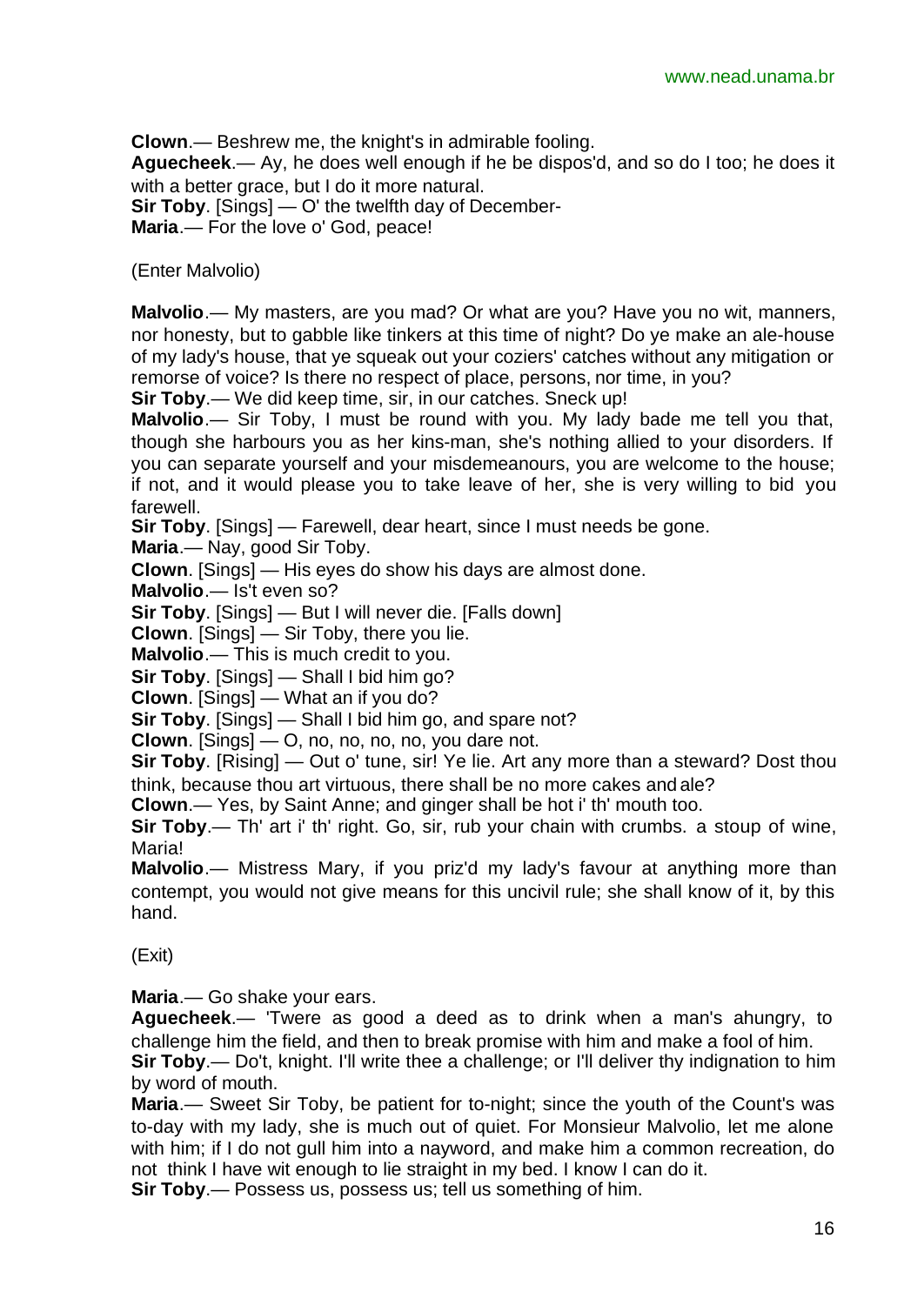**Maria**.— Marry, sir, sometimes he is a kind of Puritan.

**Aguecheek**.— O, if I thought that, I'd beat him like a dog.

**Sir Toby**.—What, for being a Puritan? Thy exquisite reason, dear knight?

**Aguecheek**.— I have no exquisite reason for't, but I have reason good enough.

**Maria**. The devil a Puritan that he is, or anything constantly but a time-pleaser; an affection'd ass that cons state without book and utters it by great swarths; the best persuaded of himself, so cramm'd, as he thinks, with excellencies that it is his grounds of faith that all that look on him love him; and on that vice in him will my revenge find notable cause to work.

**Sir Toby**.— What wilt thou do?

**Maria**.— I will drop in his way some obscure epistles of love; wherein, by the colour of his beard, the shape of his leg, the manner of his gait, the expressure of his eye, forehead, and complexion, he shall find himself most feelingly personated. I can write very like my lady, your niece; on forgotten matter we can hardly make distinction of our hands.

**Sir Toby.**— Excellent! I smell a device.

**Aguecheek**.— I have't in my nose too.

**Sir Toby.**— He shall think, by the letters that thou wilt drop, that they come from my niece, and that she's in love with him.

**Maria**. My purpose is, indeed, a horse of that colour.

**Aguecheek**.— And your horse now would make him an ass.

**Maria**.— Ass, I doubt not.

**Aguecheek**.— O, 'twill be admirable!

**Maria**.— Sport royal, I warrant you. I know my physic will work with him. I will plant you two, and let the fool make a third, where he shall find the letter; observe his construction of it. For this night, to bed, and dream on the event. Farewell.

(Exit)

**Sir Toby**. — Good night, Penthesilea.

**Aguecheek**.— Before me, she's a good wench.

**Sir Toby**.— She's a beagle true-bred, and one that adores me. What o' that?

**Aguecheek**.— I was ador'd once too.

**Sir Toby**.— Let's to bed, knight. Thou hadst need send for more money.

**Aguecheek**.— If I cannot recover your niece, I am a foul way out.

**Sir Toby**.— Send for money, knight; if thou hast her not i' th' end, call me Cut.

**Aguecheek**.— If I do not, never trust me; take it how you will.

**Sir Toby.**— Come, come, I'll go burn some sack; 'tis too late to go to bed now. Come, knight; come, knight.

(Exeunt)

SCENE IV. The Duke's palace

(Enter Duke, Viola, Curio, and Otherso)

**Duke**.— Give me some music. Now, good morrow, friends. Now, good Cesario, but that piece of song, that old and antique song we heard last night; methought it did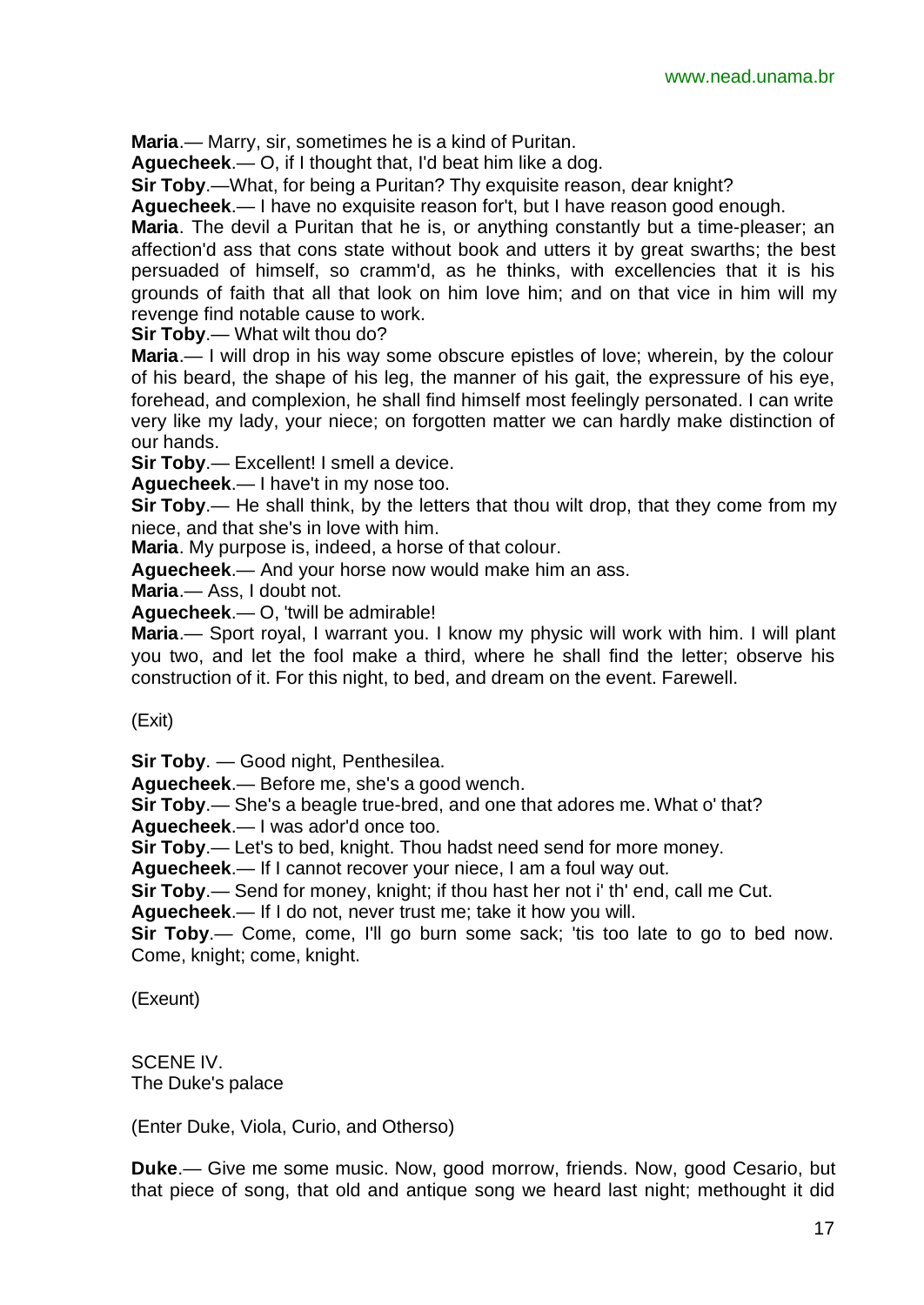relieve my passion much, more than light airs and recollected terms of these most brisk and giddy-paced times. Come, but one verse.

**Curio**.— He is not here, so please your lordship, that should sing it.

**Duke**.— Who was it?

**Curio**.— Feste, the jester, my lord; a fool that the Lady Olivia's father took much delight in. He is about the house.

**Duke**.— Seek him out, and play the tune the while.

(Exit Curio. [Music plays])

Come hither, boy. If ever thou shalt love, In the sweet pangs of it remember me; for such as I am all true lovers are, unstaid and skittish in all motions else save in the constant image of the creature that is belov'd. How dost thou like this tune?

**Viola**.— It gives a very echo to the seat where Love is thron'd.

**Duke**.— Thou dost speak masterly. My life upon't, young though thou art, thine eye Hath stay'd upon some favour that it loves; Hath it not, boy?

**Viola**.— A little, by your favour.

**Duke**.— What kind of woman is't?

**Viola**.— Of your complexion.

**Duke**.— She is not worth thee, then. What years, i' faith?

**Viola**.— About your years, my lord.

**Duke**.— Too old, by heaven! Let still the woman take an elder than herself; so wears she to him, so sways she level in her husband's heart. For, boy, however we do praise ourselves, our fancies are more giddy and unfirm, more longing, wavering, sooner lost and won, than women's are.

**Viola**.— I think it well, my lord.

**Duke**.— Then let thy love be younger than thyself, or thy affection cannot hold the bent; for women are as roses, whose fair flow'r being once display'd doth fall that very hour.

**Viola**.— And so they are; alas, that they are so! To die, even when they to perfection grow!

(Re-enter Curio and Clown)

**Duke**.— O, fellow, come, the song we had last night. Mark it, Cesario; it is old and plain; the spinsters and the knitters in the sun, and the free maids that weave their thread with bones, do use to chant it; it is silly sooth, and dallies with the innocence of love, like the old age.

**Clown**.— Are you ready, sir?

**Duke**.— Ay; prithee, sing. [Music]

Feste's Song

Come away, come away, death; And in sad cypress let me be laid; Fly away, fly away, breath, I am slain by a fair cruel maid. My shroud of white, stuck all with yew, O, prepare it!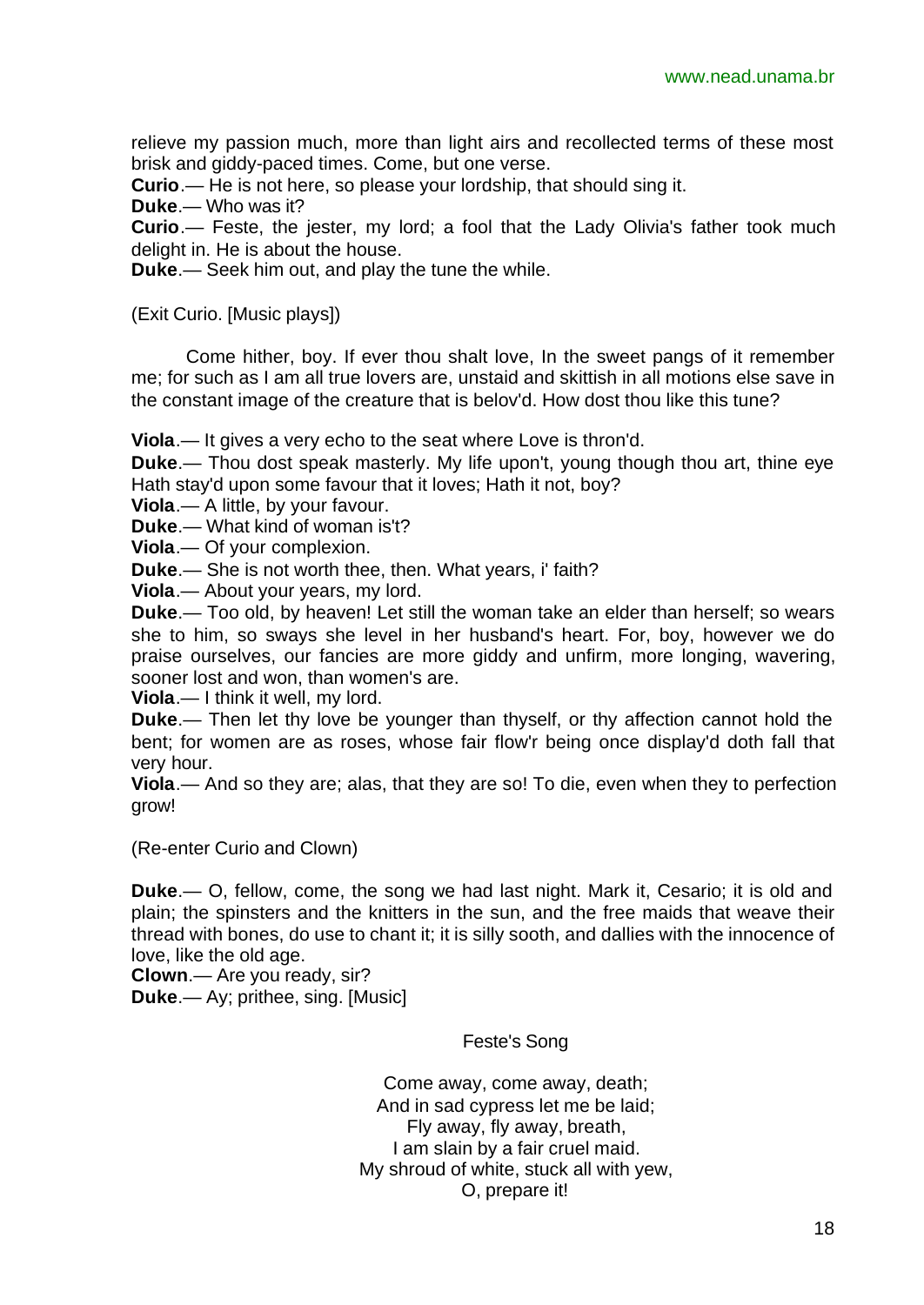My part of death no one so true Did share it.

Not a flower, not a flower sweet, On my black coffin let there be strown; Not a friend, not a friend greet My poor corpse where my bones shall be thrown; A thousand thousand to save, Lay me, O, where Sad true lover never find my grave, To weep there!

**Duke**.— There's for thy pains.

**Clown**.— No pains, sir; I take pleasure in singing, sir.

**Duke**.— I'll pay thy pleasure, then.

**Clown**.— Truly, sir, and pleasure will be paid one time or another.

**Duke**.— Give me now leave to leave thee.

**Clown**.— Now the melancholy god protect thee; and the tailor make thy doublet of changeable taffeta, for thy mind is a very opal. I would have men of such constancy put to sea, that their business might be everything, and their intent everywhere: for that's it that always makes a good voyage of nothing. Farewell.

(Exit Clown)

**Duke**.— Let all the rest give place.

(Exeunt Curio and Attendants)

Once more, Cesario, get thee to yond same sovereign cruelty. Tell her my love, more noble than the world, prizes not quantity of dirty lands; the parts that fortune hath bestow'd upon her, Tell her I hold as giddily as Fortune; but 'tis that miracle and queen of gems that Nature pranks her in attracts my soul.

**Viola**.— But if she cannot love you, sir?

**Duke**.— I cannot be so answer'd.

**Viola**.— Sooth, but you must. Say that some lady, as perhaps there is, Hath for your love as great a pang of heart as you have for Olivia. You cannot love her; you tell her so. Must she not then be answer'd?

**Duke**.— There is no woman's sides can bide the beating of so strong a passion as love doth give my heart; no woman's heart so big to hold so much; they lack retention. Alas, their love may be call'd appetite. No motion of the liver, but the palate. That suffer surfeit, cloyment, and revolt; but mine is all as hungry as the sea, and can digest as much. Make no compare between that love a woman can bear me and that I owe Olivia.

**Viola**.— Ay, but I know.

**Duke**.— What dost thou know?

**Viola**.— Too well what love women to men may owe. In faith, they are as true of heart as we. My father had a daughter lov'd a man, as it might be perhaps, were I a woman, I should your lordship.

**Duke**.— And what's her history?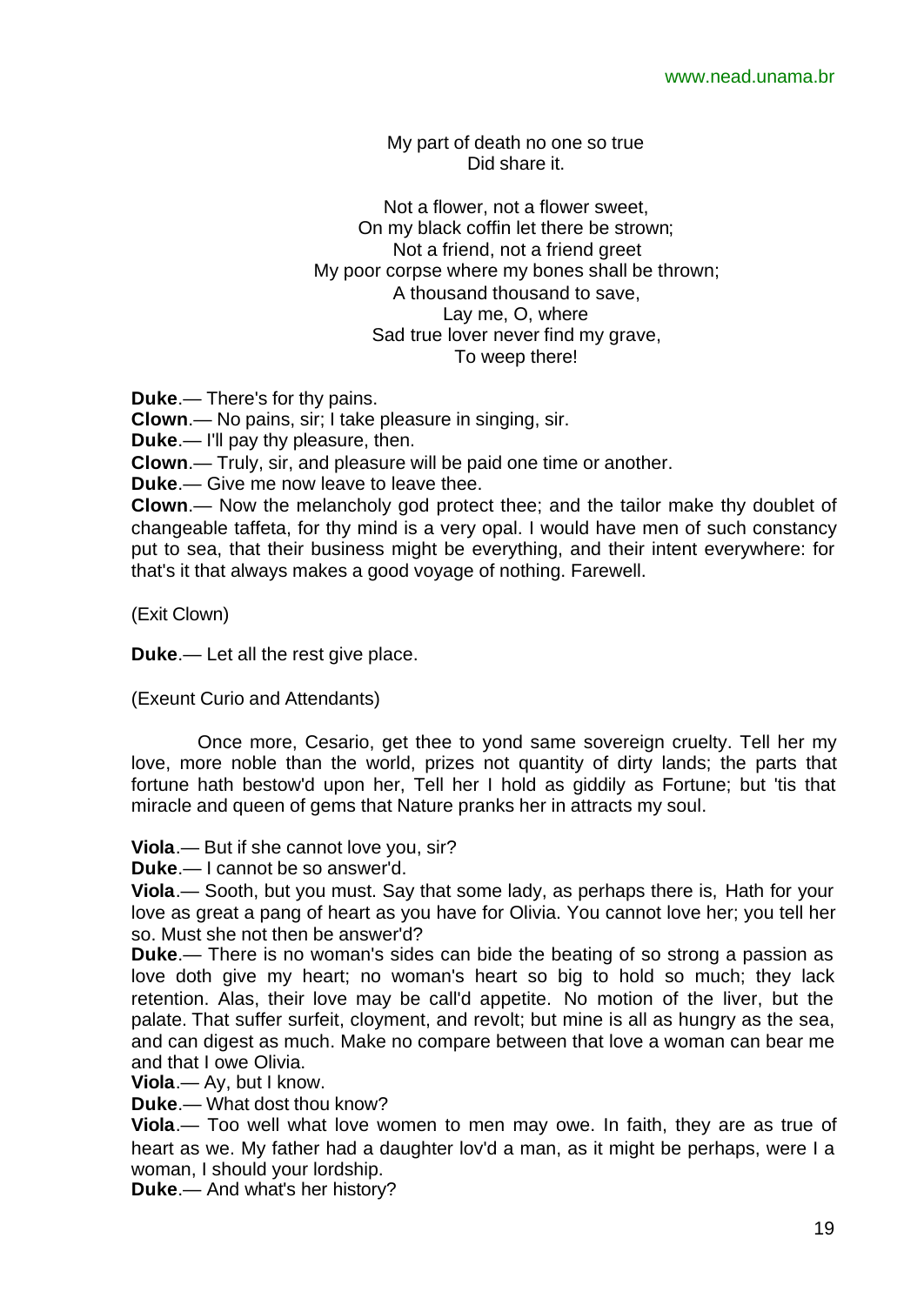**Viola**.— A blank, my lord. She never told her love, but let concealment, like a worm i' th' bud, Feed on her damask cheek. She pin'd in thought; and with a green and yellow melancholy she sat like Patience on a monument, smiling at grief. Was not this love indeed? We men may say more, swear more, but indeed our shows are more than will; for still we prove much in our vows, but little in our love.

**Duke**.— But died thy sister of her love, my boy?

**Viola**.— I am all the daughters of my father's house, and all the brothers too and yet I know not. Sir, shall I to this lady?

**Duke**.— Ay, that's the theme. To her in haste. Give her this jewel; say My love can give no place, bide no denay.

(Exeunt)

SCENE V. Olivia's garden

(Enter Sir Toby, Sir Andrew, and Fabian)

**Sir Toby**.— Come thy ways, Signior Fabian.

**Fabian**.— Nay, I'll come; if I lose a scruple of this sport let me be boil'd to death with melancholy.

**Sir Toby**.— Wouldst thou not be glad to have the niggardly rascally sheep-biter come by some notable shame?

**Fabian.**— I would exult, man; you know he brought me out o' favour with my lady about a bear-baiting here.

**Sir Toby**.— To anger him we'll have the bear again; and we will fool him black and blue— shall we not, Sir Andrew?

**Aguecheek**.— And we do not, it is pity of our lives.

(Enter Maria)

**Sir Toby**.— Here comes the little villain. How now, my metal of India!

**Maria**.— Get ye all three into the box-tree. Malvolio's coming down this walk. He has been yonder i' the sun practising behaviour to his own shadow this half hour. Observe him, for the love of mockery, for I know this letter will make a contemplative idiot of him. Close, in the name of jesting! [As the men hide she drops a letter] Lie thou there; for here comes the trout that must be caught with tickling.

(Exit) (Enter Malvolio)

**Malvolio**.— 'Tis but fortune; all is fortune. Maria once told me she did affect me; and I have heard herself come thus near, that, should she fancy, it should be one of my complexion. Besides, she uses me with a more exalted respect than any one else that follows her. What should I think on't?

**Sir Toby**.— Here's an overweening rogue!

**Fabian**.— O, peace! Contemplation makes a rare turkey-cock of him; how he jets under his advanc'd plumes!

**Aguecheek**.— 'Slight, I could so beat the rogue.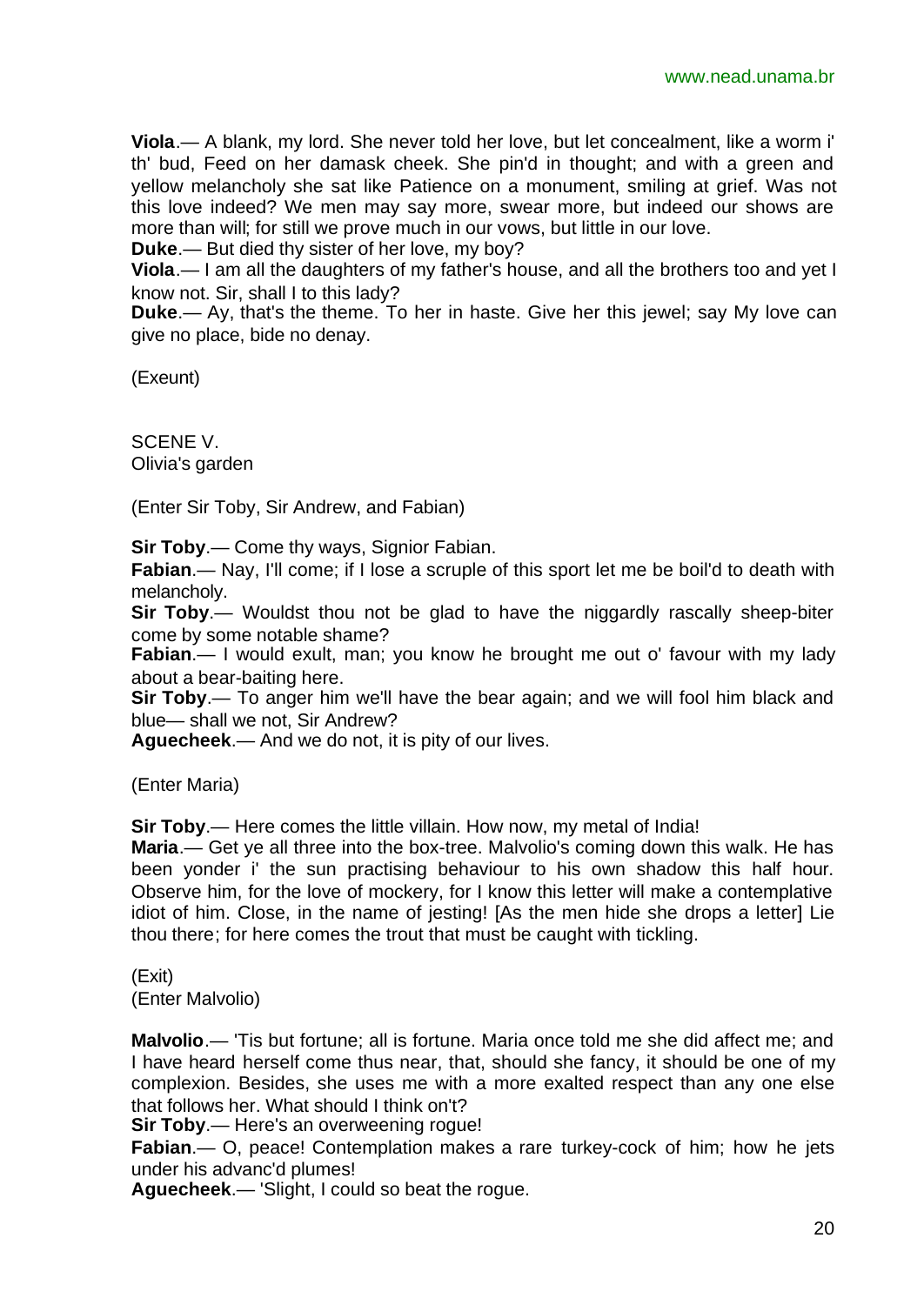**Sir Toby**.— Peace, I say.

**Malvolio**.— To be Count Malvolio!

**Sir Toby**.— Ah, rogue!

**Aguecheek**.— Pistol him, pistol him.

**Sir Toby**.— Peace, peace!

**Malvolio**.— There is example for't: the Lady of the Strachy married the yeoman of the wardrobe.

**Aguecheek**.— Fie on him, Jezebel!

**Fabian**.— O, peace! Now he's deeply in; look how imagination blows him.

**Malvolio**.— Having been three months married to her, sitting in my state.

**Sir Toby**.— O, for a stone-bow to hit him in the eye!

**Malvolio**.— Calling my officers about me, in my branch'd velvet gown, having come from a day-bed where I have left Olivia sleeping-

**Sir Toby**.— Fire and brimstone!

**Fabian**.— O, peace, peace!

**Malvolio**.— And then to have the humour of state; and after a demure travel of regard, telling them I know my place as I would they should do theirs, to ask for my kinsman Toby.

**Sir Toby**.— Bolts and shackles!

**Fabian**.— O, peace, peace, peace! Now, now.

**Malvolio**.— Seven of my people, with an obedient start, make out for him. I frown the while, and perchance wind up my watch, or play with my some rich jewel. Toby approaches; curtsies there to me-

**Sir Toby**.— Shall this fellow live?

**Fabian**.— Though our silence be drawn from us with cars, yet peace.

**Malvolio**.— I extend my hand to him thus, quenching my familiar smile with an austere regard of control.

**Sir Toby**.— And does not Toby take you a blow o' the lips then?

**Malvolio**.— Saying 'Cousin Toby, my fortunes having cast me on your niece give me this prerogative of speech'-

**Sir Toby**.— What, what?

**Malvolio**.— 'You must amend your drunkenness'-

**Sir Toby**.— Out, scab!

**Fabian**.— Nay, patience, or we break the sinews of our plot.

**Malvolio**.— 'Besides, you waste the treasure of your time with a foolish knight'.

**Aguecheek**.— That's me, I warrant you.

**Malvolio**.— 'One Sir Andrew.'

**Aguecheek**.— I knew 'twas I; for many do call me fool.

**Malvolio**.— What employment have we here? [Taking up the letter]

**Fabian**.— Now is the woodcock near the gin.

**Sir Toby**.— O, peace! And the spirit of humours intimate reading aloud to him!

**Malvolio**.— By my life, this is my lady's hand: these be her very C's, her U's, and her T's; and thus makes she her great P's. It is, in contempt of question, her hand.

**Aguecheek**. — Her C's, her U's, and her T's. Why that?

**Malvolio**. [Reads] — 'To the unknown belov'd, this, and my good wishes.' Her very phrases! By your leave, wax. Soft! And the impressure her Lucrece with which she uses to seal; 'tis my lady. To whom should this be?

**Fabian**.— This wins him, liver and all.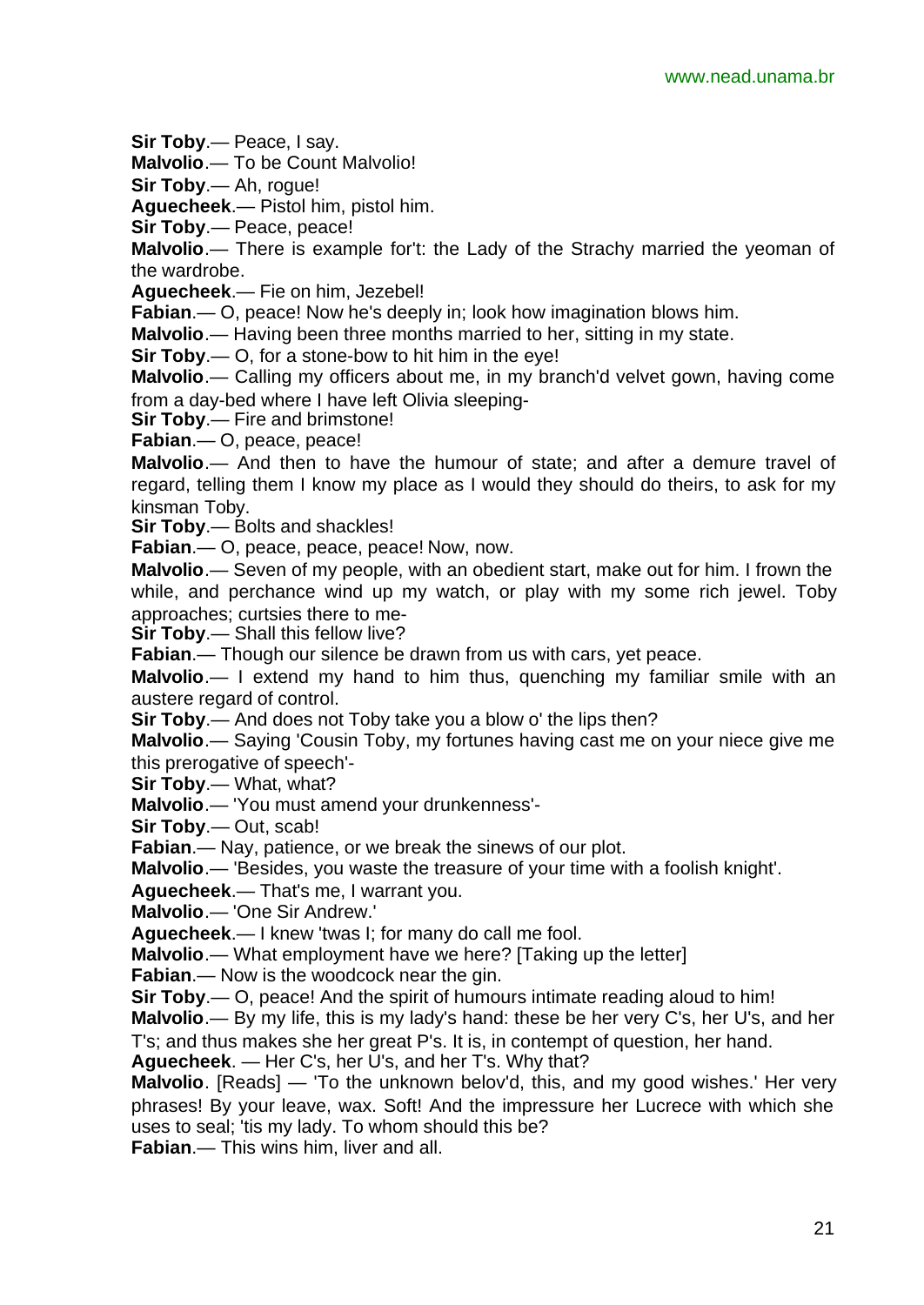**Malvolio**. [Reads] — Jove knows I love, but who? Lips, do not move; no man must know.' 'No man must know.' What follows? The numbers alter'd! 'No man must know.' If this should be thee, Malvolio?

**Sir Toby**.— Marry, hang thee, brock!

**Malvolio**. [Reads] 'I may command where I adore; but silence, like a Lucrece knife, with bloodless stroke my heart doth gore; M. O. A. I. doth sway my life.'

**Fabian**.— A fustian riddle!

**Sir Toby**.— Excellent wench, say I.

**Malvolio**.— 'M. O. A. I. doth sway my life.' Nay, but first let me see, let me see, let me see.

**Fabian**.— What dish o' poison has she dress'd him!

**Sir Toby**.— And with what wing the staniel checks at it!

**Malvolio**.— 'I may command where I adore.' Why, she may command me: I serve her; she is my lady. Why, this is evident to any formal capacity; there is no obstruction in this. And the end what should that alphabetical position portend? If I could make that resemble something in me. Softly! M. O. A. I.

**Sir Toby**.— O, ay, make up that! He is now at a cold scent.

**Fabian**.— Sowter will cry upon't for all this, though it be as rank as a fox.

**Malvolio**.— M— Malvolio; M— why, that begins my name.

**Fabian**.— Did not I say he would work it out? The cur is excellent at faults.

**Malvolio**.— M— But then there is no consonancy in the sequel; that suffers under probation: A should follow, but O does.

**Fabian**.— And O shall end, I hope.

**Sir Toby**.— Ay, or I'll cudgel him, and make him cry 'O!'

**Malvolio**.— And then I comes behind.

**Fabian**.— Ay, an you had any eye behind you, you might see more detraction at your heels than fortunes before you.

**Malvolio**.— M. O. A. I. This simulation is not as the former; and yet, to crush this a little, it would bow to me, for every one of these letters are in my name. Soft! here follows prose. [Reads] 'If this fall into thy hand, revolve. In my stars I am above thee; but be not afraid of greatness. Some are born great, some achieve greatness, and some have greatness thrust upon 'em. Thy Fates open their hands; let thy blood and spirit embrace them; and, to inure thyself to what thou art like to be, cast thy humble slough and appear fresh. Be opposite with a kinsman, surly with servants; let thy tongue tang arguments of state; put thyself into the trick of singularity. She thus advises thee that sighs for thee. Remember who commended thy yellow stockings, and wish'd to see thee ever cross-garter'd. I say, remember, Go to, thou art made, if thou desir'st to be so; if not, let me see thee a steward still, the fellow of servants, and not worthy to touch Fortune's fingers. Farewell. She that would alter services with thee, THE FORTUNATE-UNHAPPY.' Daylight and champain discovers not more. This is open. I will be proud, I will read politic authors, I will baffle Sir Toby, I will wash off gross acquaintance, I will be point-devise the very man. I do not now fool myself to let imagination jade me; for every reason excites to this, that my lady loves me. She did commend my yellow stockings of late, she did praise my leg being cross-garter'd; and in this she manifests herself to my love, and with a kind of injunction drives me to these habits of her liking. I thank my stars I am happy. I will be strange, stout, in yellow stockings, and cross-garter'd, even with the swiftness of putting on. Jove and my stars be praised! Here is yet a postscript. [Reads] 'Thou canst not choose but know who I am. If thou entertain'st my love, let it appear in thy smiling; thy smiles become thee well. Therefore in my presence still smile, dear my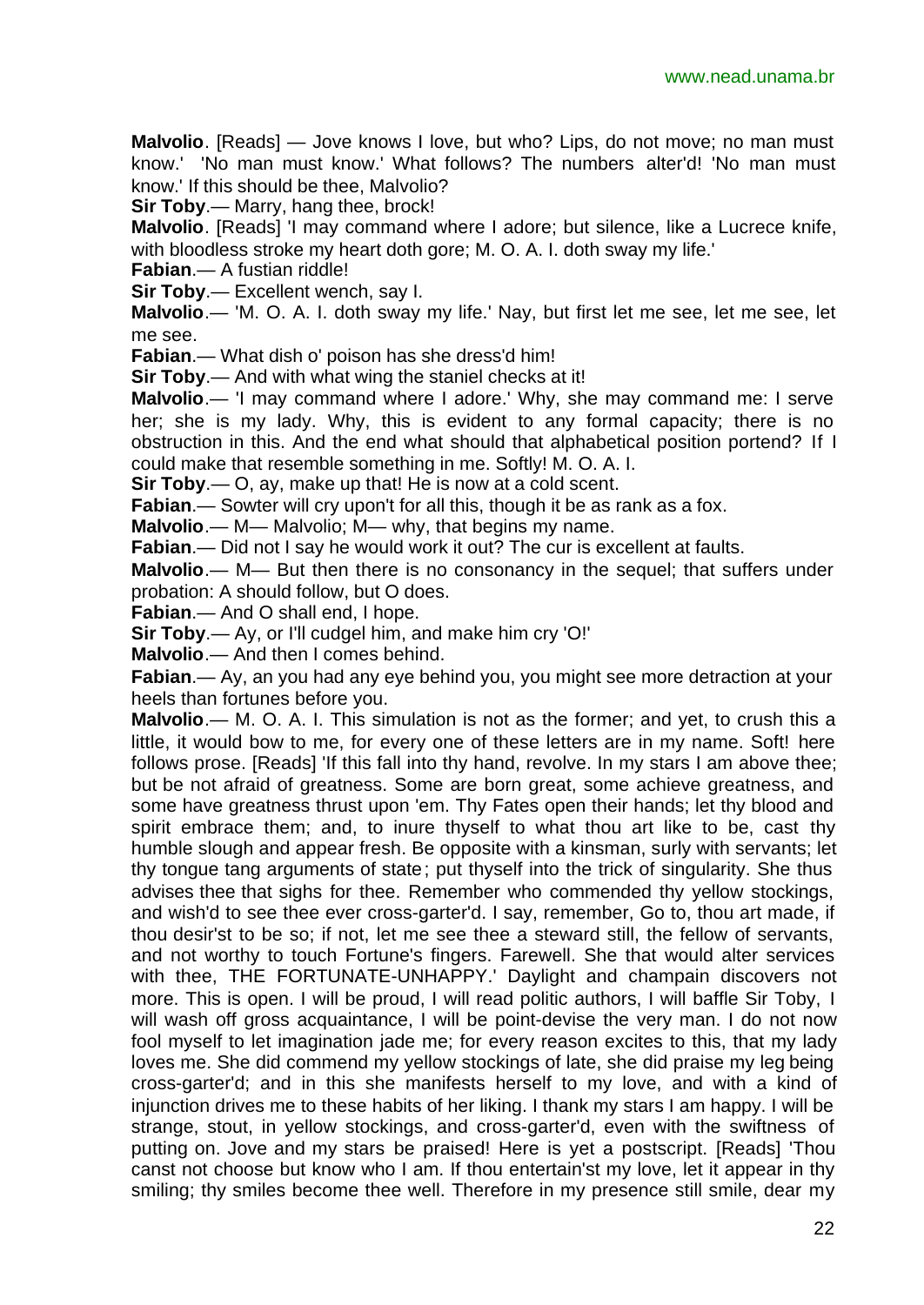sweet, I prithee.' Jove, I thank thee. I will smile; I will do everything that thou wilt have me.

(Exit)

**Fabian.**— I will not give my part of this sport for a pension of thousands to be paid from the Sophy.

**Sir Toby**.— I could marry this wench for this device.

**Aguecheek**.— So could I too.

**Sir Toby**.— And ask no other dowry with her but such another jest.

(Enter Maria)

**Aguecheek**.— Nor I neither.

**Fabian**.— Here comes my noble gull-catcher.

**Sir Toby**.— Wilt thou set thy foot o' my neck?

**Aguecheek**.— Or o' mine either?

**Sir Toby**.— Shall I play my freedom at tray-trip, and become thy bond-slave?

**Aguecheek**.— I' faith, or I either?

**Sir Toby**.— Why, thou hast put him in such a dream that when the image of it leaves him he must run mad.

**Maria**.— Nay, but say true; does it work upon him?

**Sir Toby**.— Like aqua-vita! with a midwife.

**Maria**.— If you will then see the fruits of the sport, mark his first approach before my lady. He will come to her in yellow stockings, and 'tis a colour she abhors, and crossgarter'd, a fashion she detests; and he will smile upon her, which will now be so unsuitable to her disposition, being addicted to a melancholy as she is, that it cannot but turn him into a notable contempt. If you will see it, follow me.

**Sir Toby**.— To the gates of Tartar, thou most excellent devil of wit! **Aguecheek**.— I'll make one too.

(Exeunt)

ACT III. SCENE I. Olivia's garden

(Enter Viola, and Clown with a tabor)

**Viola**.— Save thee, friend, and thy music! Dost thou live by thy tabor?

**Clown**. No, sir, I live by the church.

**Viola**. Art thou a churchman?

**Clown**. No such matter, sir: I do live by the church; for I do live at my house, and my house doth stand by the church.

**Viola**. So thou mayst say the king lies by a beggar, if a beggar dwell near him; or the church stands by thy tabor, if thy tabor stand by the church.

**Clown**.— You have said, sir. To see this age! A sentence is but a chev'ril glove to a good wit. How quickly the wrong side may be turn'd outward!

**Viola**.— Nay, that's certain; they that dally nicely with words may quickly make them wanton.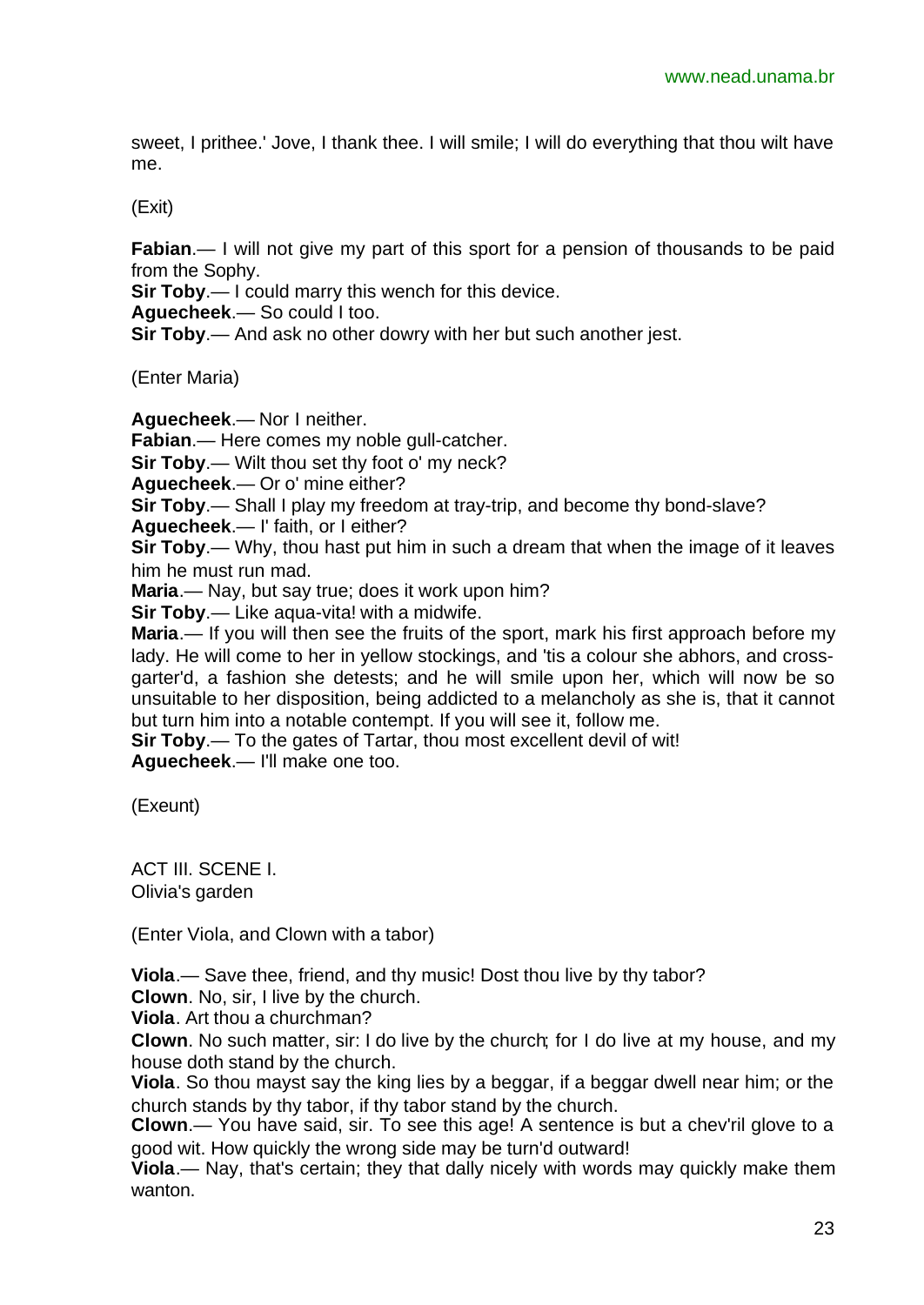**Clown**.— I would, therefore, my sister had had name, sir.

**Viola**.— Why, man?

**Clown**.— Why, sir, her name's a word; and to dally with that word might make my sister wanton. But indeed words are very rascals since bonds disgrac'd them.

**Viola**.— Thy reason, man?

**Clown**.— Troth, sir, I can yield you none without words, and words are grown so false I am loath to prove reason with them.

**Viola**.— I warrant thou art a merry fellow and car'st for nothing.

**Clown**.— Not so, sir; I do care for something; but in my conscience, sir, I do not care for you. If that be to care for nothing, sir, I would it would make you invisible.

**Viola**.— Art not thou the Lady Olivia's fool?

**Clown**.— No, indeed, sir; the Lady Olivia has no folly; she will keep no fool, sir, till she be married; and fools are as like husbands as pilchers are to herrings the husband's the bigger. I am indeed not her fool, but her corrupter of words.

**Viola**.— I saw thee late at the Count Orsino's.

**Clown**.— Foolery, sir, does walk about the orb like the sun it shines everywhere. I would be sorry, sir, but the fool should be as oft with your master as with my mistress: think I saw your wisdom there.

**Viola**.— Nay, an thou pass upon me, I'll no more with thee. Hold, there's expenses for thee. [Giving a coin]

**Clown**.— Now Jove, in his next commodity of hair, send the a beard!

**Viola**.— By my troth, I'll tell thee, I am almost sick for one; [Aside] though I would not have it grow on my chin. Is thy lady within?

**Clown**.— Would not a pair of these have bred, sir?

**Viola**.— Yes, being kept together and put to use.

**Clown**.— I would play Lord Pandarus of Phrygia, sir, to bring a Cressida to this Troilus.

**Viola**.— I understand you, sir; 'tis well begg'd. [Giving another coin]

**Clown**.— The matter, I hope, is not great, sir, begging but a beggar: Cressida was a beggar. My lady is within, sir. I will construe to them whence you come; who you are and what you would are out of my welkin I might say 'element' but the word is overworn.

(Exit Clown)

**Viola**.— This fellow is wise enough to play the fool; and to do that well craves a kind of wit. He must observe their mood on whom he jests, the quality of persons, and the time; and, like the haggard, check at every feather that comes before his eye. This is a practice as full of labour as a wise man's art; for folly that he wisely shows is fit; but wise men, folly-fall'n, quite taint their wit.

(Enter Sir Toby and Sir Andrew)

**Sir Toby**.— Save you, gentleman!

**Viola**.— And you, sir.

**Aguecheek**.— Dieu vous garde, monsieur.

**Viola**.— Et vous aussi; votre serviteur.

**Aguecheek**.— I hope, sir, you are; and I am yours.

**Sir Toby**.— Will you encounter the house? My niece is desirous you should enter, if your trade be to her.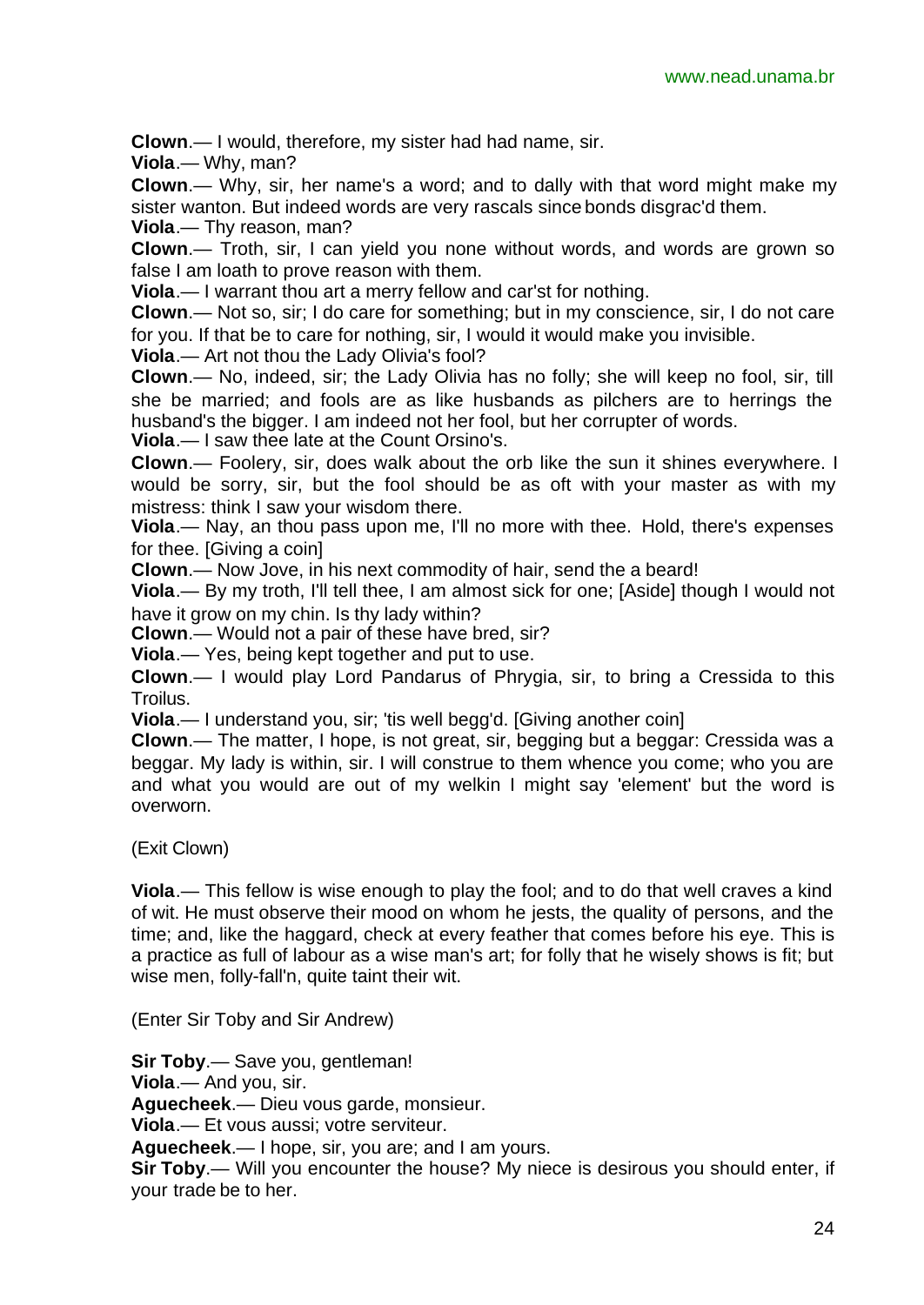**Viola**.— I am bound to your niece, sir; I mean, she is the list of my voyage.

**Sir Toby.**— Taste your legs, sir; put them to motion.

**Viola**.— My legs do better understand me, sir, than I understand what you mean by bidding me taste my legs.

**Sir Toby**.— I mean, to go, sir, to enter.

**Viola**.— I will answer you with gait and entrance. But we are prevented.

(Enter Olivia and Maria)

Most excellent accomplish'd lady, the heavens rain odours on you!

**Aguecheek**.— That youth's a rare courtier 'Rain odours' well!

**Viola**.— My matter hath no voice, lady, but to your own most pregnant and vouchsafed car.

**Aguecheek**.— 'Odours,' 'pregnant,' and 'vouchsafed' I'll get 'em all three all ready.

**Olivia**.— Let the garden door be shut, and leave me to my hearing.

[Exeunt all but Olivia and Viola] Give me your hand, sir.

**Viola**.— My duty, madam, and most humble service.

**Olivia**.— What is your name?

**Viola**.— Cesario is your servant's name, fair Princess.

**Olivia.**— My servant, sir! 'Twas never merry world since lowly feigning was call'd compliment. Y'are servant to the Count Orsino, youth.

**Viola**.— And he is yours, and his must needs be yours: your servant's servant is your servant, madam.

**Olivia**.— For him, I think not on him; for his thoughts, would they were blanks rather than fill'd with me!

**Viola**.— Madam, I come to whet your gentle thoughts on his behalf.

**Olivia**.— O, by your leave, I pray you: I bade you never speak again of him; but, would you undertake another suit, I had rather hear you to solicit that than music from the spheres.

**Viola**.— Dear lady.

**Olivia**.— Give me leave, beseech you. I did send, after the last enchantment you did here, a ring in chase of you; so did I abuse myself, my servant, and, I fear me, you. Under your hard construction must I sit, to force that on you in a shameful cunning which you knew none of yours. What might you think? Have you not set mine honour at the stake, and baited it with all th' unmuzzled thoughts that tyrannous heart can think? To one of your receiving enough is shown: a cypress, not a bosom, Hides my heart. So, let me hear you speak.

**Viola**.— I Pity you.

**Olivia**.— That's a degree to love.

**Viola**.— No, not a grize; for 'tis a vulgar proof that very oft we pity enemies.

**Olivia.**— Why, then, methinks 'tis time to smile again. O world, how apt the poor are to be proud! If one should be a prey, how much the better to fall before the lion than the wolf! [Clock strikes] The clock upbraids me with the waste of time. Be not afraid, good youth; I will not have you; and yet, when wit and youth is come to harvest, your wife is like to reap a proper man. There lies your way, due west.

**Viola**.— Then westward-ho! Grace and good disposition attend your ladyship! You'll nothing, madam, to my lord by me?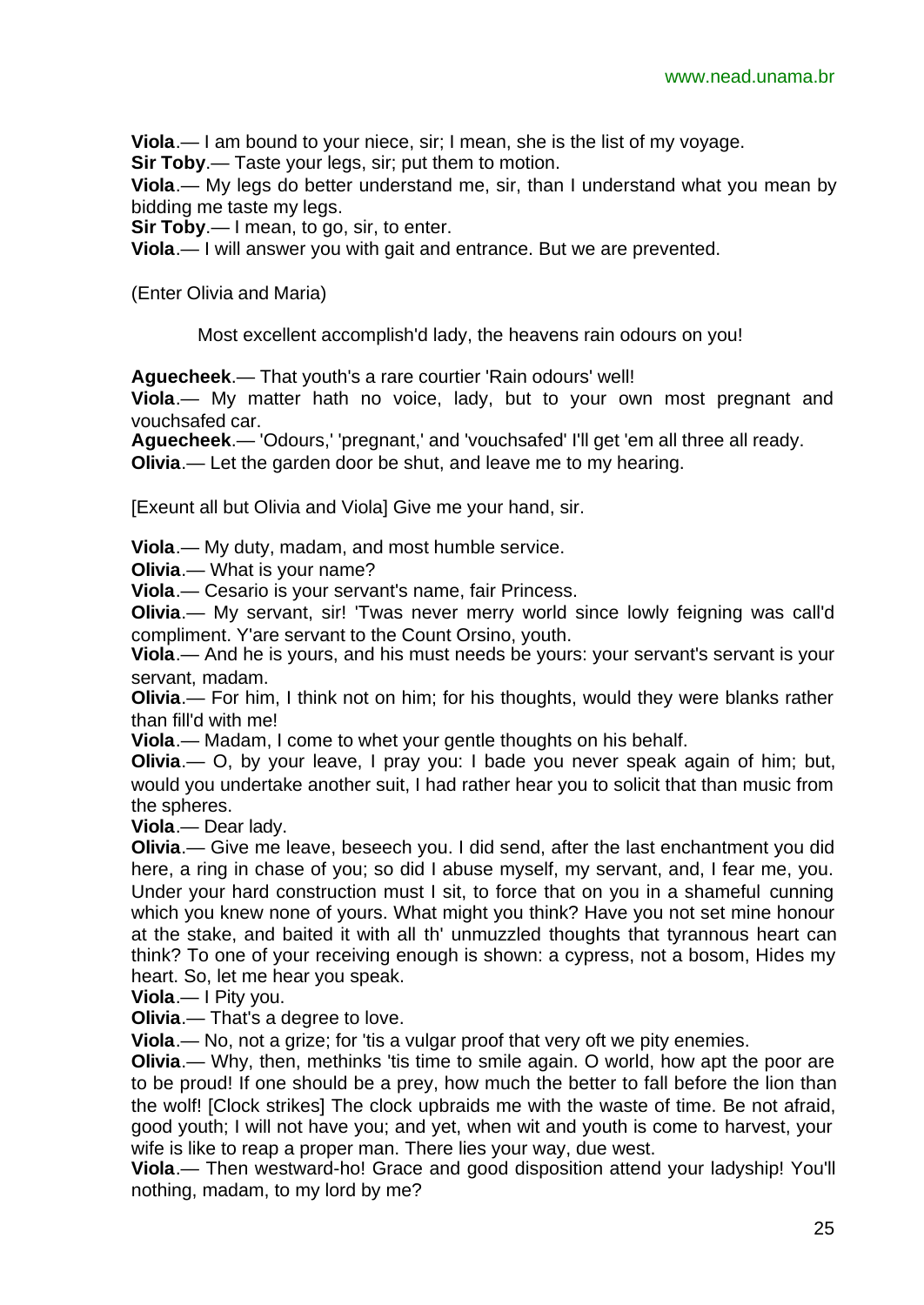**Olivia**.— Stay. I prithee tell me what thou think'st of me.

**Viola**.— That you do think you are not what you are.

**Olivia**.— If I think so, I think the same of you.

**Viola**.— Then think you right: I am not what I am.

**Olivia**.— I would you were as I would have you be!

**Viola**.— Would it be better, madam, than I am? I wish it might, for now I am your fool.

**Olivia**.— O, what a deal of scorn looks beautiful In the contempt and anger of his lip! A murd'rous guilt shows not itself more soon than love that would seem hid: love's night is noon. Cesario, by the roses of the spring, by maidhood, honour, truth, and every thing, I love thee so that, maugre all thy pride, nor wit nor reason can my passion hide. Do not extort thy reasons from this clause, for that I woo, thou therefore hast no cause; but rather reason thus with reason fetter: Love sought is good, but given unsought is better.

**Viola**.— By innocence I swear, and by my youth, I have one heart, one bosom, and one truth, and that no woman has; nor never none shall mistress be of it, save I alone. And so adieu, good madam; never more will I my master's tears to you deplore.

**Olivia**.— Yet come again; for thou perhaps mayst move that heart which now abhors to like his love.

(Exeunt)

SCENE II. Olivia's house

(Enter Sir Toby, Sir Andrew and Fabian)

**Aguecheek**.— No, faith, I'll not stay a jot longer.

**Sir Toby.**— Thy reason, dear venom, give thy reason.

**Fabian**.— You must needs yield your reason, Sir Andrew.

**Aguecheek**.— Marry, I saw your niece do more favours to the Count's servingman than ever she bestow'd upon me; I saw't i' th' orchard.

**Sir Toby**.— Did she see thee the while, old boy? Tell me that.

**Aguecheek**.— As plain as I see you now.

**Fabian**.— This was a great argument of love in her toward you.

**Aguecheek**.— 'Slight! will you make an ass o' me?

**Fabian.**— I will prove it legitimate, sir, upon the oaths of judgment and reason.

**Sir Toby.**— And they have been grand-jurymen since before Noah was a sailor.

**Fabian**.— She did show favour to the youth in your sight only to exasperate you, to awake your dormouse valour, to put fire in your heart and brimstone in your liver. You should then have accosted her; and with some excellent jests, fire-new from the mint, you should have bang'd the youth into dumbness. This was look'd for at your hand, and this was baulk'd. The double gilt of this opportunity you let time wash off, and you are now sail'd into the north of my lady's opinion; where you will hang like an cicle on Dutchman's beard, unless you do redeem it by some laudable attempt either of valour or policy.

**Aguecheek**.— An't be any way, it must be with valour, for policy I hate; I had as lief be a Brownist as a politician.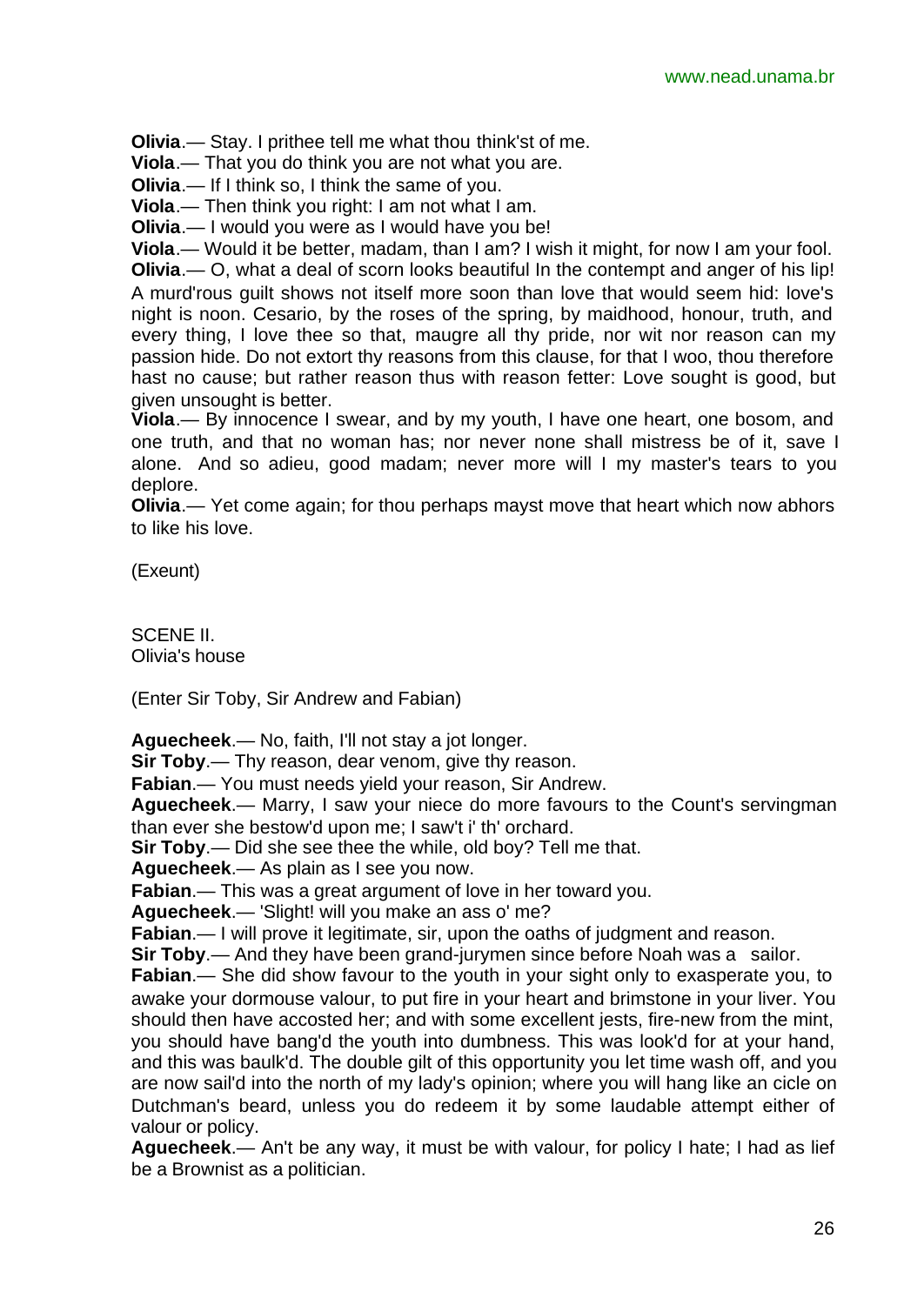**Sir Toby**.— Why, then, build me thy fortunes upon the basis of valour. Challenge me the Count's youth to fight with him; hurt him in eleven places. My niece shall take note of it; and assure thyself there is no love-broker in the world can more prevail in man's commendation with woman than report of valour.

**Fabian**.— There is no way but this, Sir Andrew.

**Aguecheek**.— Will either of you bear me a challenge to him?

**Sir Toby**.— Go, write it in a martial hand; be curst and brief; it is no matter how witty, so it be eloquent and full of invention. Taunt him with the license of ink; if thou thou'st him some thrice, it shall not be amiss; and as many lies as will lie in thy sheet of paper, although the sheet were big enough for the bed of Ware in England, set 'em down; go about it. Let there be gall enough in thy ink, though thou write with a goosepen, no matter. About it.

**Aguecheek**.— Where shall I find you?

**Sir Toby**.— We'll call thee at the cubiculo. Go.

(Exit Sir Andrew)

**Fabian**.— This is a dear manakin to you, Sir Toby.

**Sir Toby**.— I have been dear to him, lad some two thousand strong, or so.

**Fabian**.— We shall have a rare letter from him; but you'll not deliver't?

**Sir Toby**.— Never trust me then; and by all means stir on the youth to an answer. I think oxen and wainropes cannot hale them together. For Andrew, if he were open'd and you find so much blood in his liver as will clog the foot of a flea, I'll eat the rest of th' anatomy.

**Fabian**.— And his opposite, the youth, bears in his visage no great presage of cruelty.

(Enter Maria)

**Sir Toby.**— Look where the youngest wren of nine comes.

**Maria**.— If you desire the spleen, and will laugh yourselves into stitches, follow me. Yond gull Malvolio is turned heathen, a very renegado; for there is no Christian that means to be saved by believing rightly can ever believe such impossible passages of grossness. He's in yellow stockings.

**Sir Toby**.— And cross-garter'd?

**Maria**.— Most villainously; like a pedant that keeps a school i' th' church. I have dogg'd him like his murderer. He does obey every point of the letter that I dropp'd to betray him. He does smile his face into more lines than is in the new map with the augmentation of the Indies. You have not seen such a thing as 'tis; I can hardly forbear hurling things at him. I know my lady will strike him; if she do, he'll smile and take't for a great favour.

**Sir Toby**.— Come, bring us, bring us where he is.

(Exeunt)

SCENE III. A street

(Enter Sebastian and Antonio)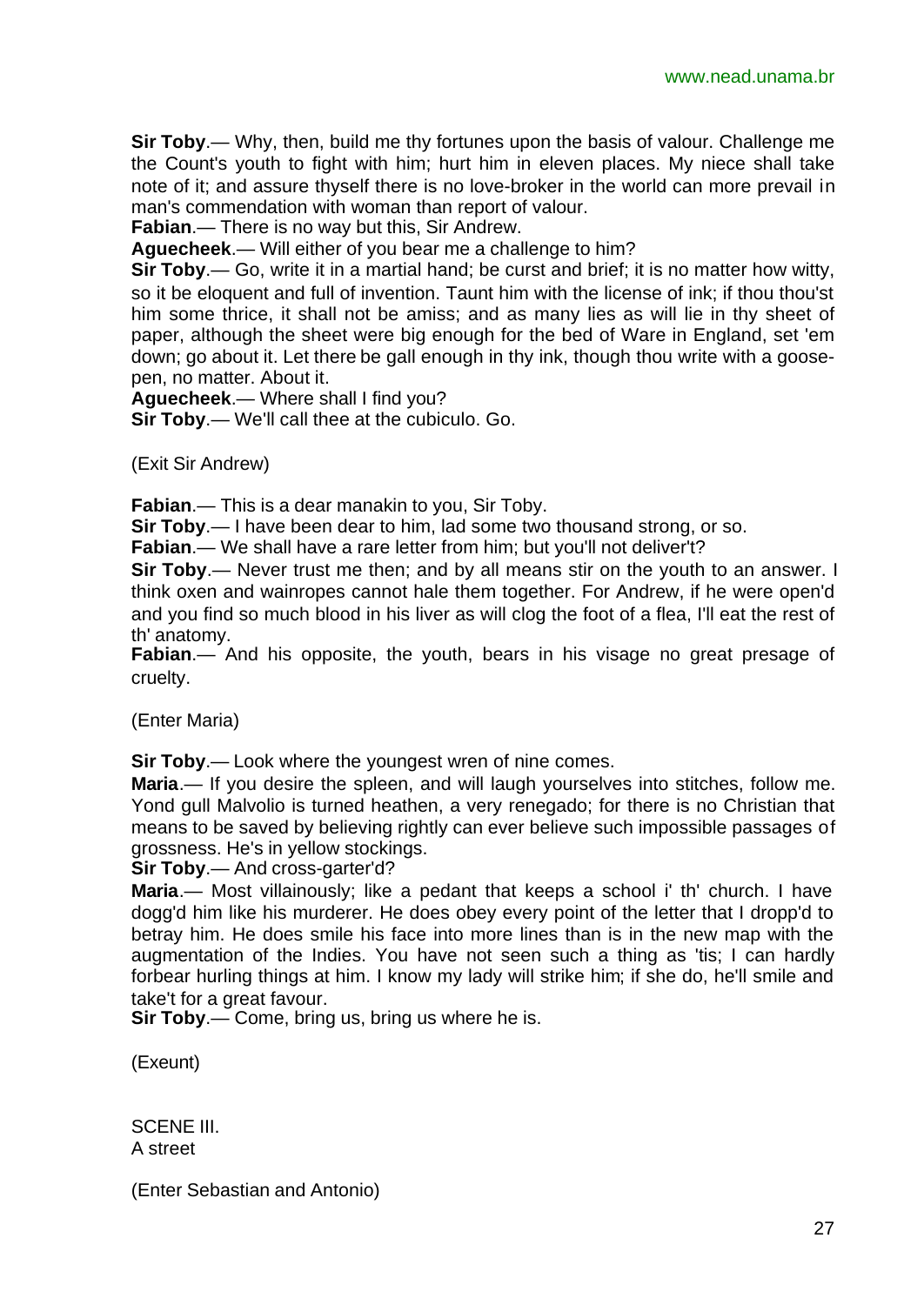**Sebastian**.— I would not by my will have troubled you; but since you make your pleasure of your pains, I will no further chide you.

**Antonio**.— I could not stay behind you: my desire, more sharp than filed steel, did spur me forth; and not all love to see you though so much as might have drawn one to a longer voyage. But jealousy what might befall your travel, being skilless in these parts; which to a stranger, unguided and unfriended, often prove Rough and unhospitable. My willing love, the rather by these arguments of fear, set forth in your pursuit.

**Sebastian**.— My kind Antonio, I can no other answer make but thanks, and thanks, and ever thanks; and oft good turns are shuffl'd off with such uncurrent pay; but were my worth as is my conscience firm, you should find better dealing. What's to do? Shall we go see the reliques of this town?

**Antonio**.— To-morrow, sir; best first go see your lodging.

**Sebastian.**— I am not weary, and 'tis long to night; I pray you, let us satisfy our eyes with the memorials and the things of fame that do renown this city.

**Antonio**.— Would you'd pardon me. I do not without danger walk these streets: once in a sea-fight 'gainst the Count his galleys I did some service; of such note, indeed, that, were I ta'en here, it would scarce be answer'd.

**Sebastian**.— Belike you slew great number of his people.

**Antonio**.–Th' offence is not of such a bloody nature; Albeit the quality of the time and quarrel might well have given us bloody argument. It might have since been answer'd in repaying what we took from them; which, for traffic's sake, most of our city did. Only myself stood out; for which, if I be lapsed in this place, I shall pay dear.

**Sebastian**.— Do not then walk too open.

**Antonio**.— It doth not fit me. Hold, sir, here's my purse; In the south suburbs, at the Elephant, Is best to lodge. I will bespeak our diet, whiles you beguile the time and feed your knowledge with viewing of the town; there shall you have me.

**Sebastian**.— Why I your purse?

**Antonio**.— Haply your eye shall light upon some toy you have desire to purchase; and your store, I think, is not for idle markets, sir.

**Sebastian.**— I'll be your purse-bearer, and leave you for an hour.

**Antonio**.— To th' Elephant.

**Sebastian**.— I do remember.

(Exeunt)

SCENE IV. Olivia's garden

(Enter Olivia and Maria)

**Olivia.**— I have sent after him; he says he'll come. How shall I feast him? What bestow of him? For youth is bought more oft than begg'd or borrow'd. I speak too loud. Where's Malvolio? He is sad and civil, and suits well for a servant with my fortunes. Where is Malvolio?

**Maria**.— He's coming, madam; but in very strange manner. He is sure possess'd, madam.

**Olivia**.— Why, what's the matter? Does he rave?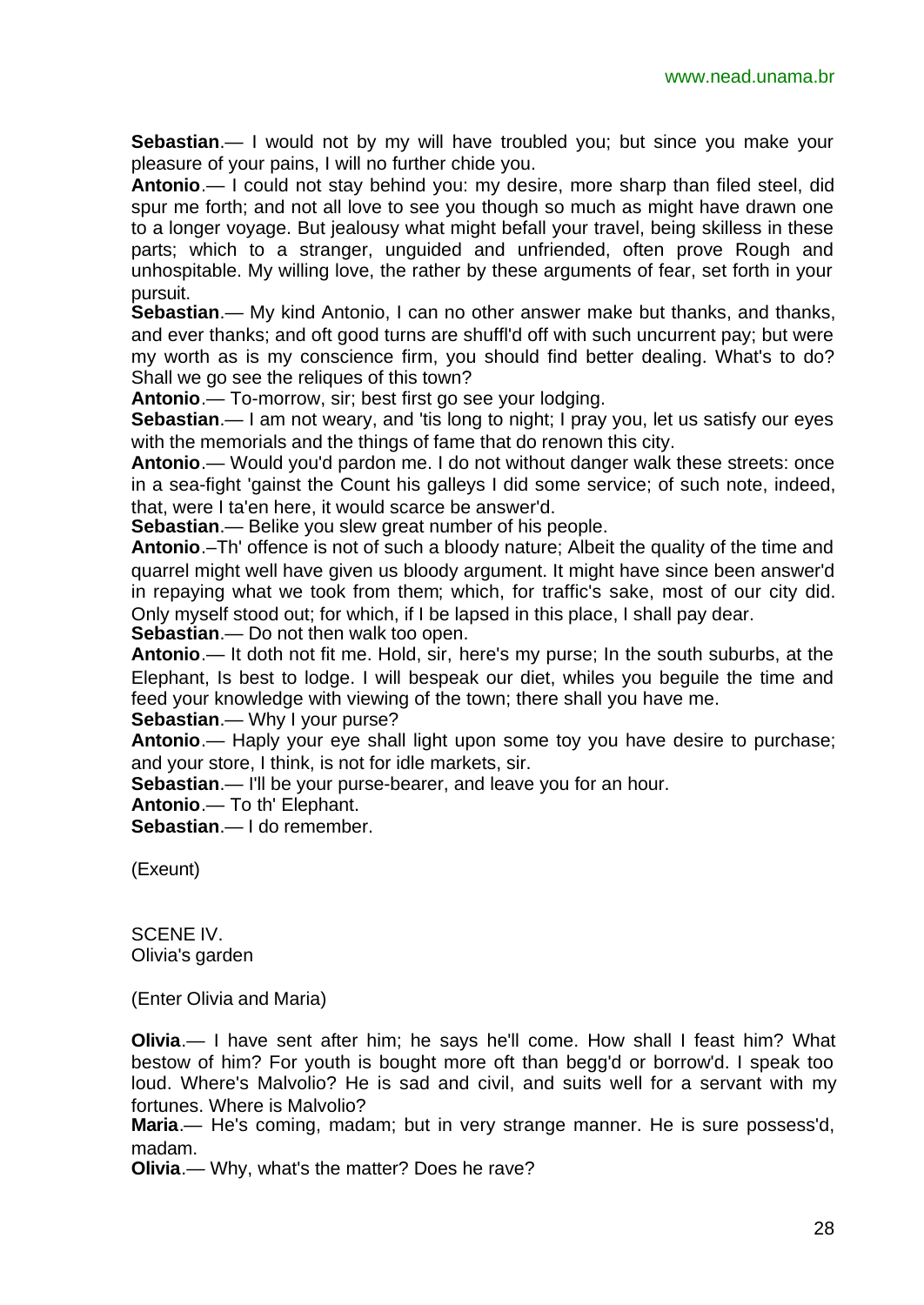**Maria**.— No, madam, he does nothing but smile. Your ladyship were best to have some guard about you if he come; for sure the man is tainted in's wits. **Olivia**.— Go call him hither.

(Exit Maria)

I am as mad as he, If sad and merry madness equal be.

(Re-enter Maria with Malvolio)

How now, Malvolio!

**Malvolio**.— Sweet lady, ho, ho.

**Olivia**.— Smil'st thou? I sent for thee upon a sad occasion.

**Malvolio**.— Sad, lady? I could be sad. This does make some obstruction in the blood, this cross-gartering; but what of that? If it please the eye of one, it is with me as the very true sonnet is: 'Please one and please all.'

**Olivia**.— Why, how dost thou, man? What is the matter with thee?

**Malvolio**.— Not black in my mind, though yellow in my legs. It did come to his hands,

and commands shall be executed. I think we do know the sweet Roman hand.

**Olivia.**— Wilt thou go to bed, Malvolio?

**Malvolio**.— To bed? Ay, sweetheart, and I'll come to thee.

**Olivia**.— God comfort thee! Why dost thou smile so, and kiss thy hand so oft?

**Maria**.— How do you, Malvolio?

**Malvolio**.— At your request? Yes, nightingales answer daws!

**Maria.**— Why appear you with this ridiculous boldness before my lady?

**Malvolio**.— 'Be not afraid of greatness.' 'Twas well writ.

**Olivia**.— What mean'st thou by that, Malvolio?

**Malvolio**.— 'Some are born great,'.

**Olivia**.— Ha?

**Malvolio**.— 'Some achieve greatness,'

**Olivia**.— What say'st thou?

**Malvolio**.— 'And some have greatness thrust upon them.'

**Olivia**.— Heaven restore thee!

**Malvolio**.— 'Remember who commended thy yellow stockings,'-

**Olivia**.— 'Thy yellow stockings?'

**Malvolio**.— 'And wish'd to see thee cross-garterd.'

**Olivia**.— 'Cross-garter'd?'

**Malvolio**.— 'Go to, thou an made, if thou desir'st to be so';-

**Olivia**.— Am I made?

**Malvolio**.— 'If not, let me see thee a servant still.'

**Olivia**.— Why, this is very midsummer madness.

(Enter Servant)

**Servant.**— Madam, the young gentleman of the Count Orsino's is return'd; I could hardly entreat him back; he attends your ladyship's pleasure.

**Olivia.**— I'll come to him. [Exit Servant] Good Maria, let this fellow be look'd to. Where's my cousin Toby? Let some of my people have a special care of him; I would not have him miscarry for the half of my dowry.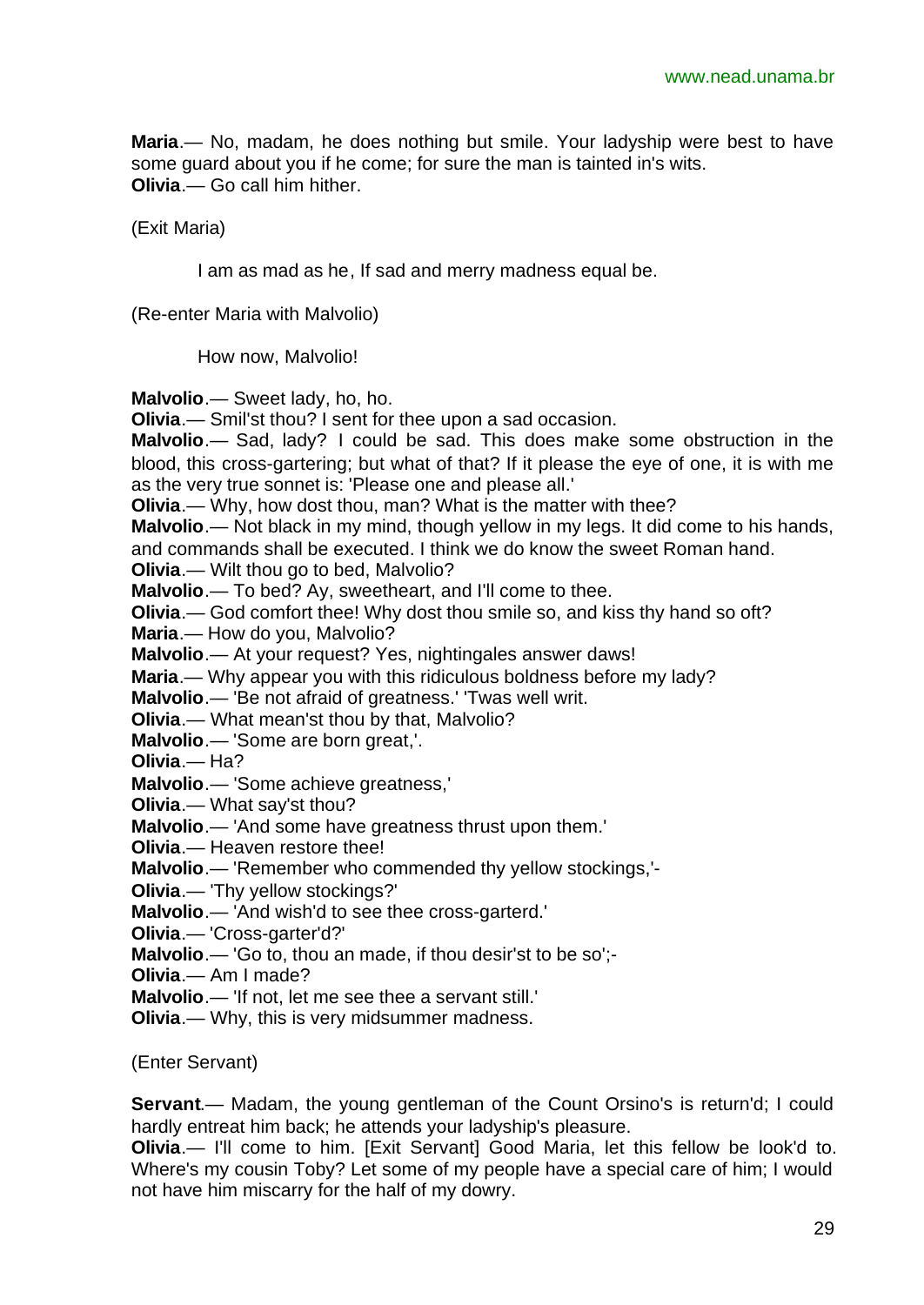(Exeunt Olivia and Maria)

**Malvolio**.— O, ho! Do you come near me now? No worse man than Sir Toby to look to me! This concurs directly with the letter: she sends him on purpose, that I may appear stubborn to him; for she incites me to that in the letter. 'Cast thy humble slough,' says she. 'Be opposite with kinsman, surly with servants; let thy tongue tang with arguments of state; put thyself into the trick of singularity' and consequently sets down the manner how, as: a sad face, a reverend carriage, a slow tongue, in the habit of some sir of note, and so forth. I have lim'd her; but it is Jove's doing, and Jove make me thankful! And when she went away now 'Let this fellow be look'd to.' 'Fellow,' not 'Malvolio' nor after my degree, but 'fellow.' Why, everything adheres together, that no dram of a scruple, no scruple of a scruple, no obstacle, no incredulous or unsafe circumstance What can be said? Nothing that can be can come between me and the full prospect of my hopes. Well, Jove, not I, is the doer of this, and he is to be thanked.

(Re-enter Maria, with Sir Toby and Fabian)

**Sir Toby**.— Which way is he, in the name of sanctity? If all the devils of hell be drawn in little, and Legion himself possess'd him, yet I'll speak to him.

**Fabian**.— Here he is, here he is. How is't with you, sir?

**Sir Toby**.— How is't with you, man?

**Malvolio**.— Go off; I discard you. Let me enjoy my private; go off.

**Maria**.— Lo, how hollow the fiend speaks within him! Did not I tell you? Sir Toby, my lady prays you to have a care of him.

**Malvolio**.— Ah, ha! does she so?

**Sir Toby**.— Go to, go to; peace, peace; we must deal gently with him. Let me alone. How do you, Malvolio? How is't with you? What, man, defy the devil; consider, he's an enemy to mankind.

**Malvolio**.— Do you know what you say?

**Maria**.— La you, an you speak ill of the devil, how he takes it at heart! Pray God he be not bewitched.

**Fabian**.— Carry his water to th' wise woman.

**Maria**.— Marry, and it shall be done to-morrow morning, if I live. My lady would not lose him for more than I'll say.

**Malvolio**.— How now, mistress!

**Maria**.— O Lord!

**Sir Toby**.— Prithee hold thy peace; this is not the way. Do you not see you move him? Let me alone with him.

**Fabian.**— No way but gentleness gently, gently. The fiend is rough, and will not be roughly us'd.

**Sir Toby**.— Why, how now, my bawcock! How dost thou, chuck?

**Malvolio**.— Sir!

**Sir Toby**.— Ay, Biddy, come with me. What, man, 'tis not for gravity to play at cherrypit with Satan. Hang him, foul collier!

**Maria**.— Get him to say his prayers, good Sir Toby, get him to pray.

**Malvolio**.— My prayers, minx!

**Maria**.— No, I warrant you, he will not hear of godliness.

**Malvolio**.— Go, hang yourselves all! You are idle shallow things; I am not of your element; you shall know more hereafter.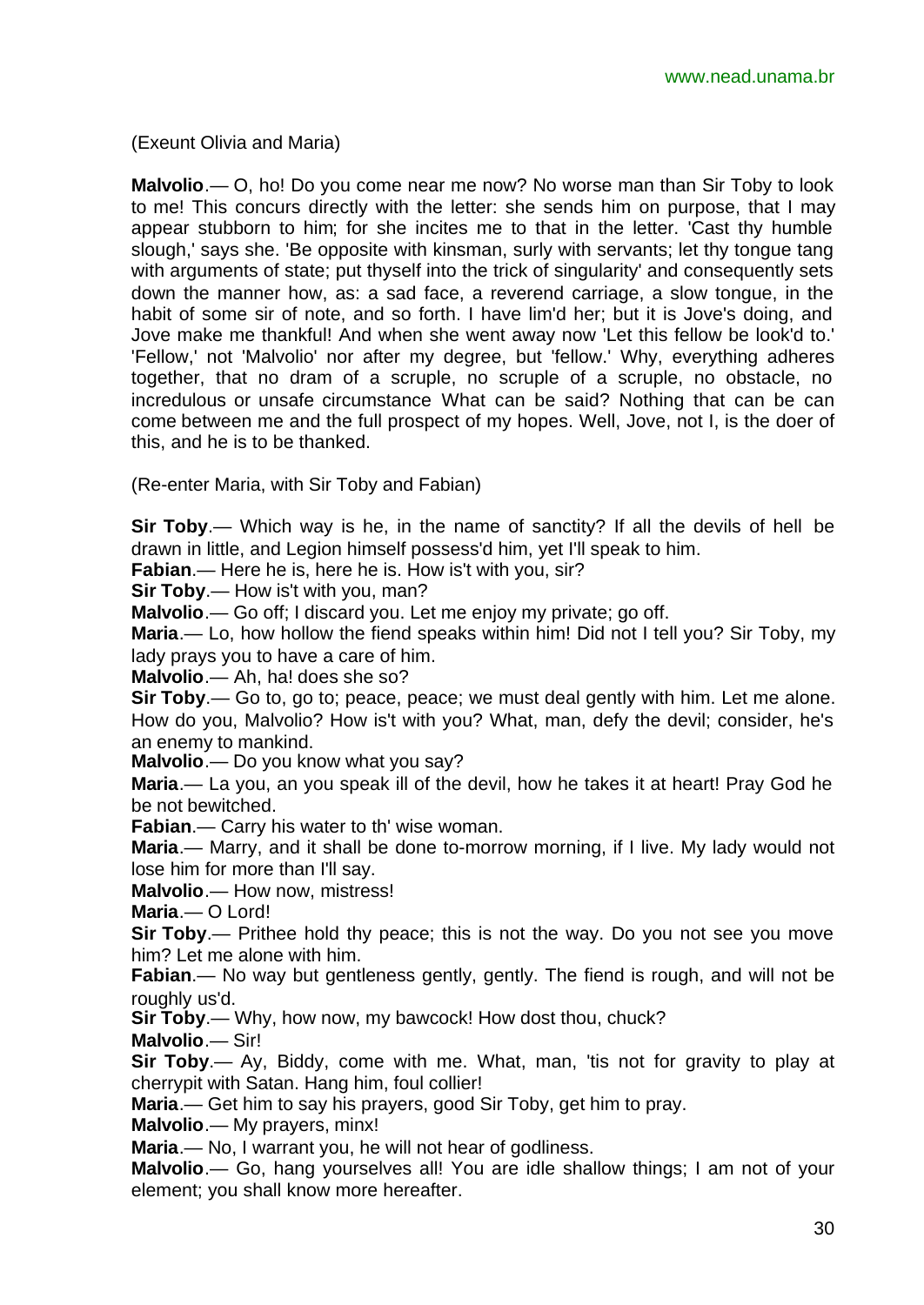(Exit)

**Sir Toby**.— Is't possible?

**Fabian**.— If this were play'd upon a stage now, I could condemn it as an improbable fiction.

**Sir Toby**.— His very genius hath taken the infection of the device, man.

**Maria**.— Nay, pursue him now, lest the device take air and taint.

**Fabian**.— Why, we shall make him mad indeed.

**Maria.**— The house will be the quieter.

**Sir Toby**.— Come, we'll have him in a dark room and bound. My niece is already in the belief that he's mad. We may carry it thus, for our pleasure and his penance, till our very pastime, tired out of breath, prompt us to have mercy on him; at which time we will bring the device to the bar and crown thee for a finder of madmen. But see, but see.

(Enter Sir Andrew)

**Fabian**.— More matter for a May morning.

**Aguecheek**.— Here's the challenge; read it. I warrant there's vinegar and pepper in't. **Fabian**.— Is't so saucy?

**Aguecheek**.— Ay, is't, I warrant him; do but read.

**Sir Toby.**— Give me. [Reads] 'Youth, whatsoever thou art, thou art but a scurvy fellow.'

**Fabian**.— Good and valiant.

**Sir Toby**. [Reads] — 'Wonder not, nor admire not in thy mind, why I do call thee so, for I will show thee no reason for't.'

**Fabian**.— A good note; that keeps you from the blow of the law.

**Sir Toby**. [Reads] — 'Thou com'st to the Lady Olivia, and in my sight she uses thee kindly; but thou liest in thy throat; that is not the matter I challenge thee for.'

**Fabian.**— Very brief, and to exceeding good sense less.

**Sir Toby**. [Reads] — 'I will waylay thee going home; where if it be thy chance to kill me'-

**Fabian**.— Good.

**Sir Toby**.— 'Thou kill'st me like a rogue and a villain.'

**Fabian**.— Still you keep o' th' windy side of the law. Good!

**Sir Toby**. [Reads] — 'Fare thee well; and God have mercy upon one of our souls! He may have mercy upon mine; but my hope is better, and so look to thyself. Thy friend, as thou usest him, and thy sworn enemy, Andrew Aguecheek.' If this letter move him not, his legs cannot. I'll give't him.

**Maria**.— You may have very fit occasion for't; he is now in some commerce with my lady, and will by and by depart.

**Sir Toby**.— Go, Sir Andrew; scout me for him at the corner of the orchard, like a bum-baily; so soon as ever thou seest him, draw; and as thou draw'st, swear horrible; for it comes to pass oft that a terrible oath, with a swaggering accent sharply twang'd off, gives manhood more approbation than ever proof itself would have earn'd him. Away.

**Aguecheek**.— Nay, let me alone for swearing.

(Exit)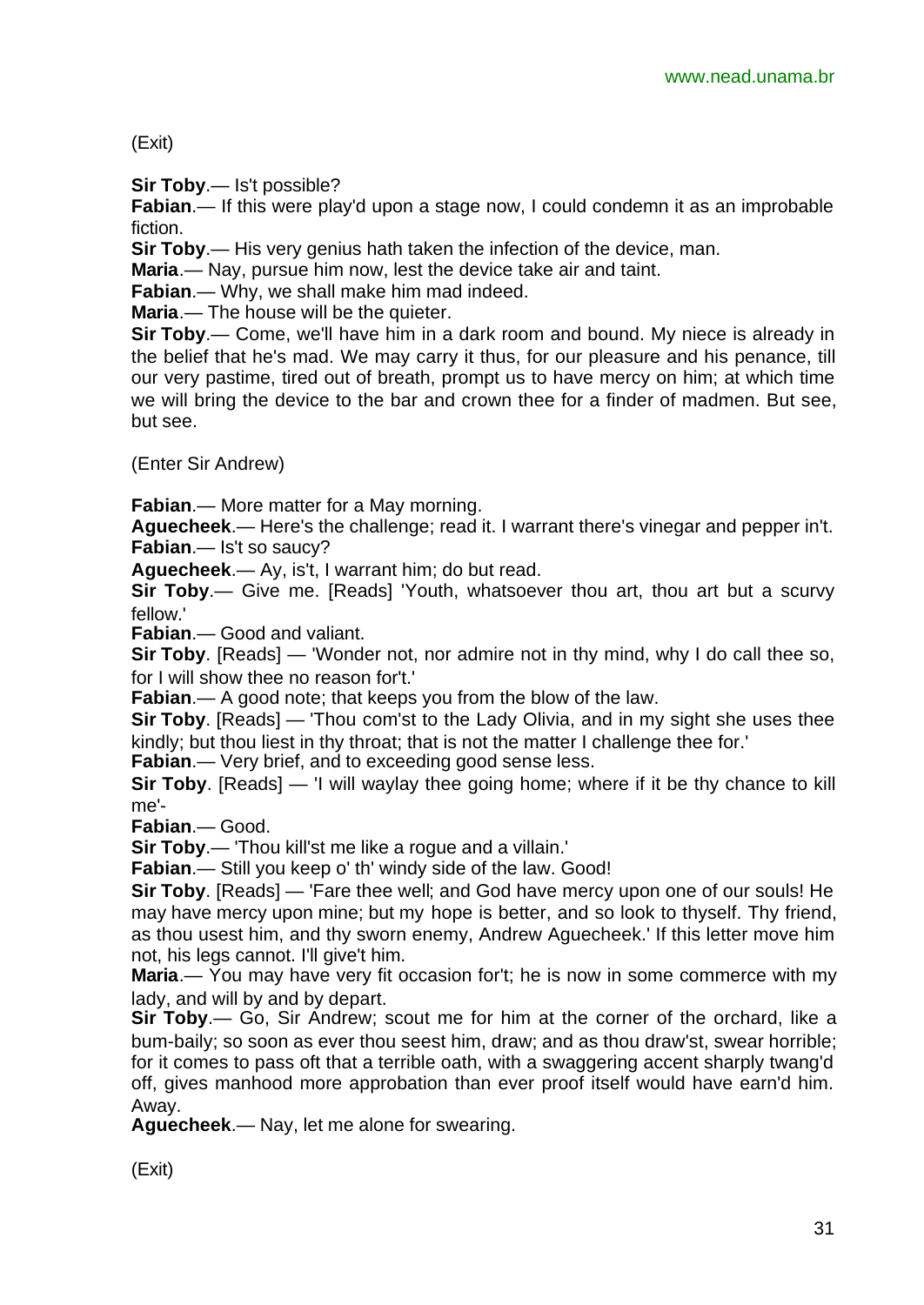**Sir Toby**.— Now will not I deliver his letter; for the behaviour of the young gentleman gives him out to be of good capacity and breeding; his employment between his lord and my niece confirms no less. Therefore this letter, being so excellently ignorant, will breed no terror in the youth: he will find it comes from a clodpole. But, sir, I will deliver his challenge by word of mouth, set upon Aguecheek notable report of valour, and drive the gentleman as know his youth will aptly receive it into a most hideous opinion of his rage, skill, fury, and impetuosity. This will so fright them both that they will kill one another by the look, like cockatrices.

(Re-enter Olivia. With Viola)

**Fabian**. Here he comes with your niece; give them way till he take leave, and presently after him.

**Sir Toby**. I will meditate the while upon some horrid message for a challenge.

(Exeunt Sir Toby, Fabian, and Maria)

**Olivia**.— I have said too much unto a heart of stone, and laid mine honour too unchary out; there's something in me that reproves my fault; but such a headstrong potent fault it is that it but mocks reproof.

**Viola**.— With the same haviour that your passion bears goes on my master's griefs.

**Olivia**.— Here, wear this jewel for me; 'tis my picture. Refuse it not; it hath no tongue to vex you. And I beseech you come again to-morrow. What shall you ask of me that I'll deny, that honour savd may upon asking give?

**Viola**.— Nothing but this your true love for my master.

**Olivia.**— How with mine honour may I give him that which I have given to you?

**Viola**.— I will acquit you.

**Olivia**.— Well, come again to-morrow. Fare thee well; a fiend like thee might bear my soul to hell.

(Exit)

(Re-enter Sir Toby and Sir Fabian)

**Sir Toby**.— Gentleman, God save thee.

**Viola**.— And you, sir.

**Sir Toby**.— That defence thou hast, betake thee tot. Of what nature the wrongs are thou hast done him, I know not; but thy intercepter, full of despite, bloody as the hunter, attends thee at the orchard end. Dismount thy tuck, be yare in thy preparation, for thy assailant is quick, skilful, and deadly.

**Viola**.— You mistake, sir; I am sure no man hath any quarrel to me; my remembrance is very free and clear from any image of offence done to any man.

**Sir Toby.**— You'll find it otherwise, I assure you; therefore, if you hold your life at any price, betake you to your guard; for your opposite hath in him what youth, strength, skill, and wrath, can furnish man withal.

**Viola**.— I pray you, sir, what is he?

**Sir Toby**.— He is knight, dubb'd with unhatch'd rapier and on carpet consideration; but he is a devil in private brawl. Souls and bodies hath he divorc'd three; and his incensement at this moment is so implacable that satisfaction can be none but by pangs of death and sepulchre. Hob-nob is his word give't or take't.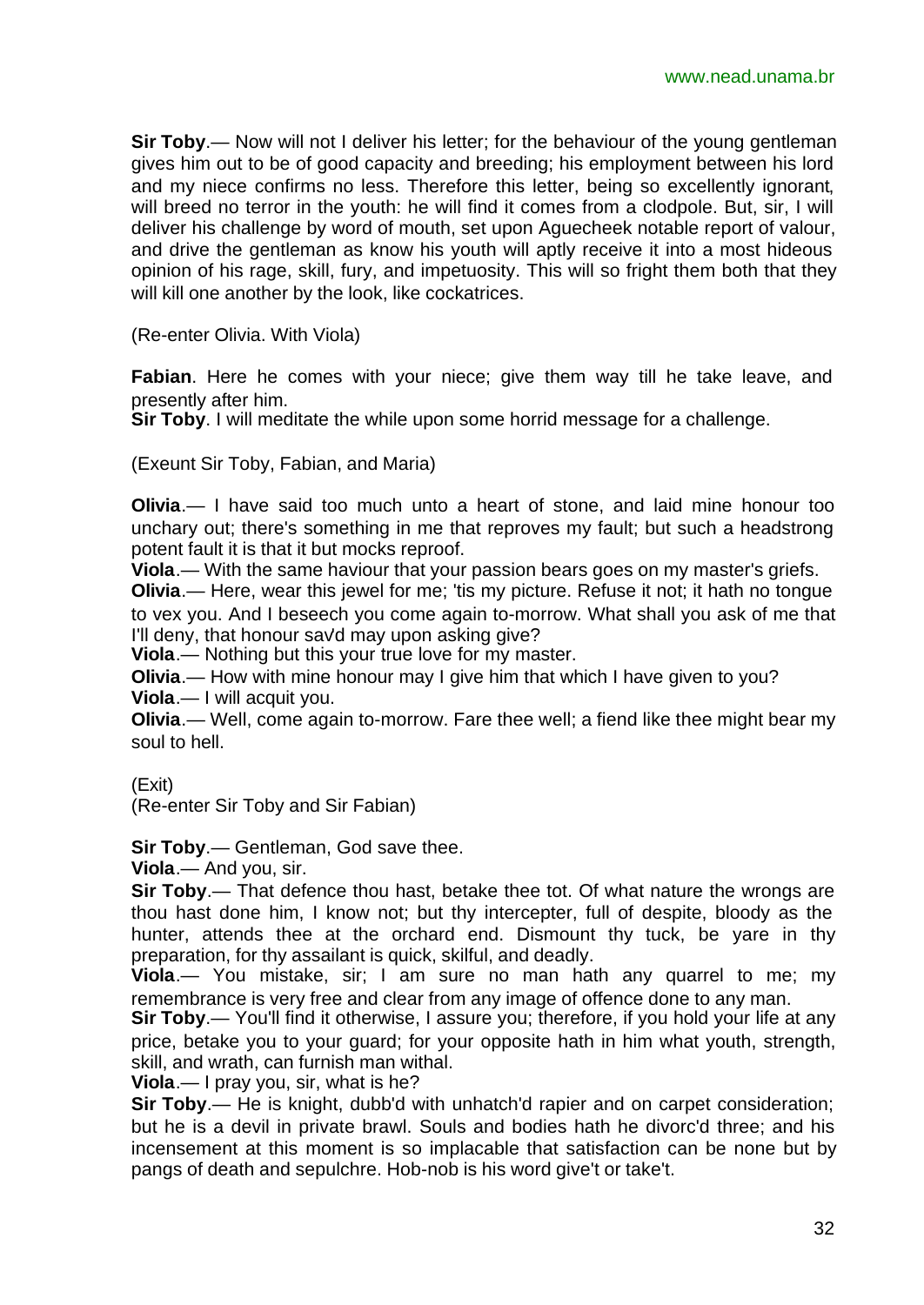**Viola**.— I will return again into the house and desire some conduct of the lady. I am no fighter. I have heard of some kind of men that put quarrels purposely on others to taste their valour; belike this is a man of that quirk.

**Sir Toby**.— Sir, no; his indignation derives itself out of a very competent injury; therefore, get you on and give him his desire. Back you shall not to the house, unless you undertake that with me which with as much safety you might answer him; therefore on, or strip your sword stark naked; for meddle you must, that's certain, or forswear to wear iron about you.

**Viola**.— This is as uncivil as strange. I beseech you do me this courteous office as to know of the knight what my offence to him is: it is something of my negligence, nothing of my purpose.

**Sir Toby**.— I Will do so. Signior Fabian, stay you by this gentleman till my return.

(Exit Sir Toby)

**Viola**.— Pray you, sir, do you know of this matter?

**Fabian**.— I know the knight is incens'd against you, even to a mortal arbitrement; but nothing of the circumstance more.

**Viola**.— I beseech you, what manner of man is he?

**Fabian**.— Nothing of that wonderful promise, to read him by his form, as you are like to find him in the proof of his valour. He is indeed, sir, the most skilful, bloody, and fatal opposite that you could possibly have found in any part of Illyria. Will you walk towards him? I will make your peace with him if I can.

**Viola**.— I shall be much bound to you for't. I am one that would rather go with sir priest than sir knight. I care not who knows so much of my mettle.

(Exeunt)

(Re-enter Sir Toby With Sir Andrew)

**Sir Toby**.— Why, man, he's a very devil; I have not seen such a firago. I had a pass with him, rapier, scabbard, and all, and he gives me the stuck in with such a mortal motion that it is inevitable; and on the answer, he pays you as surely as your feet hit the ground they step on. They say he has been fencer to the Sophy.

**Aguecheek**.— Pox on't, I'll not meddle with him.

**Sir Toby**.— Ay, but he will not now be pacified; Fabian can scarce hold him yonder.

**Aguecheek**.— Plague on't; an I thought he had been valiant, and so cunning in fence, I'd have seen him damn'd ere I'd have challeng'd him. Let him let the matter slip, and I'll give him my horse, grey Capilet.

**Sir Toby**.— I'll make the motion. Stand here, make a good show on't; this shall end without the perdition of souls. [Aside] Marry, I'll ride your horse as well as I ride you.

(Re-enter Fabian and Viola)

[To **Fabian**] I have his horse to take up the quarrel; I have persuaded him the youth's a devil.

**Fabian**. [To Sir Toby] — He is as horribly conceited of him; and pants and looks pale, as if a bear were at his heels.

**Sir Toby**. [To Viola] — There's no remedy, sir: he will fight with you for's oath sake. Marry, he hath better bethought him of his quarrel, and he finds that now scarce to be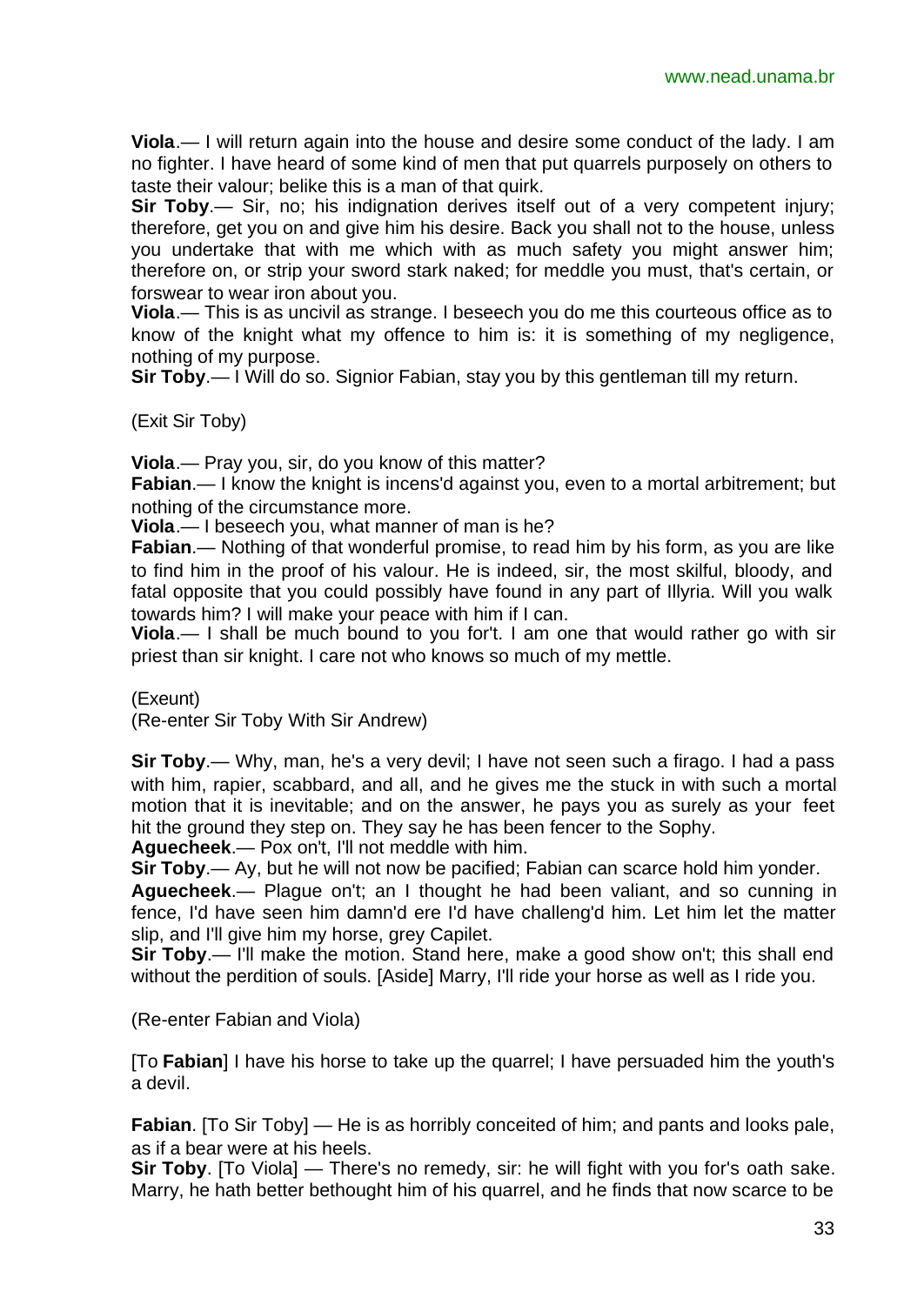worth talking of. Therefore draw for the supportance of his vow; he protests he will not hurt you.

**Viola**. [Aside] — Pray God defend me! A little thing would make me tell them how much I lack of a man.

**Fabian**.— Give ground if you see him furious.

**Sir Toby**.— Come, Sir Andrew, there's no remedy; the gentleman will, for his honour's sake, have one bout with you; he cannot by the duello avoid it; but he has promis'd me, as he is a gentleman and a soldier, he will not hurt you. Come on; to't. **Aguecheek**.— Pray God he keep his oath! [They draw]

(Enter Antonio)

**Viola**.— I do assure you 'tis against my will.

**Antonio**.— Put up your sword. If this young gentleman have done offence, I take the fault on me: If you offend him, I for him defy you.

**Sir Toby**.— You, sir! Why, what are you?

**Antonio**.— One, sir, that for his love dares yet do more than you have heard him brag to you he will.

**Sir Toby**.— Nay, if you be an undertaker, I am for you. [They draw]

(Enter Officers)

**Fabian.**— O good Sir Toby, hold! Here come the officers.

**Sir Toby**. [To Antonio] — I'll be with you anon.

**Viola**.— Pray, sir, put your sword up, if you please.

**Aguecheek**.— Marry, will I, sir; and for that I promis'd you, I'll be as good as my word. He will bear you easily and reins well.

**First Officer.**— This is the man; do thy office.

**Second Officer**.— Antonio, I arrest thee at the suit of Count Orsino.

**Antonio**.— You do mistake me, sir.

**First Officer.**— No, sir, no jot; I know your favour well, though now you have no seacap on your head. Take him away; he knows I know him well.

**Antonio**.— I Must obey. [To Viola] This comes with seeking you; but there's no remedy; I shall answer it. What will you do, now my necessity makes me to ask you for my purse? It grieves me much more for what I cannot do for you than what befalls myself. You stand amaz'd; but be of comfort.

**Second Officer**.— Come, sir, away.

**Antonio**.— I must entreat of you some of that money.

**Viola**.— What money, sir? For the fair kindness you have show'd me here, and part being prompted by your present trouble, out of my lean and low ability I'll lend you something. My having is not much; I'll make division of my present with you; hold, there's half my coffer.

**Antonio**.— Will you deny me now? Is't possible that my deserts to you can lack persuasion? Do not tempt my misery, lest that it make me so unsound a man as to upbraid you with those kindnesses that I have done for you.

**Viola**.— I know of none, nor know I you by voice or any feature. I hate ingratitude more in a man than lying, vainness, babbling drunkenness, or any taint of vice whose strong corruption Inhabits our frail blood.

**Antonio**.— O heavens themselves!

**Second Officer**.— Come, sir, I pray you go.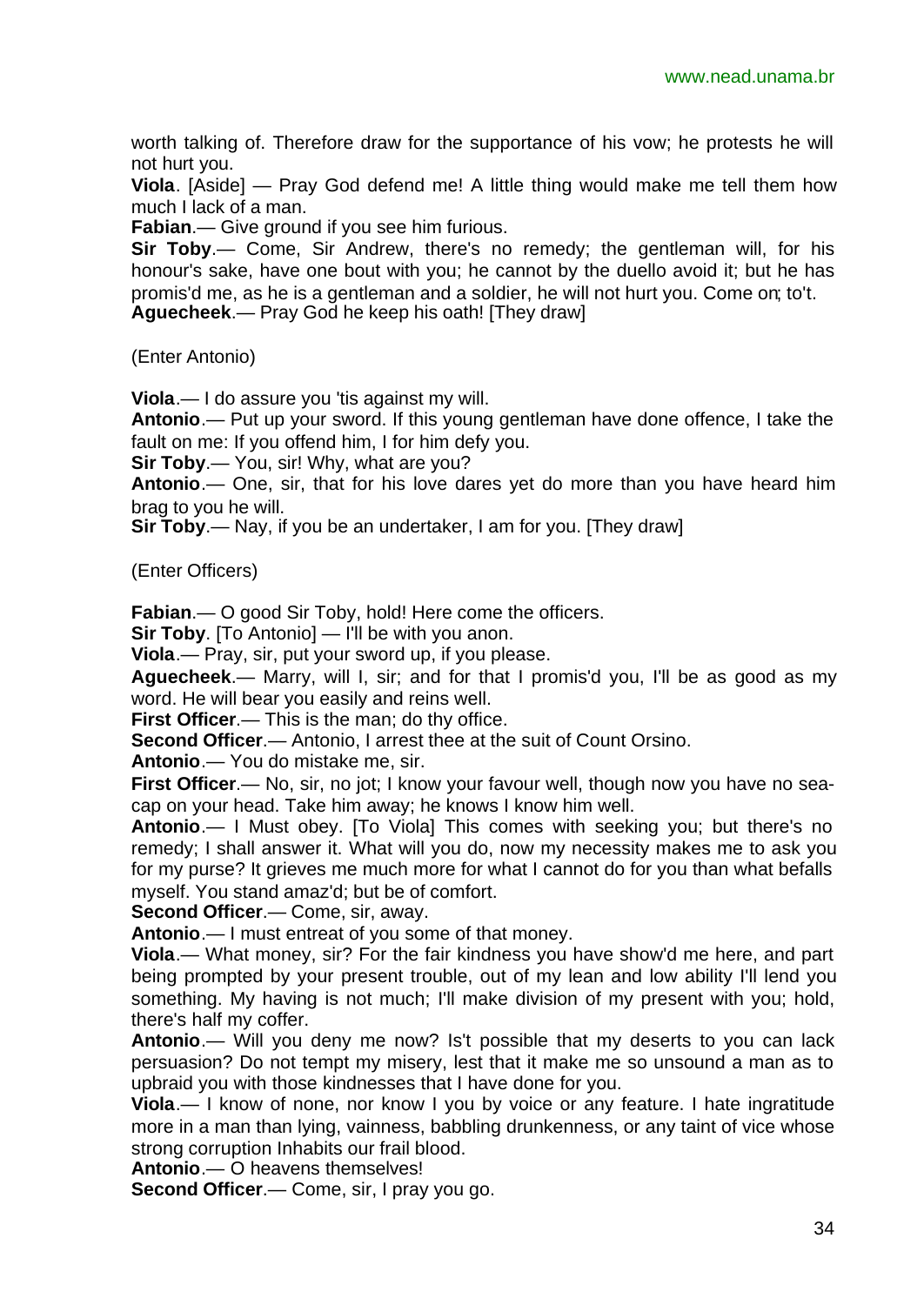**Antonio**.— Let me speak a little. This youth that you see here I snatch'd one half out of the jaws of death, reliev'd him with such sanctity of love, and to his image, which methought did promise most venerable worth, did I devotion.

**First Officer.**— What's that to us? The time goes by; away.

**Antonio**.— But, O, how vile an idol proves this god! Thou hast, Sebastian, done good feature shame. In nature there's no blemish but the mind: None can be call'd deform'd but the unkind. Virtue is beauty; but the beauteous evil are empty trunks, o'erflourish'd by the devil.

**First Officer**.— The man grows mad. Away with him. Come, come, sir. **Antonio**.— Lead me on.

(Exit with Officers)

**Viola**.— Methinks his words do from such passion fly that he believes himself; so do not I. Prove true, imagination, O, prove true, that I, dear brother, be now ta'en for you! **Sir Toby**.— Come hither, knight; come hither, Fabian; we'll whisper o'er a couplet or two of most sage saws.

**Viola**.— He nam'd Sebastian. I my brother know Yet living in my glass; even such and so In favour was my brother; and he went Still in this fashion, colour, ornament, for him I imitate. O, if it prove, tempests are kind, and salt waves fresh in love!

#### (Exit)

**Sir Toby**.— A very dishonest paltry boy, and more a coward than a hare. His dishonesty appears in leaving his friend here in necessity and denying him; and for his cowardship, ask Fabian.

**Fabian**.— A coward, a most devout coward, religious in it.

**Aguecheek**.— 'Slid, I'll after him again and beat him.

**Sir Toby**.— Do; cuff him soundly, but never draw thy sword.

**Aguecheek**.— And I do not.

(Exit)

**Fabian**.— Come, let's see the event. **Sir Toby**.— I dare lay any money 'twill be nothing yet.

(Exeunt)

ACT IV. SCENE I. Before Olivia's house

(Enter Sebastian and Clown)

**Clown**.— Will you make me believe that I am not sent for you?

**Sebastian**.— Go to, go to, thou art a foolish fellow; let me be clear of thee.

**Clown**.— Well held out, i' faith! No, I do not know you; nor I am not sent to you by my lady, to bid you come speak with her; nor your name is not Master Cesario; nor this is not my nose neither. Nothing that is so is so.

**Sebastian**.— I prithee vent thy folly somewhere else. Thou know'st not me.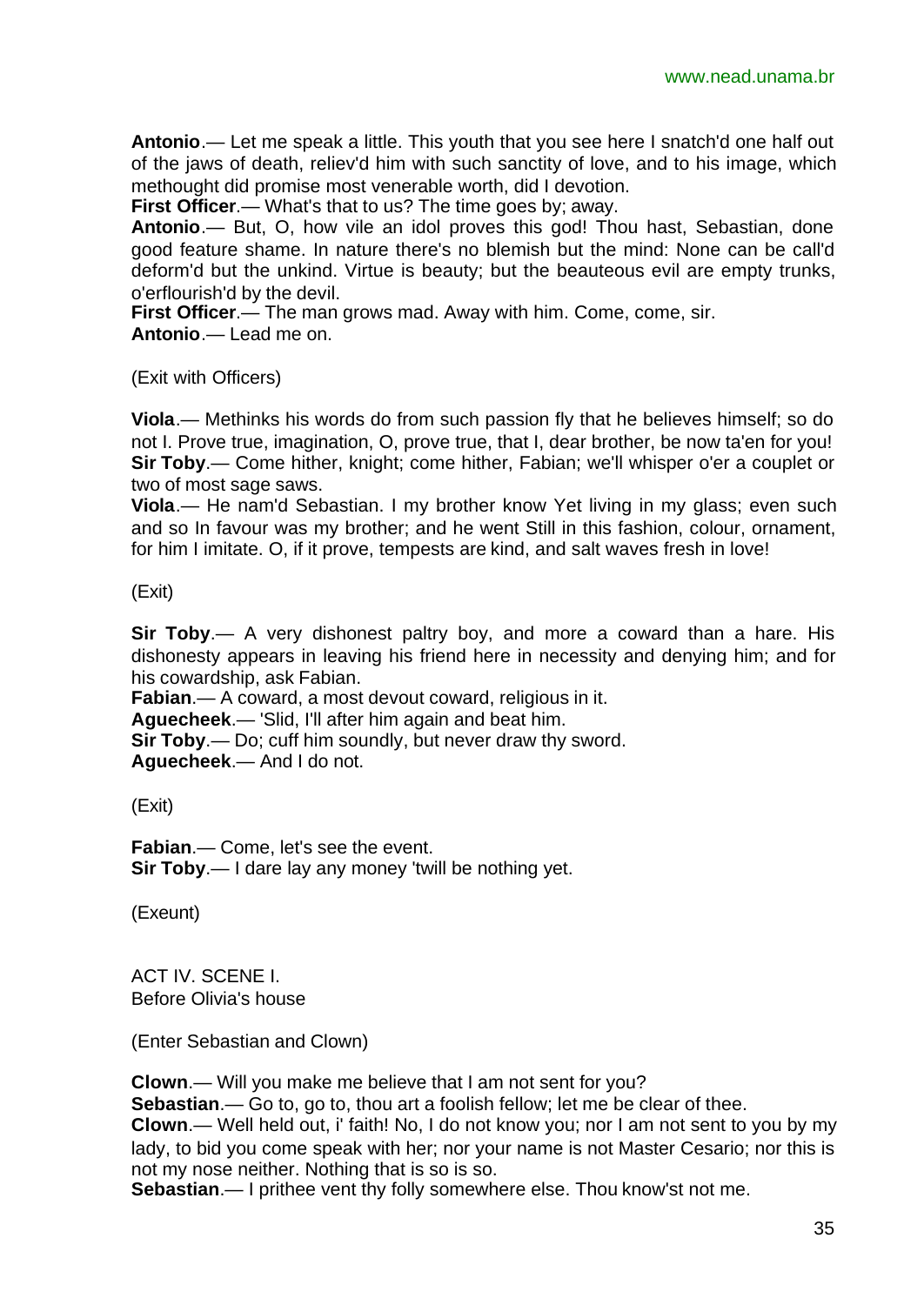**Clown**.— Vent my folly! He has heard that word of some great man, and now applies it to a fool. Vent my folly! I am afraid this great lubber, the world, will prove a cockney. I prithee now, ungird thy strangeness, and tell me what I shall vent to my lady. Shall I vent to her that thou art coming?

**Sebastian.**— I prithee, foolish Greek, depart from me; there's money for thee; if you tarry longer I shall give worse payment.

**Clown**.— By my troth, thou hast an open hand. These wise men that give fools money get themselves a good report after fourteen years' purchase.

(Enter Sir Andrew, Sir Toby, and Fabian)

**Aguecheek**.— Now, sir, have I met you again? [Striking Sebastian] There's for you. **Sebastian.**— Why, there's for thee, and there, and there. Are all the people mad? **Sir Toby.**— Hold, sir, or I'll throw your dagger o'er the house. [Holding Sebastian] **Clown**.— This will I tell my lady straight. I would not be in some of your coats for twopence.

(Exit)

**Sir Toby**.— Come on, sir; hold.

**Aguecheek**.— Nay, let him alone. I'll go another way to work with him; I'll have an action of battery against him, if there be any law in Illyria; though I struck him first, yet it's no matter for that.

**Sebastian**.— Let go thy hand.

**Sir Toby**.— Come, sir, I will not let you go. Come, my young soldier, put up your iron; you are well flesh'd. Come on.

**Sebastian**.— I will be free from thee. What wouldst thou now? If thou dar'st tempt me further, draw thy sword. [Draws]

**Sir Toby**.— What, what? Nay, then I must have an ounce or two of this malapert blood from you. [Draws]

(Enter Olivia)

**Olivia**.— Hold, Toby; on thy life, I charge thee hold.

**Sir Toby**.— Madam!

**Olivia**.— Will it be ever thus? Ungracious wretch, Fit for the mountains and the barbarous caves, where manners ne'er were preach'd! Out of my sight! Be not offended, dear Cesario. Rudesby, be gone!

(Exeunt Sir Toby, Sir Andrew, and Fabian)

I prithee, gentle friend, let thy fair wisdom, not thy passion, sway In this uncivil and unjust extent against thy peace. Go with me to my house, and hear thou there how many fruitless pranks this ruffian hath botch'd up, that thou thereby Mayst smile at this. Thou shalt not choose but go; do not deny. Beshrew his soul for me! He started one poor heart of mine in thee.

**Sebastian**.— What relish is in this? How runs the stream? Or I am mad, or else this is a dream. Let fancy still my sense in Lethe steep; If it be thus to dream, still let me sleep!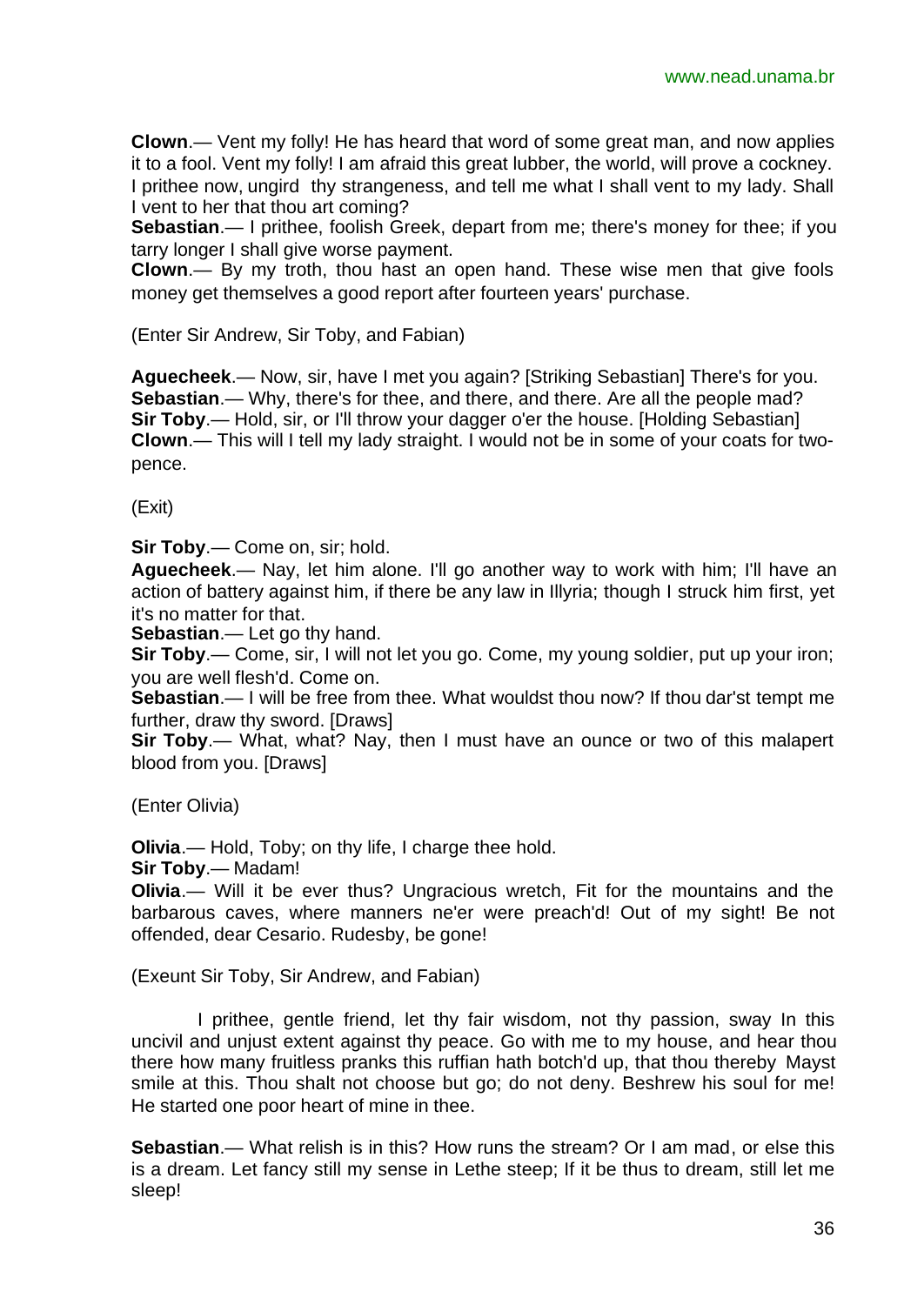**Olivia**.— Nay, come, I prithee. Would thou'dst be rul'd by me! **Sebastian**.— Madam, I will. **Olivia**.— O, say so, and so be!

(Exeunt)

SCENE II. Olivia's house

(Enter Maria and Clown)

**Maria**.— Nay, I prithee, put on this gown and this beard; make him believe thou art Sir Topas the curate; do it quickly. I'll call Sir Toby the whilst.

(Exit)

**Clown**.— Well, I'll put it on, and I will dissemble myself in't; and I would I were the first that ever dissembled in such a gown. I am not tall enough to become the function well nor lean enough to be thought a good student; but to be said an honest man and a good housekeeper goes as fairly as to say a careful man and a great scholar. The competitors enter.

(Enter Sir Toby and Maria)

**Sir Toby**.— Jove bless thee, Master Parson.

**Clown**.— Bonos dies, Sir Toby; for as the old hermit of Prague, that never saw pen and ink, very wittily said to niece of King Gorboduc 'That that is is'; so I, being Master Parson, am Master Parson; for what is 'that' but that, and 'is' but is?

**Sir Toby**.— To him, Sir Topas.

**Clown**.— What ho, I say! Peace in this prison!

**Sir Toby.**— The knave counterfeits well; a good knave.

**Malvolio**. [Within] — Who calls there?

**Clown**.— Sir Topas the curate, who comes to visit Malvolio the lunatic.

**Malvolio**.— Sir Topas, Sir Topas, good Sir Topas, go to my lady.

**Clown**.— Out, hyperbolical fiend! How vexest thou this man! Talkest thou nothing but of ladies?

**Sir Toby**.— Well said, Master Parson.

**Malvolio**.— Sir Topas, never was man thus wronged. Good Sir Topas, do not think I am mad; they have laid me here in hideous darkness.

**Clown**.— Fie, thou dishonest Satan! I call thee by the most modest terms, for I am one of those gentle ones that will use the devil himself with courtesy. Say'st thou that house is dark?

**Malvolio**.— As hell, Sir Topas.

**Clown**.— Why, it hath bay windows transparent as barricadoes, and the clerestories toward the south north are as lustrous as ebony; and yet complainest thou of obstruction?

**Malvolio**.— I am not mad, Sir Topas. I say to you this house is dark.

**Clown**.— Madman, thou errest. I say there is no darkness but ignorance; in which thou art more puzzled than the Egyptians in their fog.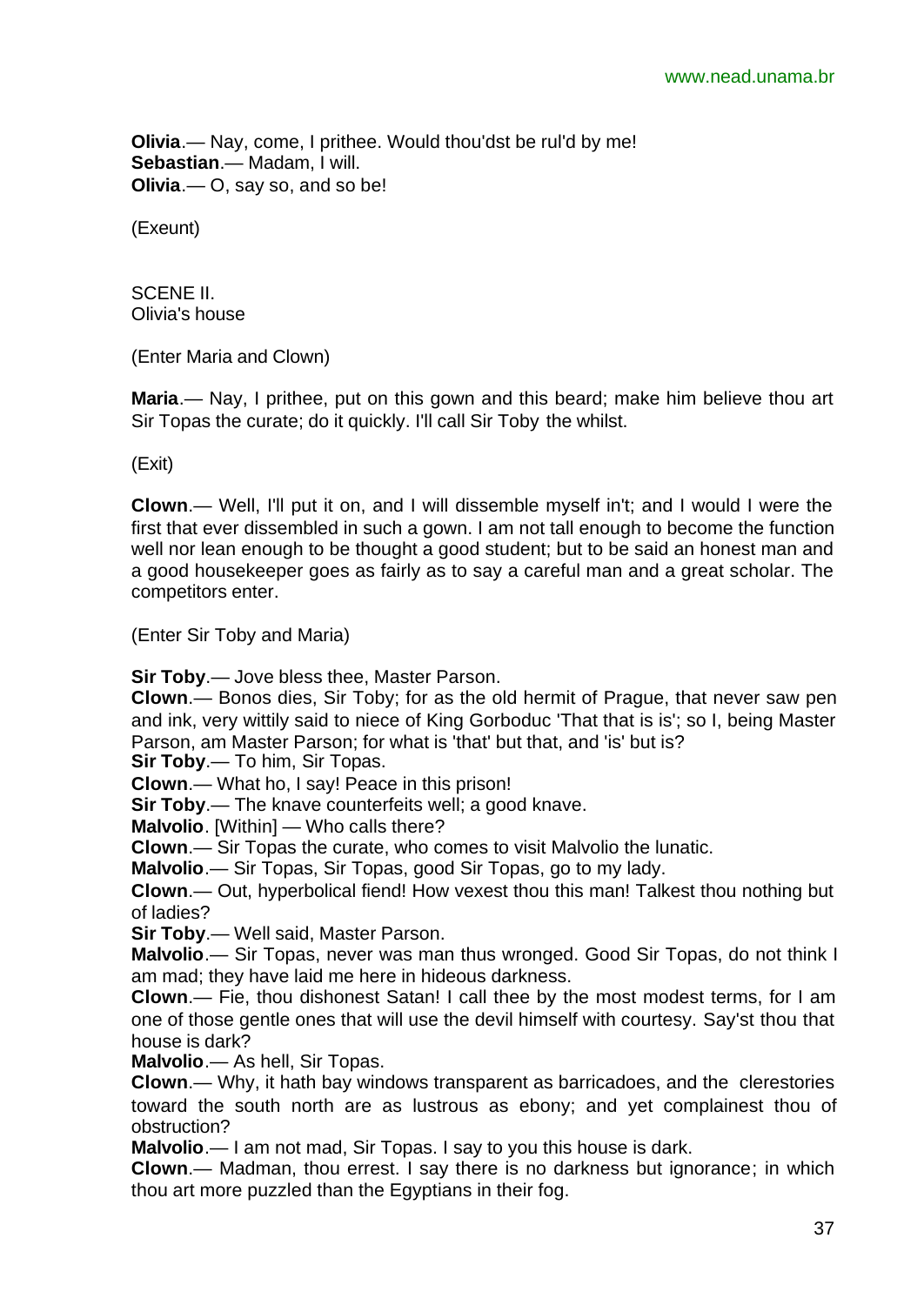**Malvolio**.— I say this house is as dark as ignorance, though ignorance were as dark as hell; and I say there was never man thus abus'd. I am no more mad than you are; make the trial of it in any constant question.

**Clown**.— What is the opinion of Pythagoras concerning wild fowl?

**Malvolio**.— That the soul of our grandam might haply inhabit a bird.

**Clown**.— What think'st thou of his opinion?

**Malvolio**.— I think nobly of the soul, and no way approve his opinion.

**Clown**.— Fare thee well. Remain thou still in darkness: thou shalt hold th' opinion of Pythagoras ere I will allow of thy wits; and fear to kill a woodcock, lest thou dispossess the soul of thy grandam. Fare thee well.

**Malvolio**.— Sir Topas, Sir Topas!

**Sir Toby**.— My most exquisite Sir Topas!

**Clown**.— Nay, I am for all waters.

**Maria**.— Thou mightst have done this without thy beard and gown: he sees thee not.

**Sir Toby**.— To him in thine own voice, and bring me word how thou find'st him. I would we were well rid of this knavery. If he may be conveniently deliver'd, I would he were; for I am now so far in offence with my niece that I cannot pursue with any safety this sport to the upshot. Come by and by to my chamber.

(Exit with Maria)

**Clown**. [Sings] — Hey, Robin, jolly Robin, tell me how thy lady does.

**Malvolio**.— Fool!

**Clown**. [Sings] — My lady is unkind, perdy.

**Malvolio**.— Fool!

**Clown**. [Sings] — Alas, why is she so?

**Malvolio** —. Fool I say!

**Clown**. [Sings] — She loves another who calls, ha?

**Malvolio**.— Good fool, as ever thou wilt deserve well at my hand, help me to a candle, and pen, ink, and paper; as I am a gentleman, I will live to be thankful to thee for't.

**Clown**.— Master Malvolio?

**Malvolio**.— Ay, good fool.

**Clown**.— Alas, sir, how fell you besides your five wits?

**Malvolio**.— Fool, there was never man so notoriously abus'd; I am as well in my wits, fool, as thou art.

**Clown**.— But as well? Then you are mad indeed, if you be no better in your wits than a fool.

**Malvolio**.— They have here propertied me; keep me in darkness, send ministers to me, asses, and do all they can to face me out of my wits.

**Clown**.— Advise you what. you say: the minister is here. [Speaking as SIR TOPAS] Malvolio, thy wits the heavens restore! Endeavour thyself to sleep, and leave thy vain bibble-babble.

**Malvolio**.— Sir Topas!

**Clown**.— Maintain no words with him, good fellow. Who, I, sir? Not I, sir. God buy you, good Sir Topas. Marry, amen. I will sir, I will.

**Malvolio**.— Fool, fool, fool, I say!

**Clown**.— Alas, sir, be patient. What say you, sir? I am shent for speaking to you.

**Malvolio**.— Good fool, help me to some light and some paper. I tell thee I am as well in my wits as any man in Illyria.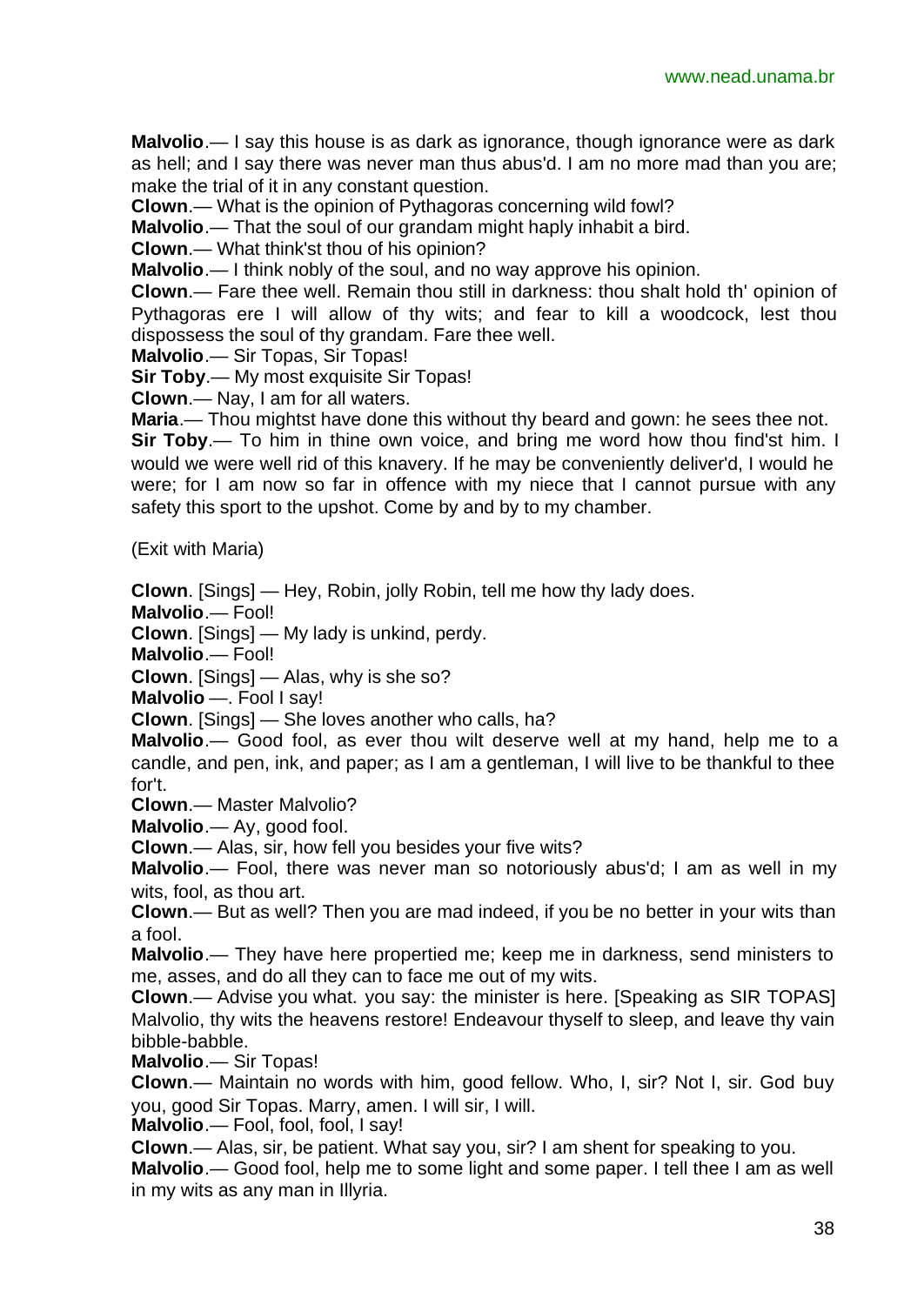**Clown**.— Well-a-day that you were, sir!

**Malvolio**.— By this hand, I am. Good fool, some ink, paper, and light; and convey what I will set down to my lady. It shall advantage thee more than ever the bearing of letter did.

**Clown**.— I will help you to't. But tell me true, are you not mad indeed, or do you but counterfeit?

**Malvolio**.— Believe me, I am not; I tell thee true.

**Clown**.— Nay, I'll ne'er believe a madman till I see his brains. I will fetch you light and paper and ink.

**Malvolio**.— Fool, I'll requite it in the highest degree; I prithe be gone. **Clown**.

> [Singing] I am gone, sir, And anon, sir, I'll be with you again, In a trice, Like to the old Vice, Your need to sustain;

Who with dagger of lath, In his rage and his wrath, Cries, Ah, ha! to the devil, Like a mad lad, Pare thy nails, dad. Adieu, goodman devil.

(Exit)

SCENE III. Olivia's garden

(Enter Sebastian)

**Sebastian**.— This is the air; that is the glorious sun; this pearl she gave me, I do feel't and see't; and though 'tis wonder that enwraps me thus, Yet 'tis not madness. Where's Antonio, then? I could not find him at the Elephant; Yet there he was; and there I found this credit, that he did range the town to seek me out. his counsel now might do me golden service; for though my soul disputes well with my sense that this may be some error, but no madness, Yet doth this accident and flood of fortune so far exceed all instance, all discourse, that I am ready to distrust mine eyes and wrangle with my reason, that persuades me to any other trust but that I am mad, or else the lady's mad; yet if 'twere so, she could not sway her house, command her followers, take and give back affairs and their dispatch with such a smooth, discreet, and stable bearing, as I perceive she does. There's something in't that is deceivable. But here the lady comes.

(Enter Olivia and Priest)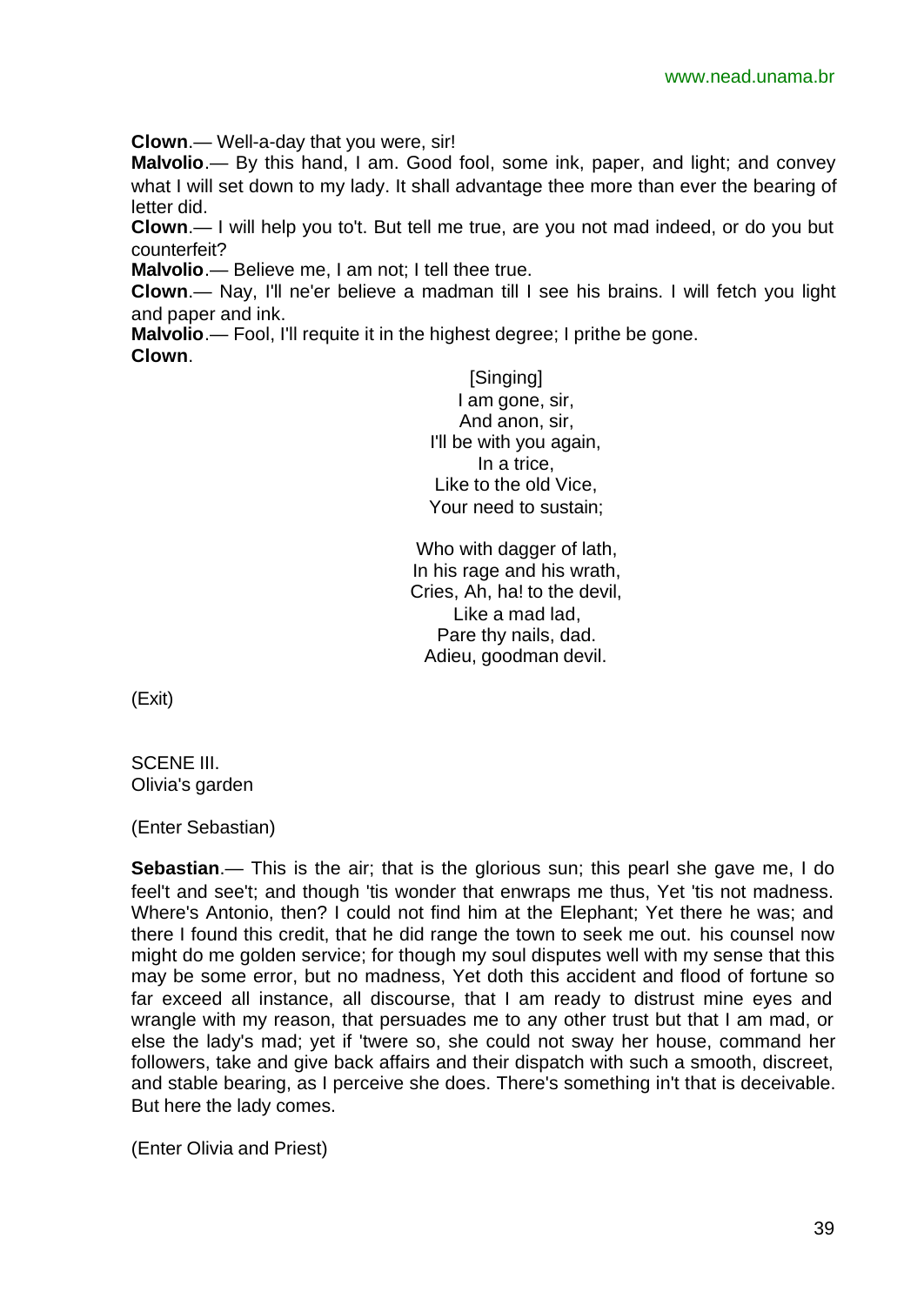**Olivia**.— Blame not this haste of mine. If you mean well, now go with me and with this holy man Into the chantry by; there, before him and underneath that consecrated roof, Plight me the fun assurance of your faith, that my most jealous and too doubtful soul May live at peace. He shall conceal it whiles you are willing it shall come to note, what time we will our celebration keep according to my birth. What do you say?

**Sebastian**.— I'll follow this good man, and go with you; and, having sworn truth, ever will be true.

**Olivia**.— Then lead the way, good father; and heavens so shine that they may fairly note this act of mine!

(Exeunt)

ACT V. SCENE I. Before Olivia's house

(Enter Clown and Fabian)

**Fabian**.— Now, as thou lov'st me, let me see his letter.

**Clown**.— Good Master Fabian, grant me another request.

**Fabian**.— Anything.

**Clown**.— Do not desire to see this letter.

**Fabian**.— This is to give a dog, and in recompense desire my dog again.

(Enter Duke, Viola, Curio, and Lords)

**Duke**.— Belong you to the Lady Olivia, friends?

**Clown**.— Ay, sir, we are some of her trappings.

**Duke**.— I know thee well. How dost thou, my good fellow?

**Clown**.— Truly, sir, the better for my foes and the worse for my friends.

**Duke**.— Just the contrary: the better for thy friends.

**Clown**.— No, sir, the worse.

**Duke**.— How can that be?

**Clown**.— Marry, sir, they praise me and make an ass of me. Now my foes tell me plainly I am an ass; so that by my foes, sir, I profit in the knowledge of myself, and by my friends I am abused; so that, conclusions to be as kisses, if your four negatives make your two affirmatives, why then, the worse for my friends, and the better for my foes.

**Duke**.— Why, this is excellent.

**Clown**.— By my troth, sir, no; though it please you to be one of my friends.

**Duke**.— Thou shalt not be the worse for me. There's gold.

**Clown**.— But that it would be double-dealing, sir, I would you could make it another.

**Duke**.— O, you give me ill counsel.

**Clown**.— Put your grace in your pocket, sir, for this once, and let your flesh and blood obey it.

**Duke**.— Well, I will be so much a sinner to be a double-dealer. There's another.

**Clown**.— Primo, secundo, tertio, is a good play; and the old saying is 'The third pays for all.' The triplex, sir, is a good tripping measure; or the bells of Saint Bennet, sir, may put you in mind one, two, three.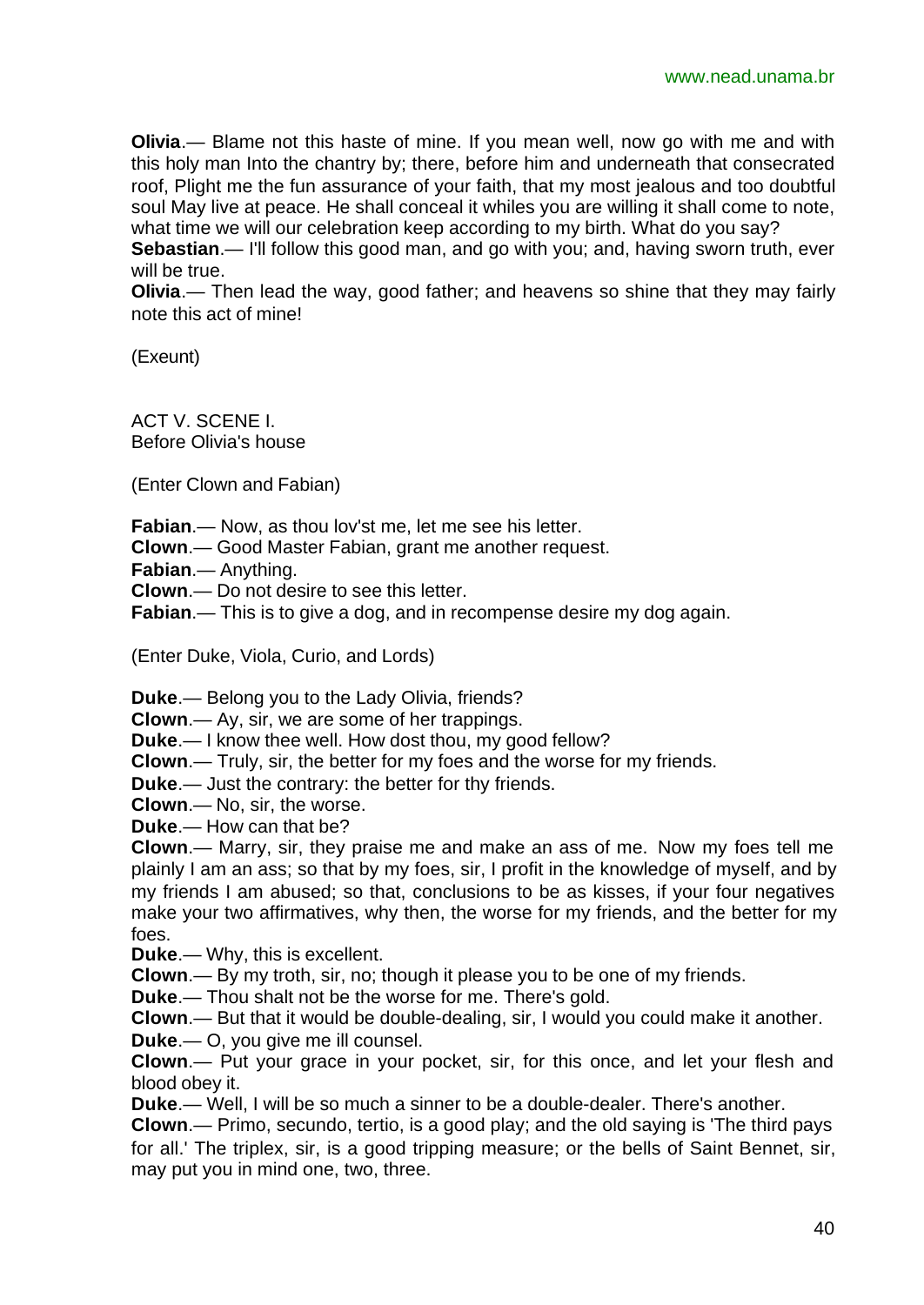**Duke** —. You can fool no more money out of me at this throw; if you will let your lady know I am here to speak with her, and bring her along with you, it may awake my bounty further.

**Clown**.— Marry, sir, lullaby to your bounty till I come again. I go, sir; but I would not have you to think that my desire of having is the sin of covetousness. But, as you say, sir, let your bounty take a nap; I will awake it anon.

(Exit)

(Enter Antonio and Officers)

**Viola**.— Here comes the man, sir, that did rescue me.

**Duke**.— That face of his I do remember well; Yet when I saw it last it was besmear'd as black as Vulcan in the smoke of war. A baubling vessel was he captain of, for shallow draught and bulk unprizable, with which such scathful grapple did he make with the most noble bottom of our fleet that very envy and the tongue of los Cried fame and honour on him. What's the matter?

**First Officer**.— Orsino, this is that Antonio that took the Phoenix and her fraught from Candy; and this is he that did the Tiger board when your young nephew Titus lost his leg. Here in the streets, desperate of shame and state, In private brabble did we apprehend him.

**Viola**.— He did me kindness, sir; drew on my side; but in conclusion put strange speech upon me. I know not what 'twas but distraction.

**Duke**.— Notable pirate, thou salt-water thief! What foolish boldness brought thee to their mercies whom thou, in terms so bloody and so dear, Hast made thine enemies?

**Antonio**.— Orsino, noble sir, be pleas'd that I shake off these names you give me: Antonio never yet was thief or pirate, though I confess, on base and ground enough, Orsino's enemy. A witchcraft drew me hither: That most ingrateful boy there by your side from the rude sea's enrag'd and foamy mouth did I redeem; a wreck past hope he was. His life I gave him, and did thereto ad my love without retention or restraint, All his in dedication; for his sake, did I expose myself, pure for his love, Into the danger of this adverse town; drew to defend him when he was beset; where being apprehended, his false cunning, not meaning to partake with me in danger, Taught him to face me out of his acquaintance, and grew a twenty years removed thing while one would wink; denied me mine own purse, which I had recommended to his use not half an hour before.

**Viola**.— How can this be?

**Duke**.— When came he to this town?

**Antonio**.— To-day, my lord; and for three months before, no int'rim, not a minute's vacancy, Both day and night did we keep company.

(Enter Olivia and Attendants)

**Duke**.— Here comes the Countess; now heaven walks on earth. But for thee, fellow— fellow, thy words are madness. Three months this youth hath tended upon me. But more of that anon. Take him aside.

**Olivia**.— What would my lord, but that he may not have, wherein Olivia may seem serviceable? Cesario, you do not keep promise with me.

**Viola**.— Madam?

**Duke**.— Gracious Olivia.

**Olivia**.— What do you say, Cesario? Good my lord-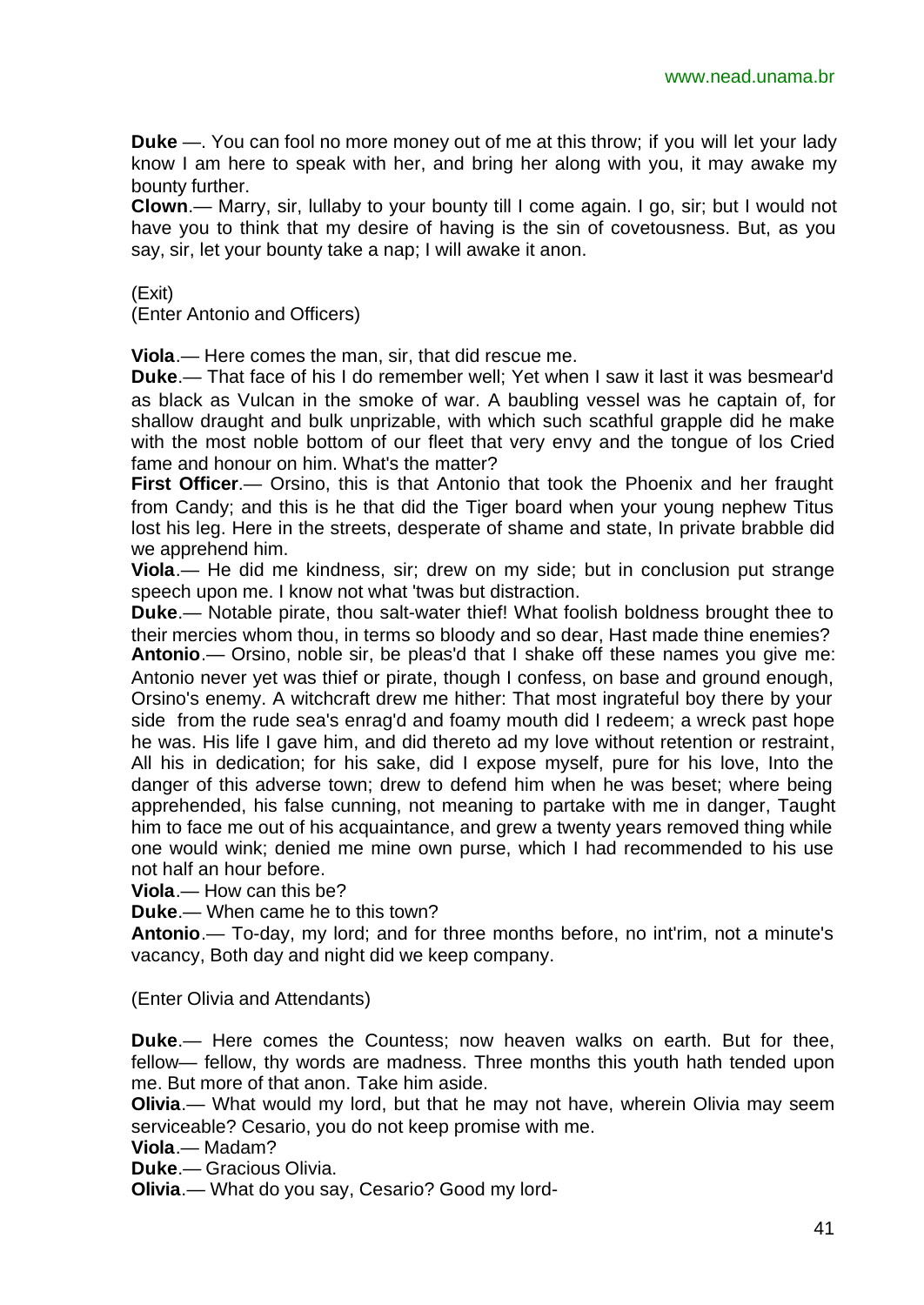**Viola**.— My lord would speak; my duty hushes me.

**Olivia**.— If it be aught to the old tune, my lord, It is as fat and fulsome to mine ear as howling after music.

**Duke**.— Still so cruel?

**Olivia**.— Still so constant, lord.

**Duke**.— What, to perverseness? You uncivil lady, to whose ingrate and unauspicious altars my soul the faithfull'st off'rings hath breath'd out that e'er devotion tender'd! What shall I do?

**Olivia**.— Even what it please my lord, that shall become him.

**Duke**.— Why should I not, had I the heart to do it, like to the Egyptian thief at point of death, Kill what I love? A savage jealousy that sometime savours nobly. But hear me this: since you to non-regardance cast my faith, and that I partly know the instrument that screws me from my true place in your favour, live you the marble-breasted tyrant still; but this your minion, whom I know you love, and whom, by heaven I swear, I tender dearly, Him will I tear out of that cruel eye where he sits crowned in his master's spite. Come, boy, with me; my thoughts are ripe in mischief: I'll sacrifice the lamb that I do love to spite a raven's heart within a dove.

**Viola**.— And I, most jocund, apt, and willingly, to do you rest, a thousand deaths would die.

**Olivia**.— Where goes Cesario?

**Viola**.— After him I love more than I love these eyes, more than my life, more, by all mores, than e'er I shall love wife. If I do feign, you witnesses above punish my life for tainting of my love!

**Olivia**.— Ay me, detested! How am I beguil'd!

**Viola**.— Who does beguile you? Who does do you wrong?

**Olivia**.— Hast thou forgot thyself? Is it so long? Call forth the holy father.

(Exit an Attendant)

- **Duke**.— Come, away!
- **Olivia**.— Whither, my lord? Cesario, husband, stay.

**Duke**.— Husband?

**Olivia**.— Ay, husband; can he that deny?

**Duke**.— Her husband, sirrah?

**Viola**.— No, my lord, not I.

**Olivia**.— Alas, it is the baseness of thy fear that makes thee strangle thy propriety. Fear not, Cesario, take thy fortunes up; be that thou know'st thou art, and then thou art as great as that thou fear'st.

(Enter Priest)

O, welcome, father! Father, I charge thee, by thy reverence, here to unfold though lately we intended to keep in darkness what occasion now reveals before 'tis ripe what thou dost know Hath newly pass'd between this youth and me.

**Priest**.— A contract of eternal bond of love, confirm'd by mutual joinder of your hands, attested by the holy close of lips, strength'ned by interchangement of your rings; and all the ceremony of this compact Seal'd in my function, by my testimony; since when, my watch hath told me, toward my grave, I have travell'd but two hours.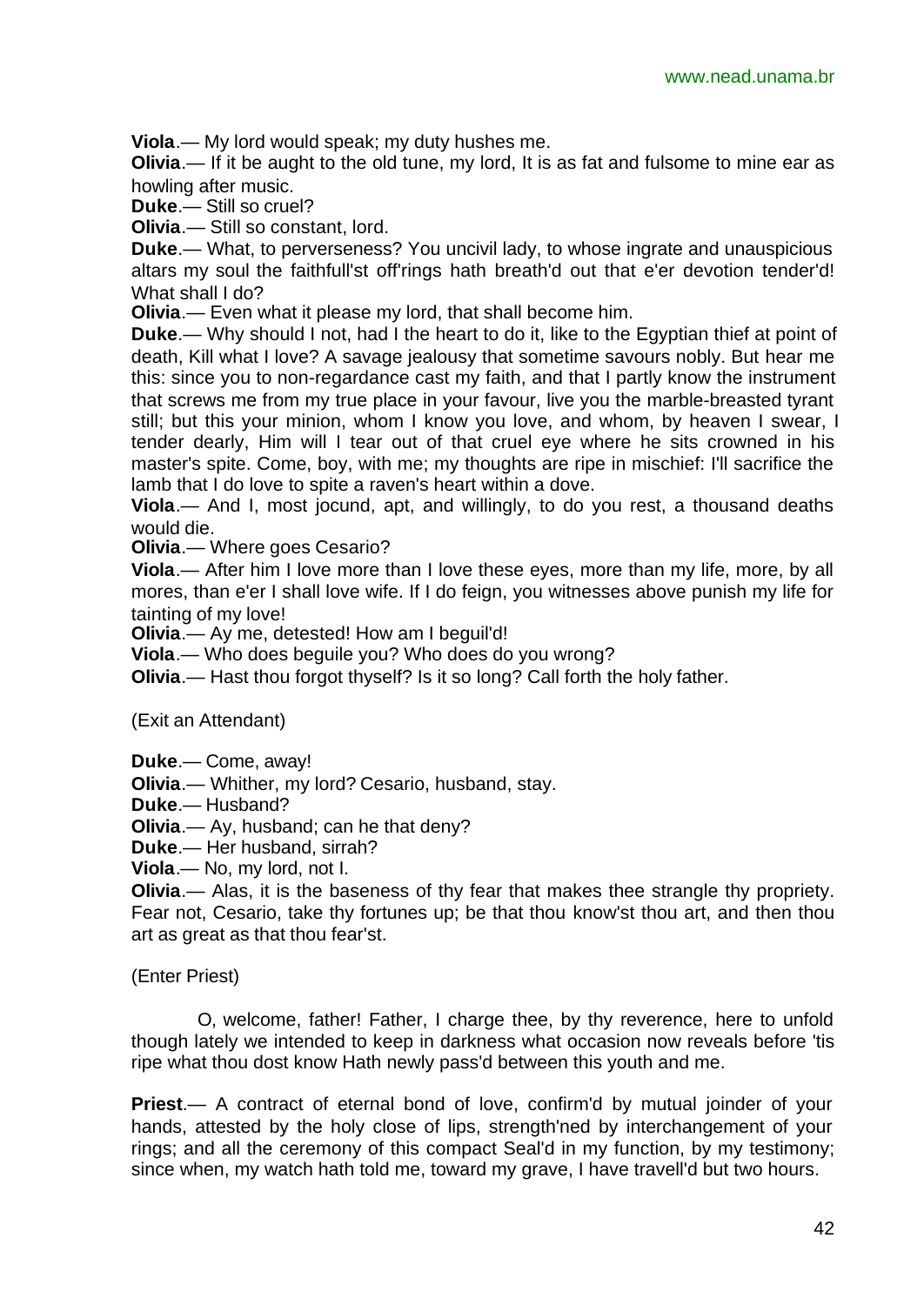**Duke**.— O thou dissembling cub! What wilt thou be, when time hath sow'd a grizzle on thy case? Or will not else thy craft so quickly grow that thine own trip shall be thine overthrow? Farewell, and take her; but direct thy feet where thou and I henceforth may never meet.

**Viola**.— My lord, I do protest.

**Olivia**.— O, do not swear! Hold little faith, though thou has too much fear.

(Enter Sir Andrew)

**Aguecheek**.— For the love of God, a surgeon! Send one presently to Sir Toby. **Olivia**.— What's the matter?

**Aguecheek**.— Has broke my head across, and has given Sir Toby a bloody coxcomb too. For the love of God, your help! I had rather than forty pound I were at home.

**Olivia**.— Who has done this, Sir Andrew?

**Aguecheek**.— The Count's gentleman, one Cesario. We took him for a ward, but he's the very devil incardinate.

**Duke**.— My gentleman, Cesario?

**Aguecheek**.— Od's lifelings, here he is! You broke my head for nothing; and that that did, I was set on to do't by Sir Toby.

**Viola**.— Why do you speak to me? I never hurt you. You drew your sword upon me without cause; but I bespake you fair and hurt you not.

(Enter Sir Toby and Clown)

**Aguecheek**.— If a bloody coxcomb be a hurt, you have hurt me; I think you set nothing by a bloody coxcomb. Here comes Sir Toby halting; you shall hear more; but if he had not been in drink, he would have tickl'd you othergates than he did.

**Duke**.— How now, gentleman? How is't with you?

**Sir Toby**.— That's all one; has hurt me, and there's th' end on't. Sot, didst see Dick Surgeon, sot?

**Clown**.— O, he's drunk, Sir Toby, an hour agone; his eyes were set at eight i' th' morning.

**Sir Toby**.— Then he's a rogue and a passy measures pavin. I hate a drunken rogue. **Olivia**.— Away with him. Who hath made this havoc with them?

**Aguecheek**.— I'll help you, Sir Toby, because we'll be dress'd together.

**Sir Toby**.— Will you help— an ass-head and a coxcomb and a knave, a thin fac'd knave, a gull?

**Olivia**.— Get him to bed, and let his hurt be look'd to.

(Exeunt Clown, Fabian, Sir Toby, and Sir Andrew) (Enter Sebastian)

**Sebastian**.— I am sorry, madam, I have hurt your kinsman; but, had it been the brother of my blood, I must have done no less with wit and safety. You throw a strange regard upon me, and by that I do perceive it hath offended you. Pardon me, sweet one, even for the vows we made each other but so late ago.

**Duke**.— One face, one voice, one habit, and two persons! A natural perspective, that is and is not.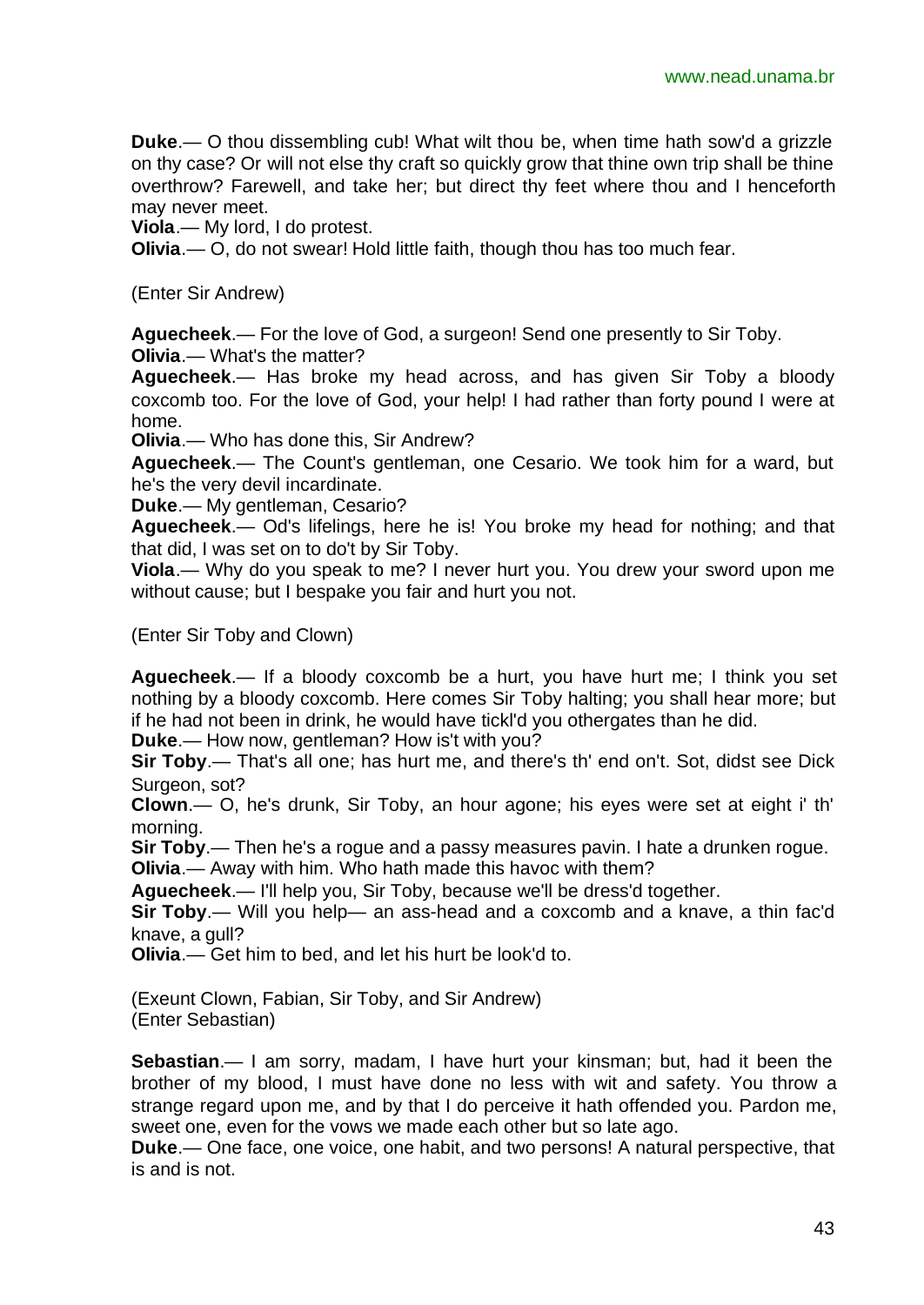**Sebastian**.— Antonio, O my dear Antonio! How have the hours rack'd and tortur'd me since I have lost thee!

**Antonio**.— Sebastian are you?

**Sebastian**.— Fear'st thou that, Antonio?

**Antonio**.— How have you made division of yourself? An apple cleft in two is not more twin than these two creatures. Which is Sebastian?

**Olivia**.— Most wonderful!

**Sebastian**.— Do I stand there? I never had a brother; nor can there be that deity in my nature of here and everywhere. I had a sister whom the blind waves and surges have devour'd. Of charity, what kin are you to me? What countryman, what name, what parentage?

**Viola**.— Of Messaline; Sebastian was my father. Such a Sebastian was my brother too; so went he suited to his watery tomb; If spirits can assume both form and suit, you come to fright us.

**Sebastian.**— A spirit I am indeed, but am in that dimension grossly clad which from the womb I did participate. Were you a woman, as the rest goes even, I should my tears let fall upon your cheek, and say 'Thrice welcome, drowned Viola!'

**Viola**.— My father had a mole upon his brow.

**Sebastian**.— And so had mine.

**Viola**.— And died that day when Viola from her birth had numb'red thirteen years.

**Sebastian**.— O, that record is lively in my soul! He finished indeed his mortal act That day that made my sister thirteen years.

**Viola**.— If nothing lets to make us happy both but this my masculine usurp'd attire, do not embrace me till each circumstance of place, time, fortune, do cohere and jump that I am Viola; which to confirm, I'll bring you to a captain in this town, where lie my maiden weeds; by whose gentle help I was preserv'd to serve this noble Count. All the occurrence of my fortune since Hath been between this lady and this lord.

**Sebastian**. [To Olivia] — So Comes it, lady, you have been mistook; but nature to her bias drew in that. You would have been contracted to a maid; nor are you therein, by my life, deceiv'd; you are betroth'd both to a maid and man.

**Duke**.— Be not amaz'd; right noble is his blood. If this be so, as yet the glass seems true, I shall have share in this most happy wreck. [To Viola] Boy, thou hast said to me a thousand times thou never shouldst love woman like to me.

**Viola**.— And all those sayings will I overswear; and all those swearings keep as true in soul as doth that orbed continent the fire that severs day from night.

**Duke**.— Give me thy hand; and let me see thee in thy woman's weeds.

**Viola**.— The captain that did bring me first on shore Hath my maid's garments. He, upon some action, Is now in durance, at Malvolio's suit, a gentleman and follower of my lady's.

**Olivia**.— He shall enlarge him. Fetch Malvolio hither; and yet, alas, now I remember me, they say, poor gentleman, he's much distract.

(Re-enter Clown, with a letter, and Fabian)

A most extracting frenzy of mine own from my remembrance clearly banish'd his. How does he, sirrah?

**Clown**.— Truly, madam, he holds Belzebub at the stave's end as well as a man in his case may do. Has here writ a letter to you; I should have given 't you to-day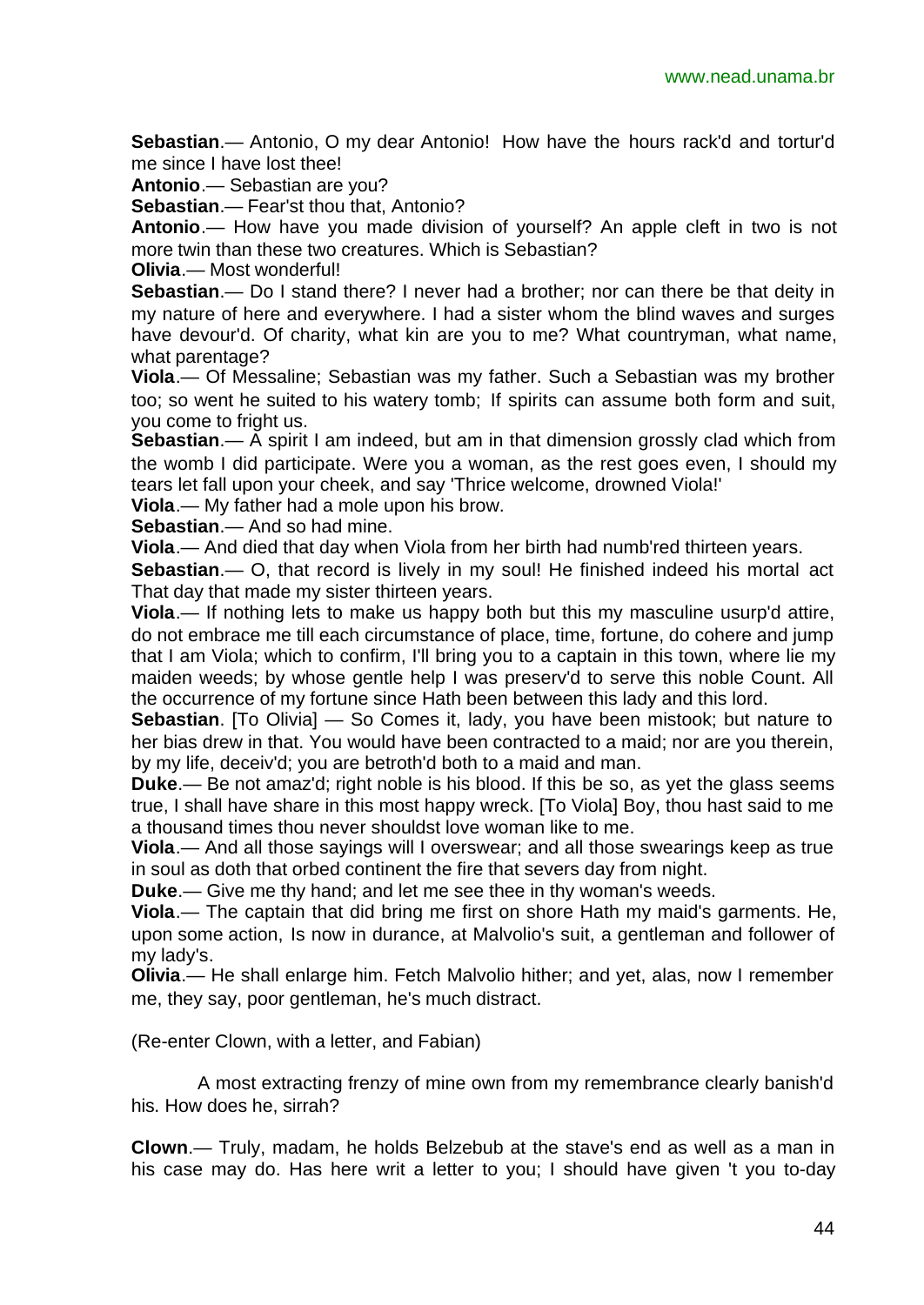morning, but as a madman's epistles are no gospels, so it skills not much when they are deliver'd.

**Olivia**.— Open't, and read it.

**Clown**.— Look then to be well edified when the fool delivers the madman. [Reads madly ] 'By the Lord, madam.'

**Olivia**.— How now! Art thou mad?

**Clown**.— No, madam, I do but read madness. An your ladyship will have it as it ought to be, you must allow vox.

**Olivia**.— Prithee read i' thy right wits.

**Clown**.— So I do, madonna; but to read his right wits is to read thus; therefore perpend, my Princess, and give ear.

**Olivia**. [To Fabian] — Read it you, sirrah.

**Fabian**. [Reads] — 'By the Lord, madam, you wrong me, and the world shall know it. Though you have put me into darkness and given your drunken cousin rule over me, yet have I the benefit of my senses as well as your ladyship. I have your own letter that induced me to the semblance I put on, with the which I doubt not but to do myself much right or you much shame. Think of me as you please. I leave my duty a little unthought of, and speak out of my injury. The Madly-Us'd Malvolio'

**Olivia**.— Did he write this?

**Clown**.— Ay, Madam.

**Duke**.— This savours not much of distraction.

**Olivia**.— See him deliver'd, Fabian; bring him hither.

(Exit Fabian)

My lord, so please you, these things further thought on, to think me as well a sister as a wife, one day shall crown th' alliance on't, so please you, here at my house, and at my proper cost.

**Duke**.— Madam, I am most apt t' embrace your offer. [To Viola] Your master quits you; and, for your service done him, so much against the mettle of your sex, so far beneath your soft and tender breeding, and since you call'd me master for so long, here is my hand; you shall from this time be you master's mistress. **Olivia**. A sister! You are she.

(Re-enter Fabian, with Malvolio)

**Duke**.— Is this the madman?

**Olivia**.— Ay, my lord, this same. How now, Malvolio!

**Malvolio**.— Madam, you have done me wrong, notorious wrong.

**Olivia**.— Have I, Malvolio? No.

**Malvolio**.— Lady, you have. Pray you peruse that letter. You must not now deny it is your hand; write from it if you can, in hand or phrase; or say 'tis not your seal, not your invention; you can say none of this. Well, grant it then, and tell me, in the modesty of honour, why you have given me such clear lights of favour, Bade me come smiling and cross-garter'd to you, to put on yellow stockings, and to frown upon Sir Toby and the lighter people; and, acting this in an obedient hope, why have you suffer'd me to be imprison'd, Kept in a dark house, visited by the priest, and made the most notorious geck and gul that e'er invention play'd on? Tell me why.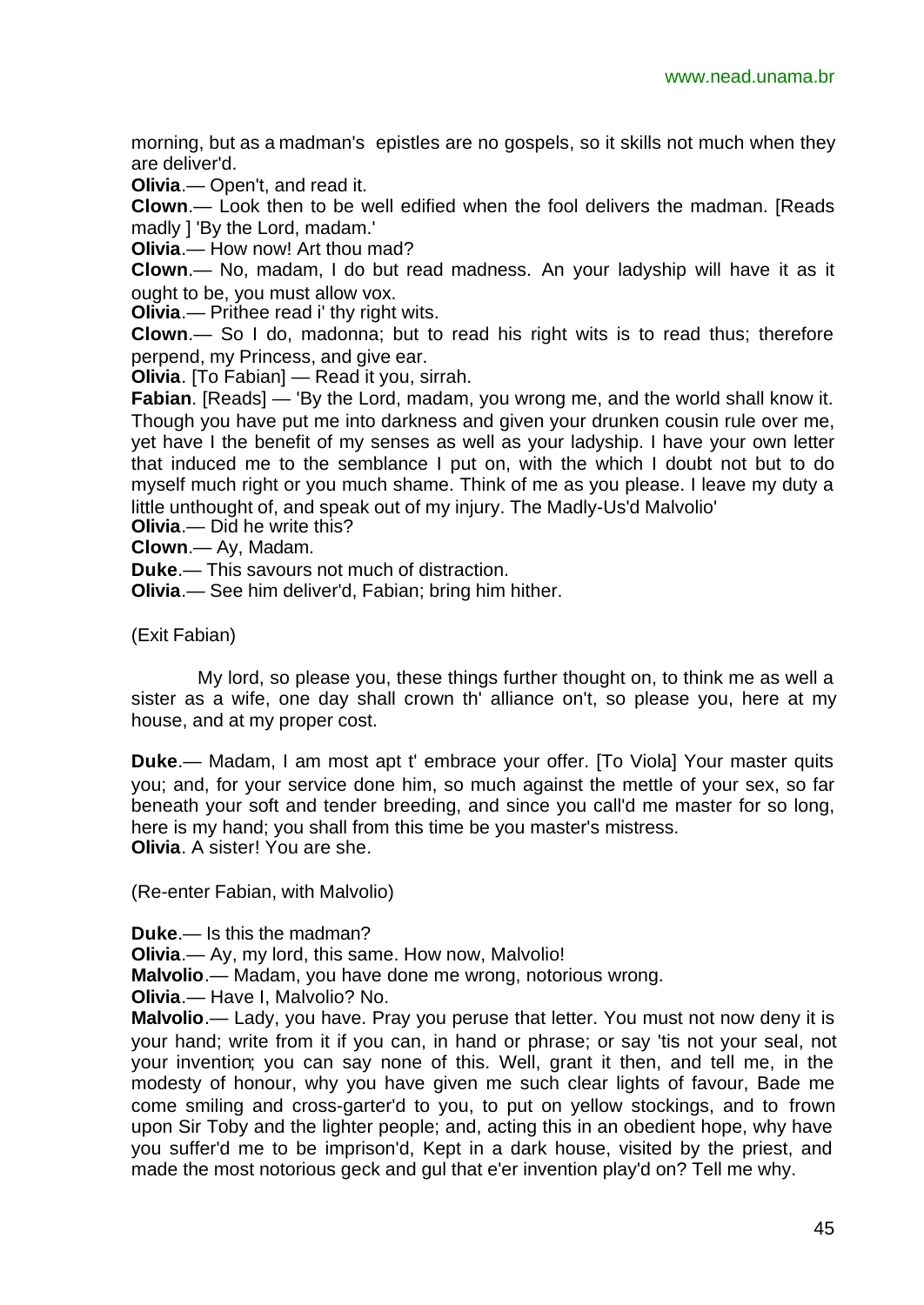**Olivia**.— Alas, Malvolio, this is not my writing, though, I confess, much like the character; but out of question 'tis Maria's hand. And now I do bethink me, it was she first told me thou wast mad; then cam'st in smiling, and in such forms which here were presuppos'd upon thee in the letter. Prithee, be content; this practice hath most shrewdly pass'd upon thee, but, when we know the grounds and authors of it, thou shalt be both the plaintiff and the judge of thine own cause.

**Fabian**.— Good madam, hear me speak, and let no quarrel nor no brawl to come Taint the condition of this present hour, which I have wond'red at. In hope it shall not, most freely I confess myself and Toby set this device against Malvolio here, upon some stubborn and uncourteous parts we had conceiv'd against him. Maria writ the letter, at Sir Toby's great importance, In recompense whereof he hath married her. How with a sportful malice it was follow'd May rather pluck on laughter than revenge, If that the injuries be justly weigh'd that have on both sides pass'd.

**Olivia**.— Alas, poor fool, how have they baffl'd thee!

**Clown**.— Why, 'Some are born great, some achieve greatness, and some have greatness thrown upon them.' I was one, sir, in this interlude one Sir Topas, sir; but that's all one. 'By the Lord, fool, I am not mad!' But do you remember 'Madam, why laugh you at such a barren rascal? An you smile not, he's gagg'd'? And thus the whirligig of time brings in his revenges.

**Malvolio**. I'll be reveng'd on the whole pack of you.

(Exit)

**Olivia**.— He hath been most notoriously abus'd.

**Duke**.— Pursue him, and entreat him to a peace; he hath not told us of the captain yet. When that is known, and golden time convents, a solemn combination shall be made of our dear souls. Meantime, sweet sister, we will not part from hence. Cesario, come; for so you shall be while you are a man; but when in other habits you are seen, Orsino's mistress, and his fancy's queen.

(Exeunt all but the Clown)

Clown sings

When that I was and a little tiny boy, With hey, ho, the wind and the rain. A foolish thing was but a toy, For the rain it raineth every day.

But when I came to man's estate, With hey, ho, the wind and the rain, 'Gainst knaves and thieves men shut their gate, For the rain it raineth every day.

> But when I came, alas! to wive, With hey, ho, the wind and the rain, By swaggering could I never thrive, For the rain it raineth every day.

But when I came unto my beds,